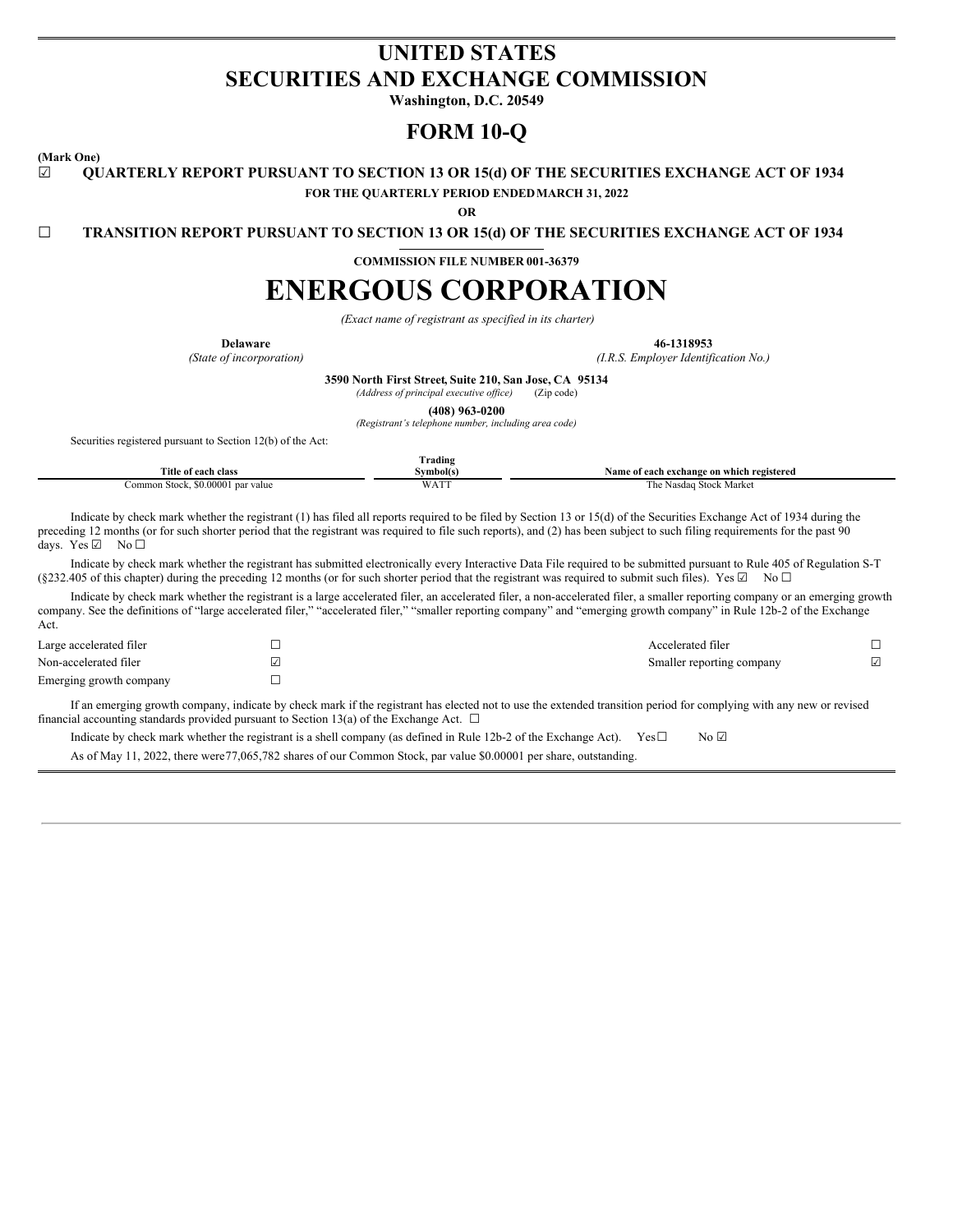#### **ENERGOUS CORPORATION FORM 10-Q FOR THE THREE MONTHS ENDED MARCH 31, 2022**

# **INDEX**

| PART I - FINANCIAL INFORMATION                                                                | $\mathfrak{Z}$ |
|-----------------------------------------------------------------------------------------------|----------------|
| Item 1. Financial Statements                                                                  | 3              |
| Item 2. Management's Discussion and Analysis of Financial Condition and Results of Operations | 19             |
| Item 3. Quantitative and Qualitative Disclosure About Market Risk                             | 22             |
| Item 4. Controls and Procedures                                                               | 22             |
| <b>PART II - OTHER INFORMATION</b>                                                            | 23             |
| Item 1. Legal Proceedings                                                                     | 23             |
| Item 1A. Risk Factors                                                                         | 23             |
| Item 2. Recent Sales of Unregistered Securities; Use of Proceeds from Registered Securities   | 34             |
| Item 3. Defaults Upon Senior Securities                                                       | 34             |
| Item 4. Mine Safety Disclosures                                                               | 34             |
| Item 5. Other Information                                                                     | 34             |
| Item 6. Exhibits                                                                              | 35             |
|                                                                                               |                |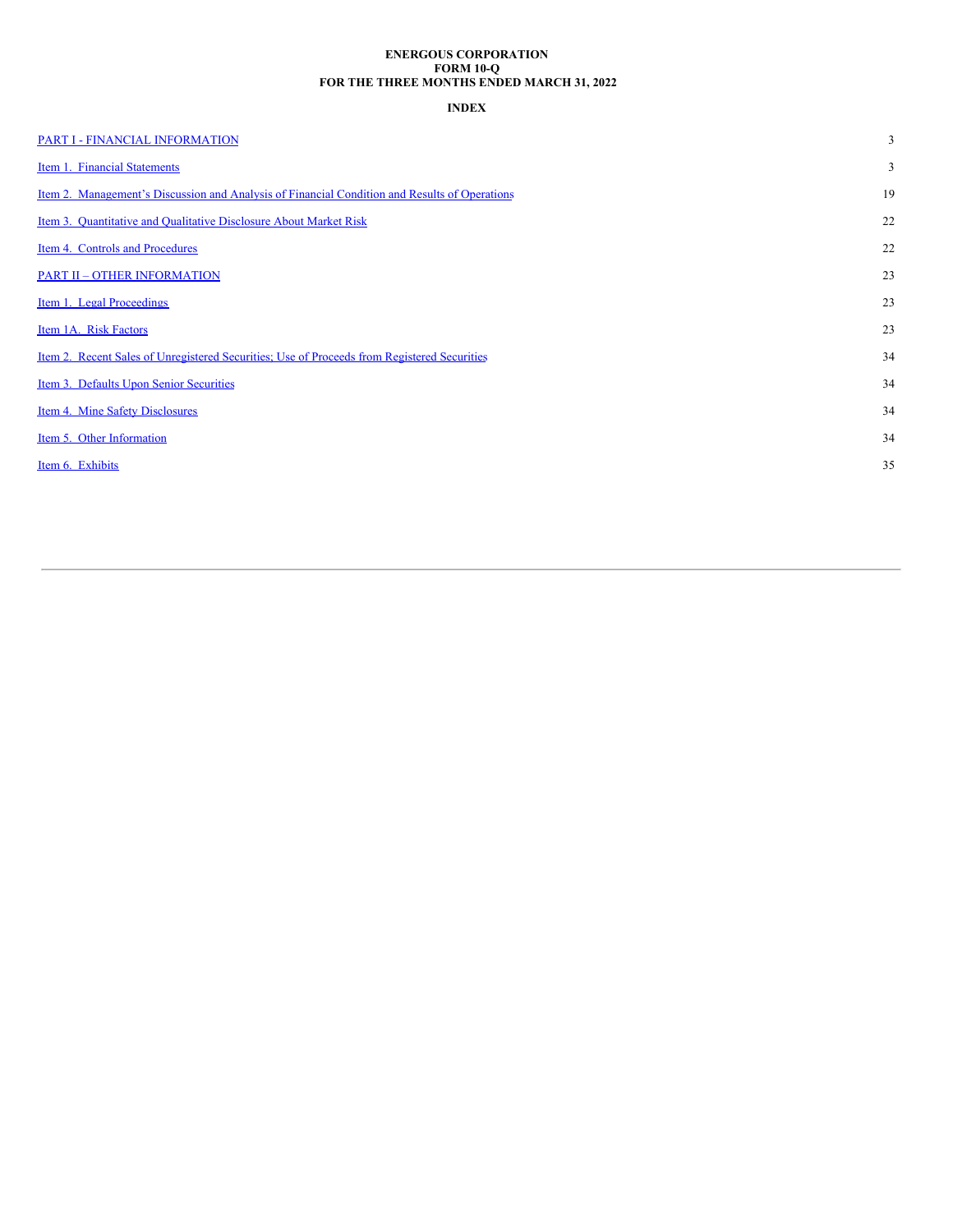#### **Energous Corporation CONDENSED BALANCE SHEETS**

<span id="page-2-1"></span><span id="page-2-0"></span>

|                                                                    |             | As of           |              |                   |  |  |
|--------------------------------------------------------------------|-------------|-----------------|--------------|-------------------|--|--|
|                                                                    |             | March 31, 2022  |              | December 31, 2021 |  |  |
|                                                                    |             | (unaudited)     |              |                   |  |  |
| <b>ASSETS</b>                                                      |             |                 |              |                   |  |  |
| Current assets:                                                    |             |                 |              |                   |  |  |
| Cash and cash equivalents                                          | \$          | 42,774,171      | $\mathbb{S}$ | 49,071,414        |  |  |
| Accounts receivable, net                                           |             | 198.924         |              | 283,602           |  |  |
| Inventory                                                          |             | 68,480          |              |                   |  |  |
| Prepaid expenses and other current assets                          |             | 431,670         |              | 874,886           |  |  |
| Total current assets                                               |             | 43, 473, 245    |              | 50,229,902        |  |  |
| Property and equipment, net                                        |             | 484,567         |              | 510,197           |  |  |
| Operating lease right-of-use assets                                |             | 432,249         |              | 618,985           |  |  |
| Other assets                                                       |             | 11,991          |              | 11,991            |  |  |
| Total assets                                                       | \$          | 44,402,052      | \$           | 51,371,075        |  |  |
| <b>LIABILITIES AND STOCKHOLDERS' EQUITY</b>                        |             |                 |              |                   |  |  |
| Current liabilities:                                               |             |                 |              |                   |  |  |
| Accounts payable                                                   | $\mathbf S$ | 934,913         | $\mathbb{S}$ | 1,205,957         |  |  |
| Accrued expenses                                                   |             | 1,342,782       |              | 1,523,317         |  |  |
| Accrued severance expense                                          |             | 909,873         |              | 975,439           |  |  |
| Operating lease liabilities, current portion                       |             | 438,698         |              | 628,307           |  |  |
| Deferred revenue                                                   |             | 16,091          |              | 13,364            |  |  |
| Total current liabilities                                          |             | 3,642,357       |              | 4,346,384         |  |  |
|                                                                    |             |                 |              |                   |  |  |
| Operating lease liabilities, long-term portion                     |             | 27,012          |              | 40,413            |  |  |
| <b>Total liabilities</b>                                           |             | 3,669,369       |              | 4,386,797         |  |  |
|                                                                    |             |                 |              |                   |  |  |
| Commitments and contingencies<br>Stockholders' equity:             |             |                 |              |                   |  |  |
| Preferred Stock, \$0.00001 par value, 10,000,000 shares authorized |             |                 |              |                   |  |  |
| at March 31, 2022 and December 31, 2021; no shares issued or       |             |                 |              |                   |  |  |
| outstanding.                                                       |             |                 |              |                   |  |  |
| Common Stock, \$0.00001 par value, 200,000,000 shares authorized   |             |                 |              |                   |  |  |
| at March 31, 2022 and December 31, 2021, respectively;             |             |                 |              |                   |  |  |
| 77,055,028 and 76,667,205 shares issued and outstanding at         |             |                 |              |                   |  |  |
| March 31, 2022 and December 31, 2021, respectively.                |             | 771             |              | 767               |  |  |
| Additional paid-in capital                                         |             | 384,284,669     |              | 383, 383, 550     |  |  |
| Accumulated deficit                                                |             | (343, 552, 757) |              | (336, 400, 039)   |  |  |
| Total stockholders' equity                                         |             | 40,732,683      |              | 46,984,278        |  |  |
| Total liabilities and stockholders' equity                         | \$          | 44,402,052      | \$           | 51,371,075        |  |  |

The accompanying notes are an integral part of these condensed financial statements.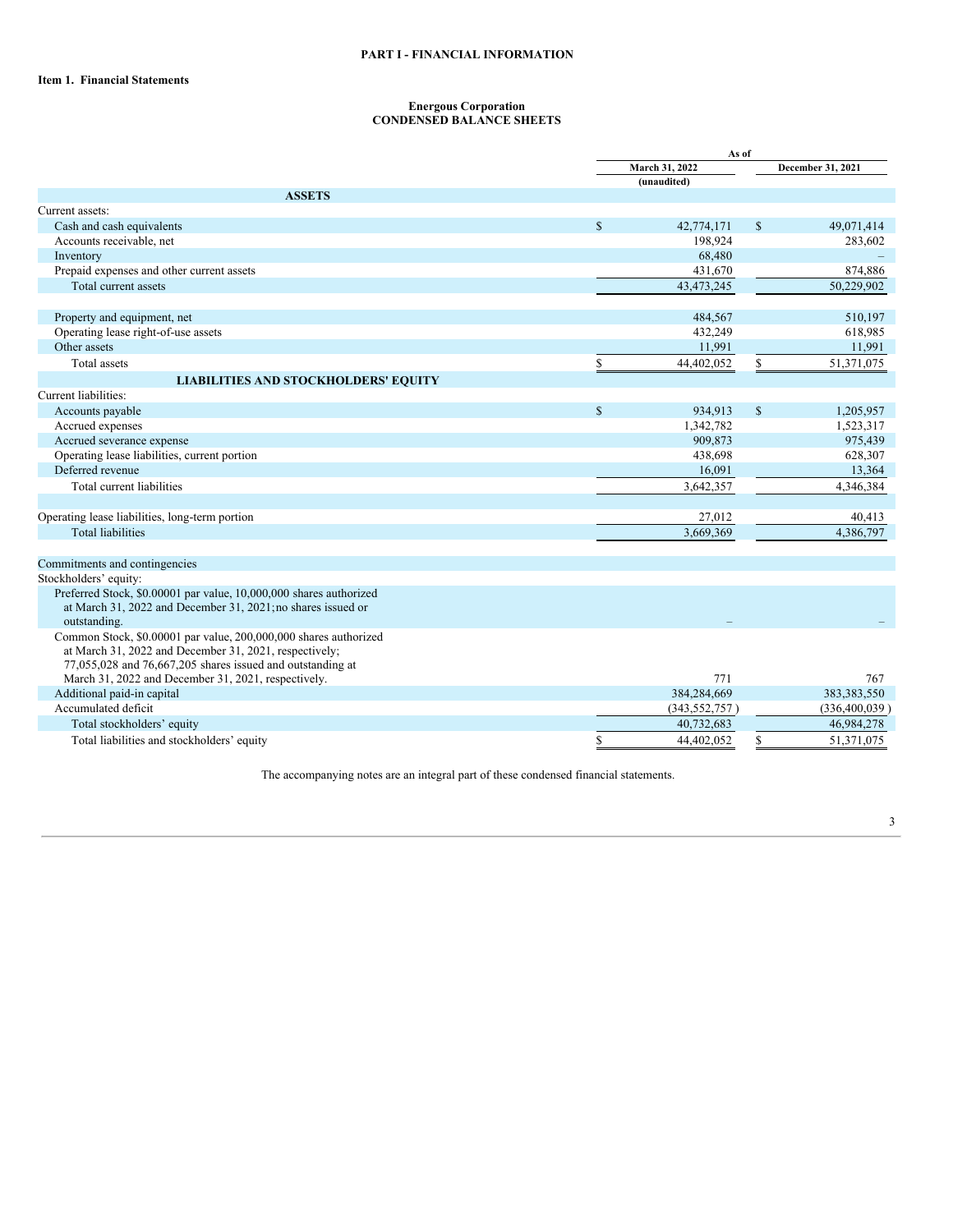#### **Energous Corporation CONDENSED STATEMENTS OF OPERATIONS (Unaudited)**

|                                                        |             | For the Three Months Ended March 31. |             |  |  |  |
|--------------------------------------------------------|-------------|--------------------------------------|-------------|--|--|--|
|                                                        | 2022        |                                      | 2021        |  |  |  |
| Revenue                                                | 215,961     | S                                    | 145,065     |  |  |  |
| Costs and expenses:                                    |             |                                      |             |  |  |  |
| Cost of revenue                                        | 203,249     |                                      |             |  |  |  |
| Research and development                               | 3,527,146   |                                      | 4,591,244   |  |  |  |
| Sales and marketing                                    | 1,613,590   |                                      | 1,794,212   |  |  |  |
| General and administrative                             | 2,027,520   |                                      | 2,287,396   |  |  |  |
| Total costs and expenses                               | 7,371,505   |                                      | 8,672,852   |  |  |  |
| Loss from operations                                   | (7,155,544) |                                      | (8,527,787) |  |  |  |
| Other income:                                          |             |                                      |             |  |  |  |
| Interest income                                        | 2,826       |                                      | 2,024       |  |  |  |
| Total other income                                     | 2,826       |                                      | 2,024       |  |  |  |
| Net loss                                               | (7,152,718) |                                      | (8,525,763) |  |  |  |
| Basic and diluted loss per common share                | (0.09)      |                                      | (0.14)      |  |  |  |
| Weighted average shares outstanding, basic and diluted | 76,930,919  |                                      | 61,567,003  |  |  |  |

The accompanying notes are an integral part of these condensed financial statements.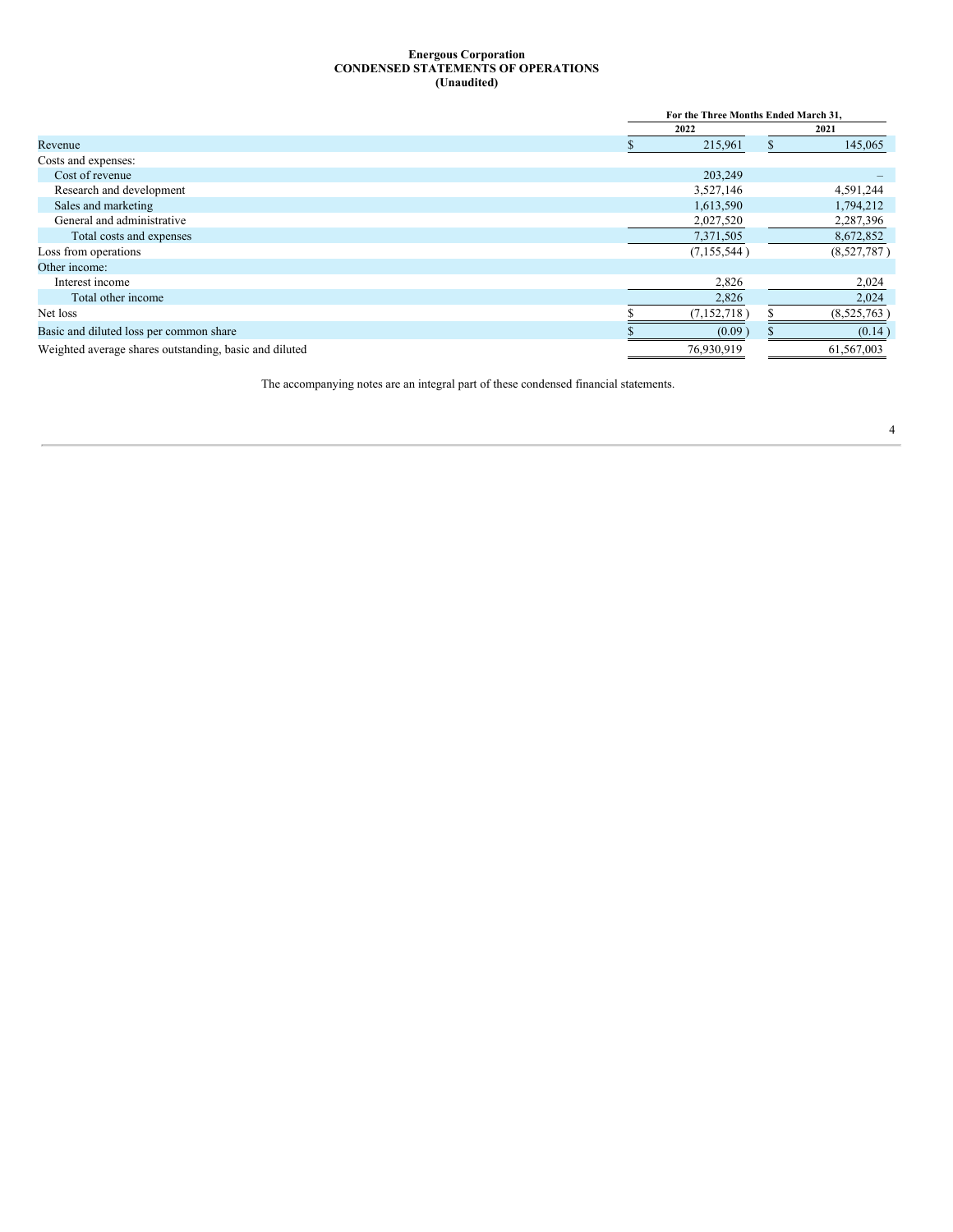#### **Energous Corporation CONDENSED STATEMENT OF CHANGES IN STOCKHOLDERS' EQUITY (Unaudited)**

|                                                                     | <b>Common Stock</b>      |                                                                           | <b>Additional</b><br>Paid-in | Accumulated                                                               | <b>Total</b><br>Stockholders' |
|---------------------------------------------------------------------|--------------------------|---------------------------------------------------------------------------|------------------------------|---------------------------------------------------------------------------|-------------------------------|
|                                                                     | <b>Shares</b>            | Amount                                                                    | Capital                      | Deficit                                                                   | <b>Equity</b>                 |
| Balance at January 1, 2022                                          | 76,667,205               | 767                                                                       | 383, 383, 550                | (336,400,039)                                                             | 46,984,278                    |
| Stock-based compensation - options                                  | -                        | $\hspace{1.0cm} \rule{1.5cm}{0.15cm} \hspace{1.0cm} \rule{1.5cm}{0.15cm}$ | 10,313                       | $\hspace{1.0cm} \rule{1.5cm}{0.15cm} \hspace{1.0cm} \rule{1.5cm}{0.15cm}$ | 10,313                        |
| Stock-based compensation - restricted<br>stock units ("RSUs")       |                          | $\overline{\phantom{m}}$                                                  | 745,620                      |                                                                           | 745,620                       |
| Stock-based compensation - employee<br>stock purchase plan ("ESPP") | -                        | $\overline{\phantom{a}}$                                                  | 40,973                       | -                                                                         | 40,973                        |
| Issuance of shares for RSUs                                         | 387,823                  | $\overline{4}$                                                            | (4)                          |                                                                           |                               |
| Proceeds from contributions to the ESPP                             | $\overline{\phantom{a}}$ | $\overline{\phantom{a}}$                                                  | 104.217                      | -                                                                         | 104,217                       |
| Net loss                                                            | -                        | $\hspace{0.1mm}-\hspace{0.1mm}$                                           |                              | (7,152,718)                                                               | (7,152,718)                   |
| Balance at March 31, 2022                                           | 77,055,028               | 771                                                                       | 384,284,669                  | (343, 552, 757)                                                           | 40,732,683                    |

|                                         |                          |                                                                           | <b>Additional</b>                                                         |                                                                           | <b>Total</b>  |
|-----------------------------------------|--------------------------|---------------------------------------------------------------------------|---------------------------------------------------------------------------|---------------------------------------------------------------------------|---------------|
|                                         | <b>Common Stock</b>      |                                                                           | Paid-in                                                                   | Accumulated                                                               | Stockholders' |
|                                         | <b>Shares</b>            | Amount                                                                    | Capital                                                                   | Deficit                                                                   | <b>Equity</b> |
| Balance at January 1, 2021              | 61,292,412               | 614                                                                       | 344,024,638                                                               | (294, 972, 746)                                                           | 49,052,506    |
| Stock-based compensation - RSUs         | $\overline{\phantom{a}}$ | $\hspace{1.0cm} \rule{1.5cm}{0.15cm} \hspace{1.0cm} \rule{1.5cm}{0.15cm}$ | 2,088,910                                                                 | $\hspace{1.0cm} \rule{1.5cm}{0.15cm} \hspace{1.0cm} \rule{1.5cm}{0.15cm}$ | 2,088,910     |
| Stock-based compensation - ESPP         | -                        | $\qquad \qquad -$                                                         | 57,316                                                                    |                                                                           | 57,316        |
| Issuance of shares for RSUs             | 627,412                  | $\sigma$                                                                  | (6)                                                                       | $\overline{\phantom{0}}$                                                  |               |
| Proceeds from contributions to the ESPP | -                        | $\overline{\phantom{m}}$                                                  | 117,013                                                                   | $\hspace{1.0cm} \rule{1.5cm}{0.15cm}$                                     | 117,013       |
| Net loss                                | $\overline{\phantom{a}}$ | $\hspace{0.1mm}-\hspace{0.1mm}$                                           | $\hspace{1.0cm} \rule{1.5cm}{0.15cm} \hspace{1.0cm} \rule{1.5cm}{0.15cm}$ | (8,525,763)                                                               | (8,525,763)   |
| Balance at March 31, 2021               | 61,919,824               | 620                                                                       | 346,287,871                                                               | (303, 498, 509)                                                           | 42,789,982    |

The accompanying notes are an integral part of these condensed financial statements.

5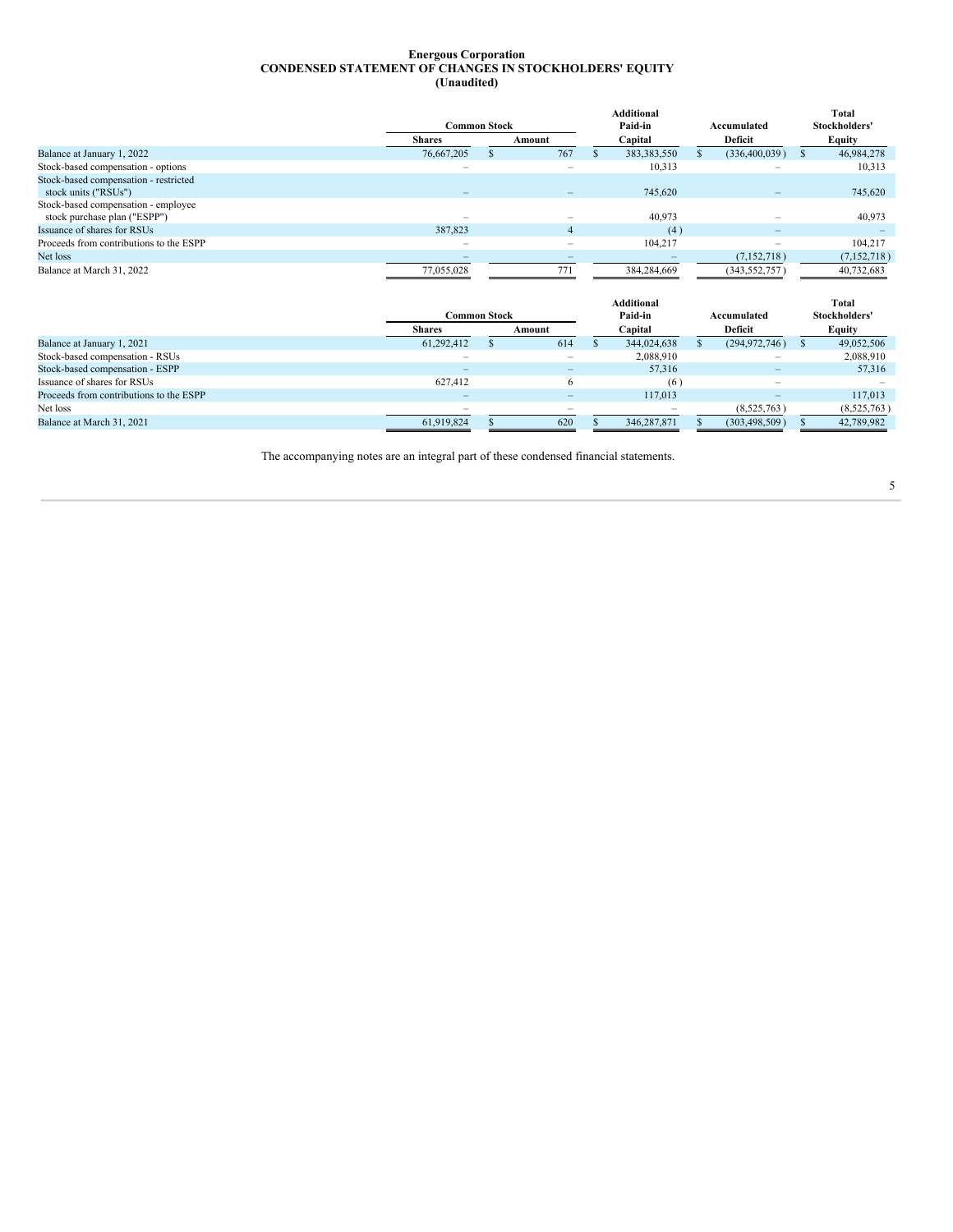#### **Energous Corporation CONDENSED STATEMENTS OF CASH FLOWS (Unaudited)**

|                                                             |    | <b>For the Three Months Ended</b><br>March 31. |    |             |  |
|-------------------------------------------------------------|----|------------------------------------------------|----|-------------|--|
|                                                             |    | 2022                                           |    | 2021        |  |
| Cash flows from operating activities:                       |    |                                                |    |             |  |
| Net loss                                                    | \$ | (7,152,718)                                    | \$ | (8,525,763) |  |
| Adjustments to reconcile net loss to:                       |    |                                                |    |             |  |
| Net cash used in operating activities:                      |    |                                                |    |             |  |
| Depreciation and amortization                               |    | 70,119                                         |    | 64,774      |  |
| Stock based compensation                                    |    | 796,906                                        |    | 2,146,226   |  |
| Changes in operating lease right-of-use assets              |    | 186,736                                        |    | 195,914     |  |
| Changes in operating assets and liabilities:                |    |                                                |    |             |  |
| Accounts receivable                                         |    | 84,678                                         |    | (80, 925)   |  |
| Inventory                                                   |    | (68, 480)                                      |    |             |  |
| Prepaid expenses and other current assets                   |    | 443,216                                        |    | (105, 491)  |  |
| Accounts payable                                            |    | (271, 044)                                     |    | 353,928     |  |
| Accrued severance expense                                   |    | (65, 566)                                      |    |             |  |
| Accrued expenses                                            |    | (180, 535)                                     |    | 179,999     |  |
| Operating lease liabilities                                 |    | (203,010)                                      |    | (210,212)   |  |
| Deferred revenue                                            |    | 2,727                                          |    | 5,000       |  |
| Net cash used in operating activities                       |    | (6,356,971)                                    |    | (5,976,550) |  |
| Cash flows from investing activities:                       |    |                                                |    |             |  |
| Purchases of property and equipment                         |    | (44, 489)                                      |    | (111, 727)  |  |
| Net cash used in investing activities                       |    | (44, 489)                                      |    | (111, 727)  |  |
| Cash flows from financing activities:                       |    |                                                |    |             |  |
| Proceeds from contributions to employee stock purchase plan |    | 104,217                                        |    | 117,013     |  |
| Net cash provided by financing activities                   |    | 104,217                                        |    | 117,013     |  |
| Net decrease in cash and cash equivalents                   |    | (6,297,243)                                    |    | (5,971,264) |  |
| Cash and cash equivalents – beginning                       |    | 49,071,414                                     |    | 50,729,661  |  |
| Cash and cash equivalents – ending                          |    | 42,774,171                                     | \$ | 44,758,397  |  |
| Supplemental disclosure of non-cash financing activities:   |    |                                                |    |             |  |
| Common stock issued for RSUs                                | S  | 4                                              | S  | 6           |  |

The accompanying notes are an integral part of these condensed financial statements.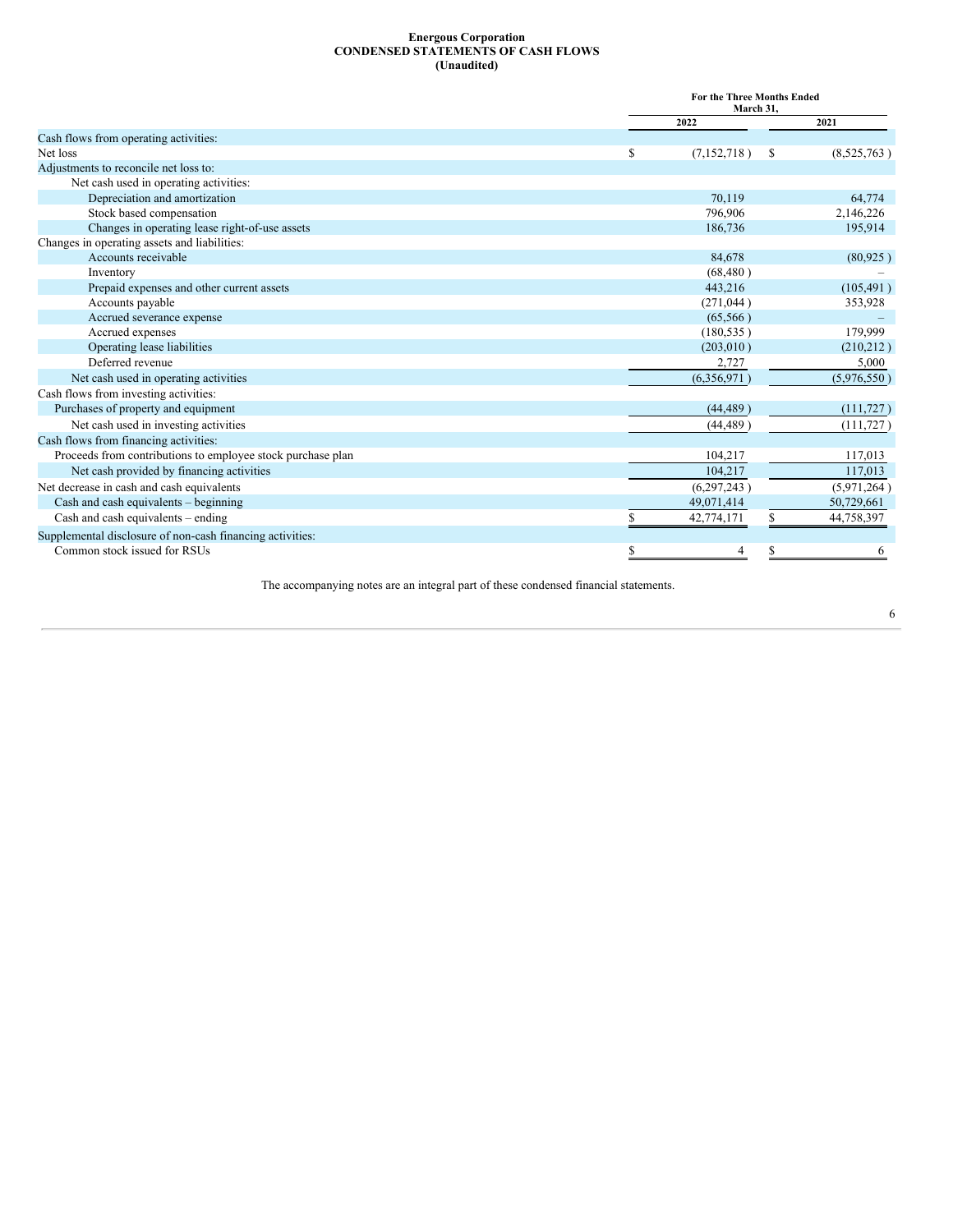#### **Note 1 - Business Organization, Nature of Operations**

Energous Corporation (the "Company") was incorporated in Delaware on October 30, 2012. The Company has developed its WattUp® wireless power technology, consisting of proprietary semiconductor chipsets, software controls, hardware designs and antennas, that enables radio frequency ("RF") based charging for electronic devices. The WattUp technology has a broad spectrum of capabilities, including near field wireless charging and at-a-distance wireless charging at various distances. The Company believes its proprietary WattUp technologies are well suited for many applications, including building and home automation, electronic shelf labels, industrial IoT sensors, surface and implanted medical devices, tracking devices, hearables, wearables, consumer electronics and public safety applications. Potential future applications include smartphones, commercial and industrial robotics, as well as automotive solutions and other devices with charging requirements that would otherwise require battery replacement or a wired power connection.

# **Note 2 – Liquidity and Management Plans**

During the three months ended March 31, 2022 and 2021, the Company recorded revenue of \$215,961 and \$145,065, respectively. During the three months ended March 31, 2022 and 2021, the Company recorded net losses of \$7,152,718 and \$8,525,763, respectively. Net cash used in operating activities was \$6,356,971 and \$5,976,550 for the three months ended March 31, 2022 and 2021, respectively. The Company is currently meeting its liquidity requirements through the proceeds of securities offerings that raised net proceeds of \$53,556,202 during 2020, and \$27,043,751 during the fourth quarter of 2021, proceeds from contributions to the Company's employee stock purchase plan (the "ESPP"), along with payments received from customers.

As of March 31, 2022, the Company had cash on hand of \$42,774,171. The Company expects that cash on hand as of March 31, 2022, together with anticipated revenues, will be sufficient to fund the Company's operations through May 2023.

Research and development of new technologies is by its nature unpredictable. Although the Company intends to continue its research and development activities, there can be no assurance that its available resources and revenue generated from its business operations will be sufficient to sustain its operations. Accordingly, the Company expects to pursue additional financing, which could include offerings of equity or debt securities, bank financings, commercial agreements with customers or strategic partners, and other alternatives, depending upon market conditions. There is no assurance that such financing will be available on terms that the Company would find acceptable, or at all.

The market for products using the Company's technology is broad and evolving, but remains nascent and unproven, so the Company's success is dependent upon many factors, including customer acceptance of its existing products, technical feasibility of future products, regulatory approvals, the development of complementary technologies, competition and global market fluctuations.

#### **Note 3 – Summary of Significant Accounting Policies**

#### *Basis of Presentation*

The accompanying financial statements are presented in U.S. dollars and have been prepared in accordance with accounting principles generally accepted in the United States of America ("US GAAP"), and pursuant to the accounting and disclosure rules and regulations of the U.S. Securities and Exchange Commission (the "SEC").

These unaudited condensed interim financial statements should be read in conjunction with the audited financial statements and notes thereto for the fiscal year ended December 31, 2021 included in the Company's Annual Report on Form 10-K for the fiscal year ended December 31, 2021, filed with the SEC on March 23, 2022. The accounting policies used in preparing these unaudited condensed interim financial statements are consistent with those described in the Company's December 31, 2021 audited financial statements*.*

#### *Use of Estimates*

The preparation of financial statements in conformity with US GAAP requires management to make estimates and assumptions that affect the reported amounts of assets and liabilities and the disclosure of contingent liabilities at the date of the financial statements as well as the reported expenses during the reporting periods.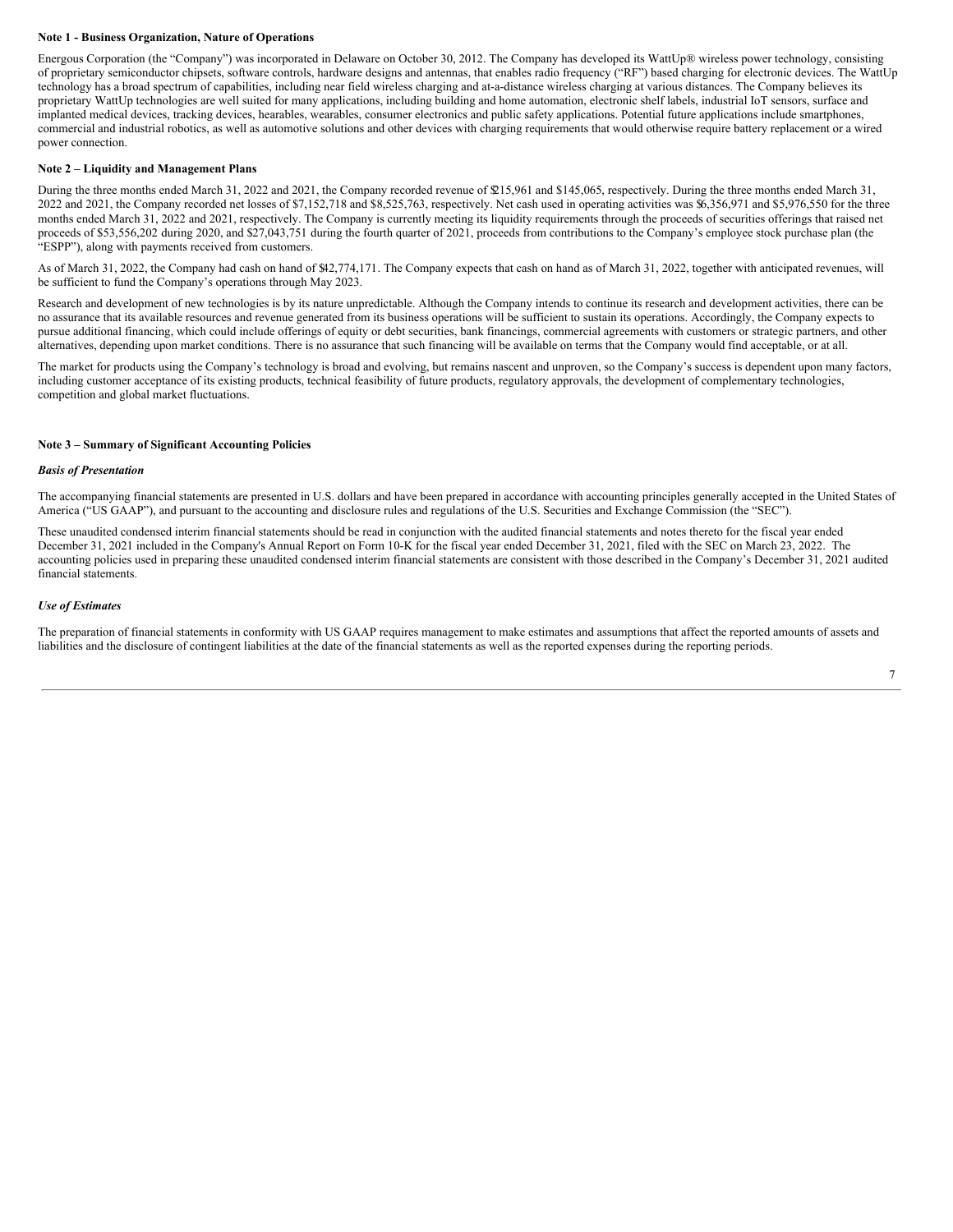#### **Note 3 – Summary of Significant Accounting Policies, continued**

The Company's significant estimates and assumptions include the valuation of stock-based compensation instruments, recognition of revenue, inventory valuation, the useful lives of long-lived assets, and the valuation allowance on deferred tax assets. Some of these judgments can be subjective and complex, and, consequently, actual results may differ from these estimates. Although the Company believes that its estimates and assumptions are reasonable, they are based upon information available at the time the estimates and assumptions were made. Actual results could differ from those estimates.

#### *Cash and Cash Equivalents*

The Company considers all short-term, highly liquid investments with an original maturity at the date of purchase of three months or less to be cash equivalents. The Company maintains cash balances that may be uninsured or in deposit accounts that exceed Federal Deposit Insurance Corporation limits. The Company maintains its cash deposits with major financial institutions.

#### *Revenue Recognition*

The Company follows Accounting Standards Codification ("ASC") 606, "Revenue from Contracts with Customers" (Topic 606).

In accordance with Topic 606, the Company recognizes revenue using the following five-step approach:

- 1. Identify the contract with a customer.
- 2. Identify the performance obligations in the contract.
- 3. Determine the transaction price of the contract.
- 4. Allocate the transaction price to the performance obligations in the contract.
- 5. Recognize revenue when or as the performance obligations are satisfied.

The Company's revenue comes from its single segment of wireless charging system solutions. The wireless charging system revenue consists of revenue from product development projects and production-level systems. During the three months ended March 31, 2022 and 2021, the Company recognized \$215,961 and \$145,065, respectively, in revenue.

The Company records revenue associated with product development projects that it enters into with certain customers. In general, these product development projects are complex, and the Company does not have certainty about its ability to achieve the project milestones. The achievement of a milestone is dependent on the Company's performance obligation and requires acceptance by the customer. The Company recognizes this revenue at the point in time at which the performance obligation is met. The payment associated with achieving the performance obligation is generally commensurate with the Company's effort or the value of the deliverable and is nonrefundable. The Company records the expenses related to these product development projects in research and development expense, in the periods such expenses were incurred.

The Company records revenue associated with the sale of production-level systems at the point in time at which control over the product is transferred to the customer. The Company records the expense related to the sales of these systems as cost of revenue during the period that the product is transferred to the customer.

#### *Inventory*

The Company follows ASC 330, *Inventory* ("Topic 330") to account for its inventory, which includes finished goods ready for sale, work in process and raw materials, at the lower of cost or net realizable value. Net realizable value is calculated at the end of each reporting period and adjustment, if needed, is made.

# *Research and Development*

Research and development expenses are charged to operations as incurred. For internally developed patents, all patent costs are expensed as incurred as research and development expense. Patent application costs, which are generally legal costs, are expensed as research and development costs until such time as the future economic benefits of such patents become more certain. The Company incurred research and development costs of \$3,527,146 and \$4,591,244 for the three months ended March 31, 2022 and 2021, respectively.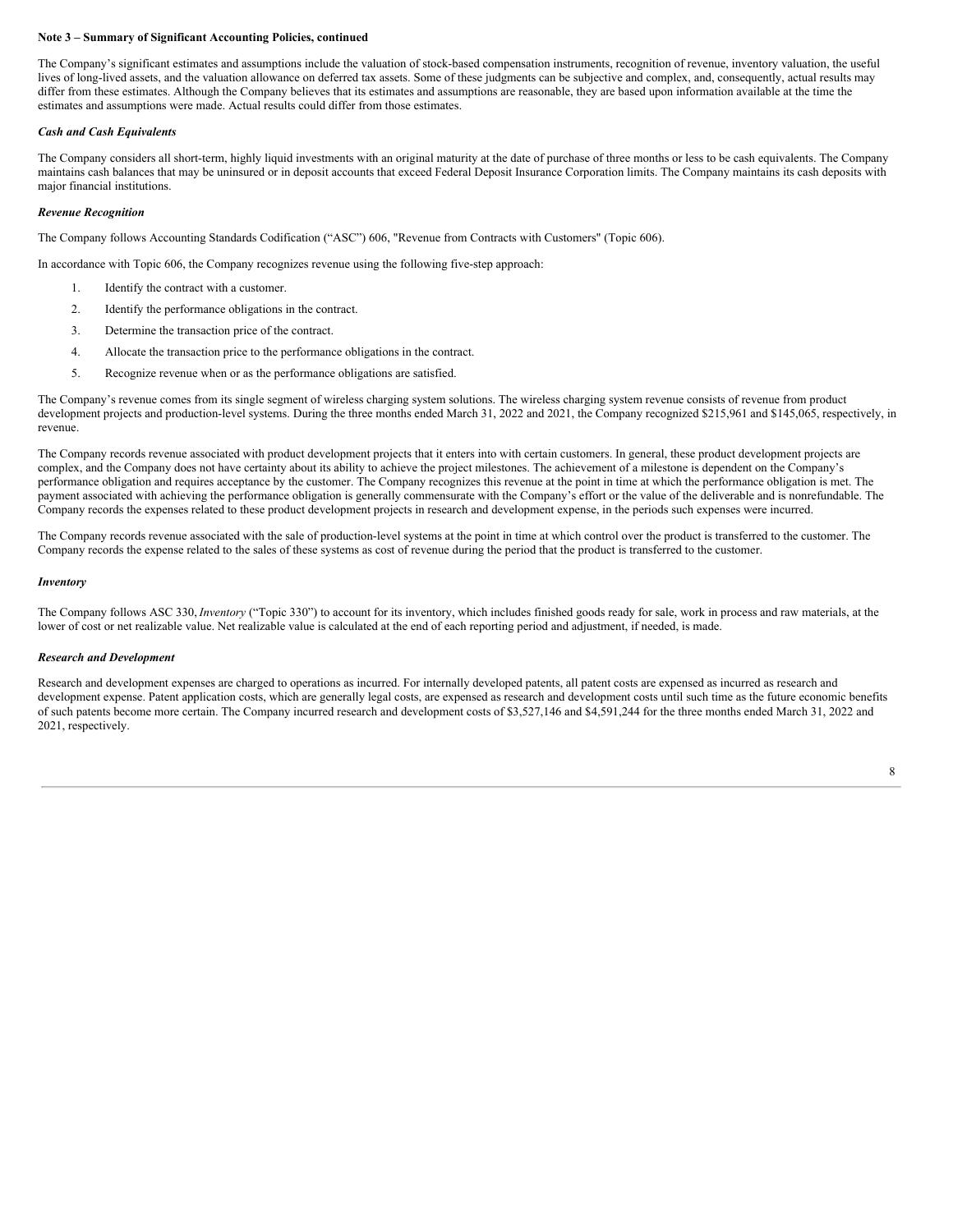### **Note 3 – Summary of Significant Accounting Policies, continued**

# *Stock-Based Compensation*

The Company accounts for equity instruments issued to employees, board members and contractors in accordance with accounting guidance that requires awards to be recorded at their fair value on the date of grant and amortized over the vesting period of the award. The Company amortizes compensation costs on a straight-line basis over the requisite service period of the award, which is typically the vesting term of the equity instrument issued.

Under the ESPP, employees may purchase a limited number of shares of the Company's common stock at a15% discount from the lower of the closing market prices measured on the first and last days of each half-year period. The Company recognizes stock-based compensation expense for the fair value of the purchase options, as measured on the grant date.

#### *Income Taxes*

Tax benefits are recognized only for tax positions that are more likely than not to be sustained upon examination by tax authorities. The amount recognized is measured as the largest amount of benefit that is greater than 50 percent likely to be realized upon settlement. A liability for "unrecognized tax benefits" is recorded for any tax benefits claimed in the Company's tax returns that do not meet these recognition and measurement standards. As of March 31, 2022, no liability for unrecognized tax benefits was required to be reported. The guidance from ASC 740, *Income Taxes,* also discusses the classification of related interest and penalties on income taxes. The Company's policy is to record interest and penalties on uncertain tax positions as a component of income tax expense. No interest or penalties were recorded during the three months ended March 31, 2022 or 2021. The Company files income tax returns with the United States and California governments.

#### *Net Loss Per Common Share*

Basic net loss per share is computed by dividing net loss available to common stockholders by the weighted average number of shares of common stock outstanding during the period. Diluted earnings per share is computed using the weighted average number of common shares and, if dilutive, potential common shares outstanding during the period. Potential common shares consist of the incremental common shares issuable upon the exercise of stock options and warrants (using the treasury stock method), the vesting of restricted stock units ("RSUs") and performance stock units ("PSUs") and the enrollment of employees in the ESPP. The computation of diluted loss per share excludes potentially dilutive securities of 5,682,499 and 7,137,741 for the three months ended March 31, 2022 and 2021, respectively, because their inclusion would be anti-dilutive.

Potentially dilutive securities outlined in the table below have been excluded from the computation of diluted net loss per share because the effect of their inclusion would have been anti-dilutive.

|                                       | <b>For the Three Months</b><br>Ended March 31, |           |
|---------------------------------------|------------------------------------------------|-----------|
|                                       | 2022                                           | 2021      |
| Warrants issued to private investors  | 3,284,789                                      | 3,284,789 |
| Options to purchase common stock      | 825,006                                        | 550,985   |
| <b>RSUs</b>                           | 1,572,704                                      | 1,851,254 |
| <b>PSUs</b>                           | $\overline{\phantom{a}}$                       | 1,450,713 |
| Total potentially dilutive securities | 5,682,499                                      | 7,137,741 |

The table above includes 1,618,123 warrants expiring on October 6, 2022, with an exercise price of \$23.00 and 1,666,666 warrants expiring on March 1, 2024, with an exercise price of \$10.00.

#### *Leases*

The Company determines if an arrangement is a lease at the inception of the arrangement. The Company applies the short-term lease recognition exemption and recognizes lease payments in profit or loss at lease commencement for facility or equipment leases that have a lease term of 12 months or less and do not include a purchase option whose exercise is reasonably certain. Operating leases are included in operating lease right-of-use (ROU) assets and operating lease liabilities.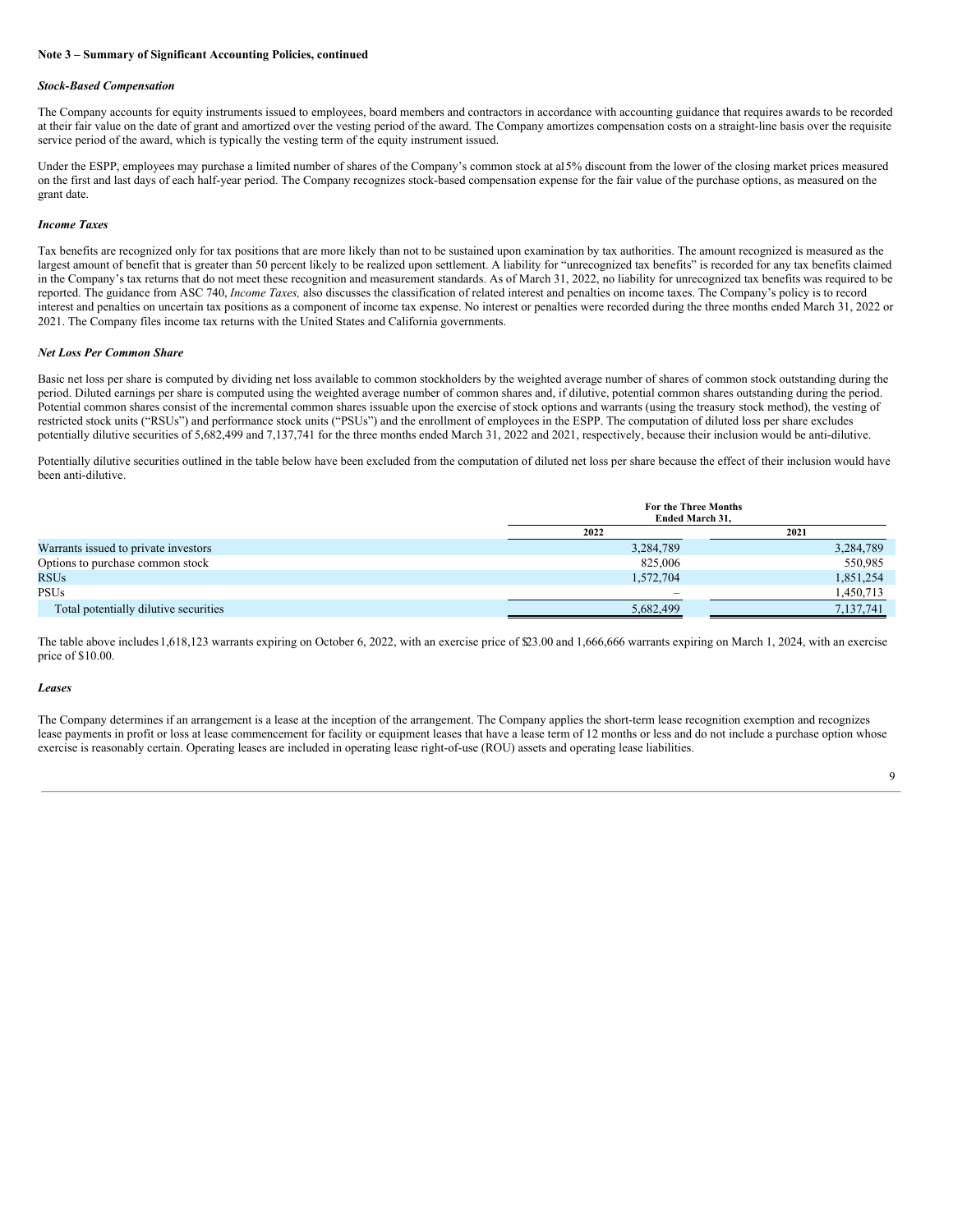#### **Note 3 – Summary of Significant Accounting Policies, continued**

ROU assets represent the right to use an underlying asset for the lease term, and lease liabilities represent the obligation to make lease payments arising from the lease. Operating lease ROU assets and liabilities are measured and recorded at the later of the adoption date, January 1, 2019, or the service commencement date based on the present value of lease payments over the lease term. The Company uses the implicit interest rate when readily determinable; however, most leases do not establish an implicit rate, so the Company uses an estimate of the incremental borrowing rate based on the information available at the time of measurement. Lease expense for lease payments is recognized on a straight-line basis over the lease term. See Note 4 – Commitments and Contingencies, *Operating Leases*for further discussion of the Company's operating leases.

# *Recent Accounting Pronouncements*

In May 2021, the FASB issued ASU No. 2021-04, "Earnings Per Share (Topic 260), Debt—Modifications and Own Equity (Subtopic 815-40Subtopic 470-50), Compensation —Stock Compensation (Topic 718), and Derivatives and Hedging—Contracts in Entity's): Issuer's Accounting for Certain Modifications or Exchanges of Freestanding Extinguishments (Equity-Classified Written Call Options (a consensus of the FASB Emerging Issues Task Force)." ASU 2021-04 clarifies accounting for modifications or exchanges of equity-classified warrants. This standard is effective for annual reporting periods beginning after December 15, 2021. The Company adopted this standard, and the adoption did not have a material impact on its financial statements.

In November 2021, the FASB issued ASU No. 2021-10, "Government Assistance (Topic 832), Disclosures by Business Entities about Government Assistance. ASU 2021-10 requires business entities to disclose certain types of government assistance they receive in the notes to the financial statements. This standard is effective for annual reporting periods beginning after December 15, 2021. The Company adopted this standard, and the adoption did not have a material impact on its financial statements.

#### *Management's Evaluation of Subsequent Events*

The Company evaluates events that have occurred after the balance sheet date of March 31, 2022, through the date which the financial statements are available to be issued.

#### **Note 4 – Commitments and Contingencies**

#### *Operating Leases*

# San Jose Lease

On July 1, 2019, the Company signed a new lease agreement for the lease of its office space at its corporate headquarters in San Jose, California for an additionatlhree years. Upon expiration of the original lease on September 30, 2019, the new monthly lease payment starting October 1, 2019 was \$52,970 and is subject to annual escalations up to a maximum monthly lease payment of \$64,941.

#### *Operating Leases, continued*

#### Costa Mesa Lease

On July 15, 2019, the Company signed a new lease agreement for the lease of office space in Costa Mesa, California for an additionaltwo years. Upon expiration of the original lease on September 30, 2019, the new monthly lease payment starting October 1, 2019 was \$9,773 and is subject to an annual escalation up to a maximum monthly lease payment of \$10,200.

On September 22, 2021, the Company signed a new Costa Mesa lease to lease a new, distinct office space in a different building with the same landlord. Per the lease, the lease commencement date is October 1, 2021 and the expiry date is September 30, 2023. The Company did not have control of the new office space until October 2021, at which time the Company recorded a new right-of-use lease asset of \$104,563 and operating lease liability of \$104,563. The new Costa Mesa lease has an initial monthly lease payment of \$4,369 starting October 1, 2021 and is subject to an annual escalation up to a maximum monthly lease payment of \$4,522.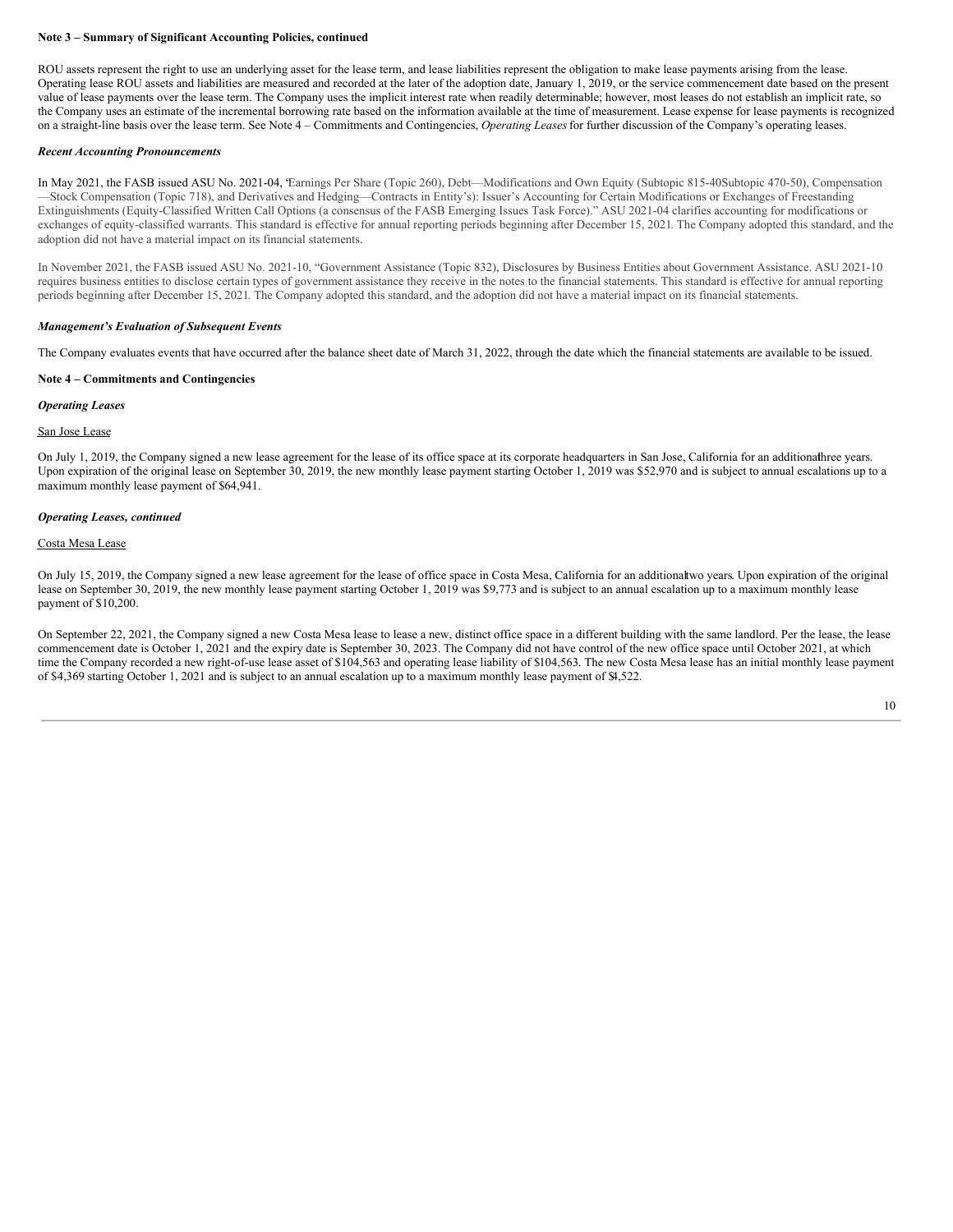#### **Note 4 – Commitments and Contingencies, continued**

#### Operating Lease Commitments

The Company follows ASC 842, *Leases,* ("Topic 842") and recognizes the required right-of-use assets and operating lease liabilities on its balance sheet. The Company anticipates having future total lease payments of \$470,120 during the period from the second quarter of 2022 to the third quarter of 2023. As of March 31, 2022, the Company has total operating lease right-of-use assets of \$432,249, current portion operating lease liabilities of \$438,698 and long-term portion of operating lease liabilities of \$27,012. The weighted average remaining lease term is 0.7 years as of March 31, 2022.

A reconciliation of undiscounted cash flows to lease liabilities recognized as of March 31, 2022 is as follows:

|                                              | Amount      |
|----------------------------------------------|-------------|
|                                              | (unaudited) |
| 2022                                         | 429,425     |
| 2023                                         | 40,695      |
| Total future lease payments                  | 470,120     |
| Present value discount (4% weighted average) | (4,410)     |
| Total operating lease liabilities            | 465,710     |

# *Hosted Design Software Agreement*

On June 25, 2015, the Company entered into athree-year agreement to license electronic design automation software in a hosted environment. Pursuant to the agreement, under which services began July 2015, the Company is required to remit quarterly payments. In June 2021, the Company entered into its latest renewal of the agreement for an additional three years, and the Company is required to remit quarterly payments of approximately \$233,000 through the second quarter of 2024.

# *Litigations, Claims, and Assessments*

The Company is from time to time involved in various disputes, claims, liens and litigation matters arising in the normal course of business. While the outcome of these disputes, claims, liens and litigation matters cannot be predicted with certainty, after consulting with legal counsel, management does not believe that the outcome of these matters will have a material adverse effect on the Company's combined financial position, results of operations or cash flows.

#### *MBO Bonus Plan*

On March 15, 2018, the Company's Board of Directors ("Board"), on the recommendation of the Board's Compensation Committee ("Compensation Committee"), approved the Energous Corporation MBO Bonus Plan ("Bonus Plan") for executive officers of the Company. To be eligible to receive a bonus under the Bonus Plan, an executive officer must be continuously employed throughout the applicable performance period, and in good standing, and achieve the performance objectives selected by the Compensation Committee.

Under the Bonus Plan, the Compensation Committee is responsible for selecting the amounts of potential bonuses for executive officers, the performance metrics used to determine whether any such bonuses will be paid and determining whether those performance metrics have been achieved.

During the three months ended March 31, 2022, the Company accrued \$225,802 in expense under the Bonus Plan, which will be paid during the second quarter of 2022. During the three months ended March 31, 2021, the Company accrued \$391,578 in expense under the Bonus Plan, which was paid during the second quarter of 2021. The expense under the Bonus Plan is recorded under operating expenses on the Company's Condensed Statement of Operations within each executive's department.

#### *Severance and Change in Control Agreement*

On March 15, 2018, the Compensation Committee approved a form of Severance and Change in Control Agreement ("SeveranceAgreement") that the Company may enter into with executive officers (each, an "Executive").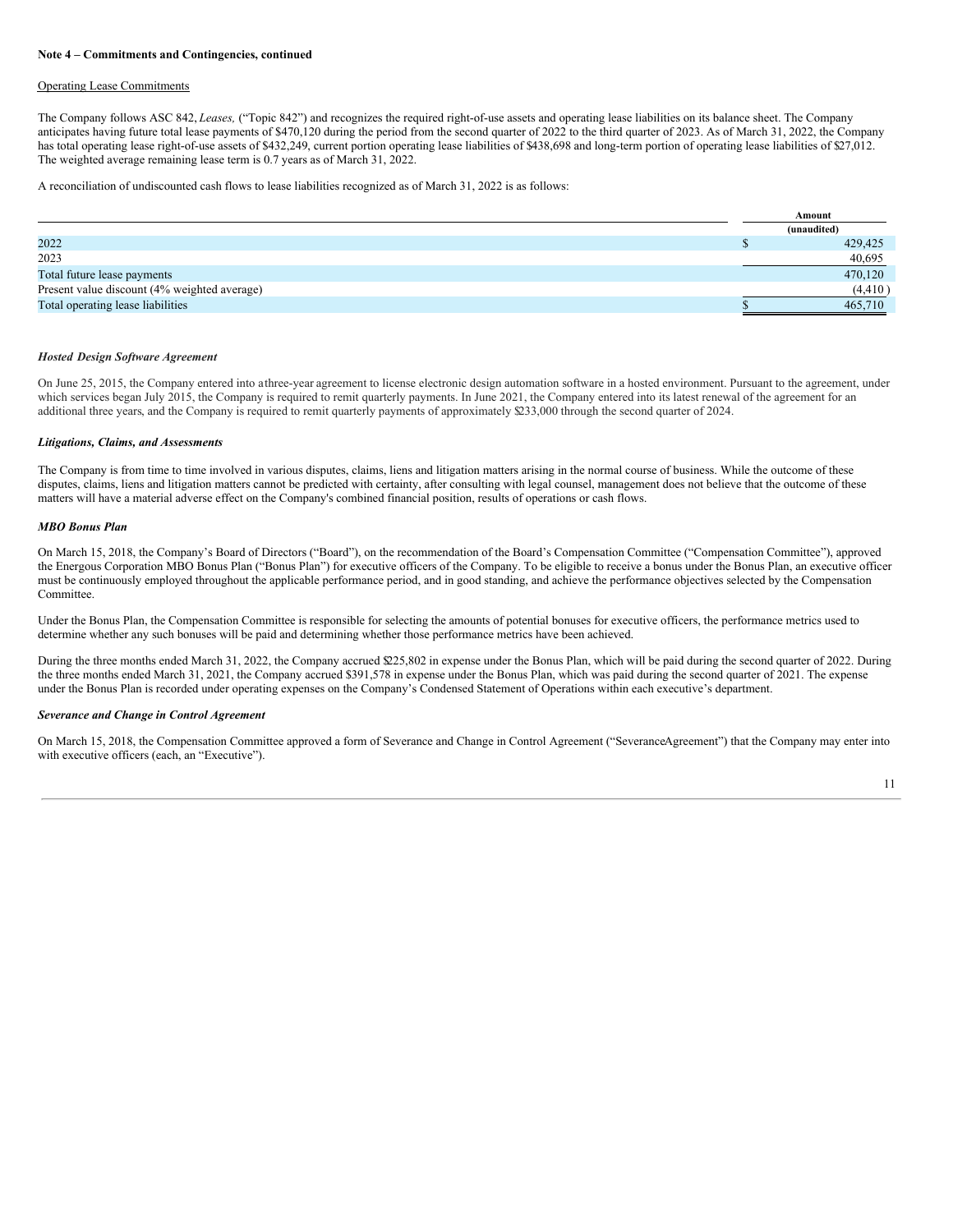#### **Note 4 – Commitments and Contingencies, continued**

Under the Severance Agreement, if an Executive is terminated in a qualifying change in control termination, the Company agrees to pay the Executive six to 12 months of that Executive's monthly base salary. If Executive elects continued coverage under the Consolidated Omnibus Budget Reconciliation Act of 1985, as amended ("COBRA") the Company will pay the full amount of Executive's premiums under the Company's health, dental and vision plans, including coverage for the Executive's eligible dependents, for the six to 12 month period following the Executive's termination.

# *Executive Employee Agreement – Cesar Johnston*

On December 9, 2021, the Company announced that Cesar Johnston had been appointed as the Company's Chief Executive Officer. In connection with Mr. Johnston's appointment as Chief Executive Officer, the Company and Mr. Johnston executed an offer letter dated as of December 6, 2021.

Under the terms of his offer letter, Mr. Johnston will receive an annual base salary of \$400,000 per year. Beginning in year 2022, he will be eligible to receive a discretionary annual bonus of up to 100% of his base salary, at the recommendation of the Company's Compensation Committee, with the approval of the Company's Board. Inaddition, as an inducement to accept his appointment as Chief Executive Officer, Mr. Johnston will receive, subject to continued employment, (a) a special one-time sign-on bonus in the amount of \$120,000, payable in two equal installments of \$60,000 each on the first payroll date in 2022 and the first payroll date after December 6, 2022, (b) a grant of 150,000 RSUs to acquire shares of the Company's common stock, one third of which will vest on December 6, 2022 and the remaining two thirds of which will vest in eight equal installments of 12,500 each on each quarterly anniversary thereafter and (c) a grant of an option to purchase 300,000 shares of the Company's common stock at an exercise price equal to the fair market value of the Company's common stock on the grant date, half of which shall vest on December 31, 2023, a quarter of which shall vest on December 31, 2024 and the remainder of which shall vest on December 31, 2025.

Mr. Johnston will further be eligible for (a) an additional equity award in the amount of 287,000 PSUs to acquire shares of the Company's common stock, which vest up to one third per year over a three year period commencing January 1, 2022 and ending December 31, 2024, upon the achievement of performance criteria to be mutually established by Mr. Johnston and the Compensation Committee, and (b) an additional equity award of up to 25,000 PSUs per calendar year for 2022, 2023 and 2024, respectively, based on outperformance of agreed upon goals per calendar year, as determined by the Compensation Committee with approval of the Board. As of March 31, 2022, the PSUs havenot yet been granted.

In connection with Mr. Johnston's appointment as Chief Executive Officer, the Company and Mr. Johnston additionally entered into an amended and restated severance and change in control agreement, dated as of December 6, 2021. In the event of a termination that is not a change-in-control qualifying termination, Mr. Johnston is entitled to(a) a one-time lump sum payment by the Company in an amount equal to 18 months of his monthly base salary plus an amount equal to 100% of his target bonus plus, if agreed by the Compensation Committee, a discretionary bonus for the year in which the termination occurs, (b) any outstanding unvested equity awards held by Mr. Johnston that would vest in the next 18 months of continuing employment (other than any equity awards that vest upon satisfaction of performance criteria) will accelerate and become vested and (c) if Mr. Johnston timely elects continued coverage under COBRA, the Company or its successor will pay the full amount of Mr. Johnston's COBRA premiums on his behalf for 18 months.

Mr. Johnston's agreement additionally provides that, in the event of a change-in-control qualifying termination, Mr. Johnston is entitled to (a) a one-time lump sum payment by the Company in an amount equal to 18 months of his monthly base salary plus an amount equal to 150% of his target bonus plus a prorated bonus for the year in which the termination occurs, (b) any outstanding unvested equity awards held by Mr. Johnston (including any equity awards that vest upon satisfaction of performance criteria) will accelerate in full and become vested and (c)if Mr. Johnston timely elects continued coverage under COBRA, the Company or its successor will pay the full amount of Mr. Johnston's COBRA premiums on his behalf for 18 months.

Mr. Johnston is also eligible to receive all customary and usual benefits generally available to senior executives of the Company.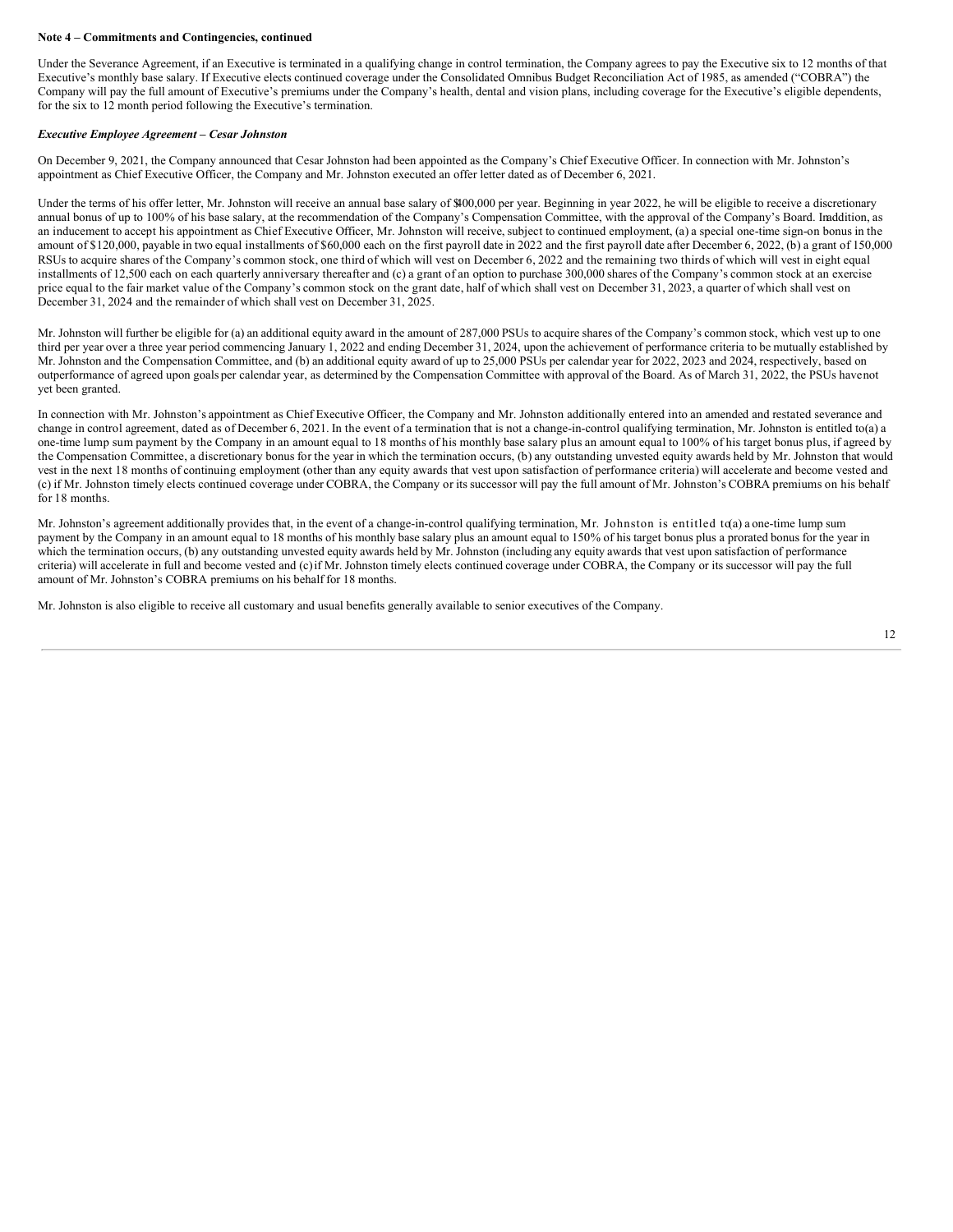#### **Note 4 – Commitments and Contingencies, continued**

# *Executive Transition Agreement – Stephen Rizzone*

On April 3, 2015, the Company entered into an Amended and Restated Executive Employment Agreement with Stephen R. Rizzone, the Company's former President and Chief Executive Officer ("Employment Agreement").

The Employment Agreement effective as ofJanuary 1, 2015, had an initial term offour years and automatically renewed each year after the initial term. The Employment Agreement provided for an annual base salary of \$365,000, and Mr. Rizzone was eligible to receive quarterly cash bonuses from the MBO Bonus Plan with a total target amount equal to 100% of his base salary based upon achievement of performance-based objectives established by the Board.

On July 9, 2021, the Company announced that Stephen R. Rizzone had retired from his position as the Company's President and Chief Executive Officer and as a member of the Board.

In connection with Mr. Rizzone's retirement, the Company and Mr. Rizzone entered into an Executive Transition Agreement (the "Separation Agreement"), providing for continued employment through August 31, 2021. Upon his termination of employment, the Separation Agreement provides severance payments and benefits to Mr. Rizzone consistent with the terms of his existing employment agreement with the Company, including without limitation: compensation-based payments of \$1,460,000 in the aggregate, payable under a certain payment scheme as set forth therein, an additional lump sum cash payment of \$2,000,000, a pro-rated bonus payment for the two months of employment during the current quarterly bonus period payable at the same time bonus payments are made to other executives of the Company, settlement of deferred vested RSUs and an extension of the exercise periods of all stock options held by Mr. Rizzone until the one year anniversary of his termination date, and additional benefits related to Mr. Rizzone's medical insurance. In addition, the Company agreed to pay-off all amounts owed under a lease agreement relating to a Company Car and that Mr. Rizzone would receive the title to the vehicle. All compensation under the Separation Agreement has been or will be subject to applicable withholding.

As of March 31, 2022, the Company had unpaid accrued severance expense of \$909,873 which is expected to be paid through August 31, 2023.

# *Strategic Alliance Agreement*

In November 2016, the Company and Dialog Semiconductor plc ("Dialog"), a related party (see Note 7—Related Party Transactions), entered into a Strategic Alliance Agreement ("Alliance Agreement") for the manufacture, distribution and commercialization of products incorporating the Company's wire-free charging technology ("Licensed Products"). Pursuant to the terms of the Alliance Agreement, the Company agreed to engage Dialog as the exclusive supplier of the Licensed Products for specified fields of use, subject to certain exceptions (the "Company Exclusivity Requirement"). Dialog agreed to not distribute, sell or work with any third party to develop any competing products without the Company's approval. In addition, both parties agreed on a revenue sharing arrangement and will collaborate on the commercialization of Licensed Products based on a mutually-agreed upon plan. Each party will retain all of its intellectual property.

The Alliance Agreement has an initial term ofseven years, with automatic renewal annually thereafter unless terminated by either party upon 180 days' prior written notice. The Company may terminate the Alliance Agreement at any time after the third anniversary of the Alliance Agreement upon 180 days' prior written notice to Dialog, or if Dialog breaches certain exclusivity obligations. Dialog may terminate the Alliance Agreement if sales of Licensed Products do not meet specified targets. The Company Exclusivity Requirement had a termination date of the earlier of January 1, 2021 or the occurrence of certain events relating to the Company's pre-existing exclusivity obligations. The Company Exclusivity Requirement renewed automatically on an annual basis unless the Company and Dialog agree to terminate the requirement.

On September 20, 2021, the Company was notified by Dialog, recently acquired by Renesas Electronics Corporation, that it was terminating the Alliance Agreement between the Company and Dialog. There is a wind down period included in the Alliance Agreement which will conclude in September 2024. During the wind down period, the Alliance Agreement's terms will continue to apply to the Company's products that are covered by certain existing customer relationships, except that the parties' respective exclusivity rights have terminated.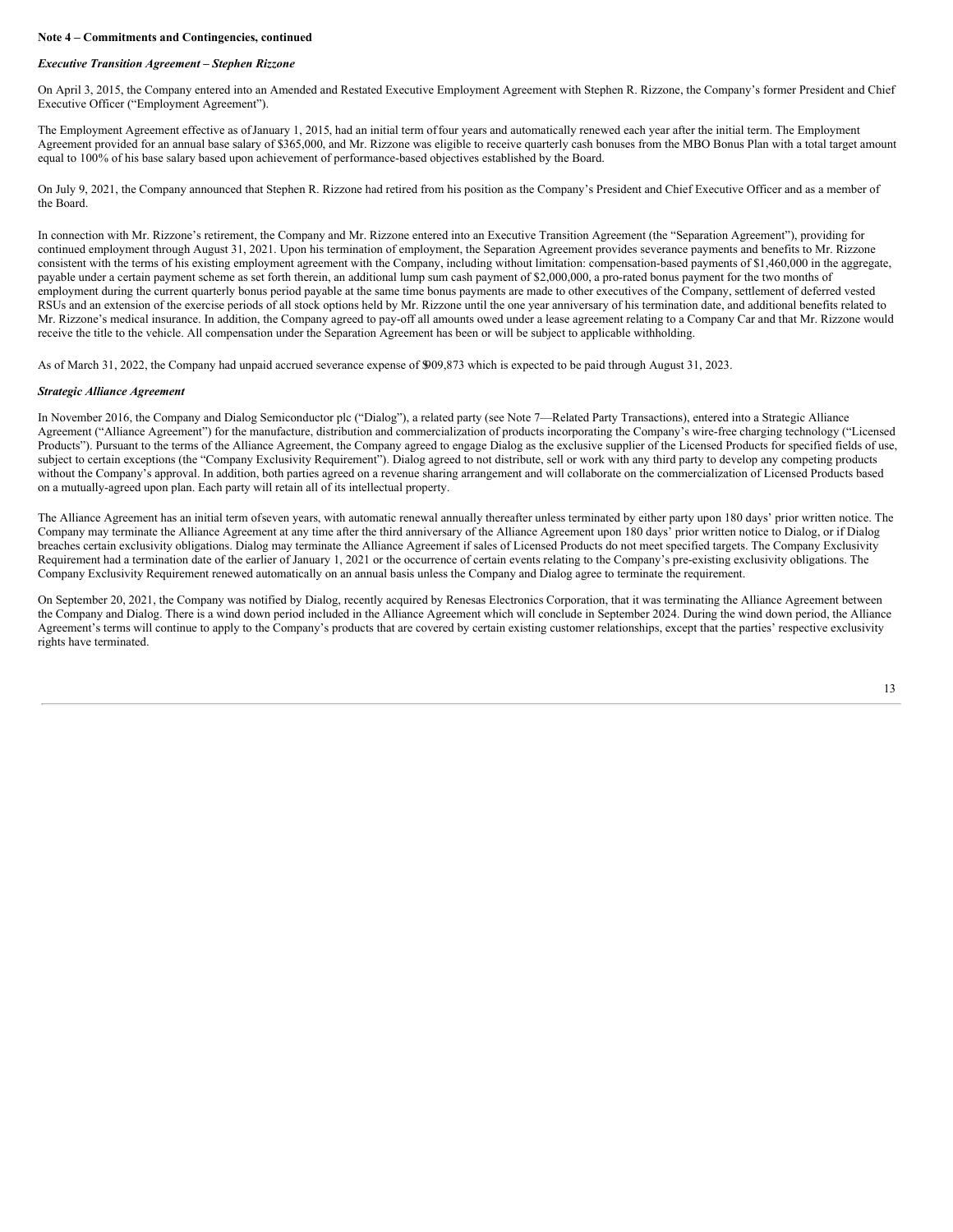# **Note 5 – Stockholders' Equity**

#### *Authorized Capital*

The holders of the Company's common stock are entitled toone vote per share. Holders of common stock are entitled to receive ratably such dividends, if any, as may be declared by the Board out of legally available funds. Upon the liquidation, dissolution or winding up of the Company, holders of common stock are entitled to share ratably in all assets of the Company that are legally available for distribution.

#### *Financing*

On August 9, 2018, the Company filed a shelf registration statement on Form S-3 with the SEC, which became effective on August 17, 2018. This shelf registration statement allows the Company to sell, from time to time, any combination of debt or equity securities described in the registration statement up to aggregate proceeds of \$75,000,000. Pursuant to this registration statement, in March 2019 the Company raised \$23,319,156 (net of \$1,680,844 in issuance costs) from an offering of shares of its common stock and warrants to purchase 1,666,666 shares of common stock at an exercise price of \$10.00 per share. The Company also raised \$4,557,693 (net of \$339,081 in issuance costs) during the fourth quarter of 2019, \$5,506,880 (net of \$141,322 in issuance costs) during the first quarter of 2020 and \$9,216,611 (net of \$236,528 in issuance costs) during the second quarter of 2020, pursuant to this shelf registration statement. This shelf registration statement has expired and no additional shares will be sold thereunder.

On September 15, 2020, the Company filed a shelf registration statement on Form S-3 with the SEC, which became effective on September 24, 2020, and contains two prospectuses: a base prospectus, which covers the offering, issuance and sale by the Company of up to \$75,000,000 of its common stock, preferred stock, debt securities, warrants to purchase our common stock, preferred stock or debt securities, subscription rights to purchase its common stock, preferred stock or debt securities and/or units consisting of some or all of these securities; and an at-the-market sales agreement prospectus supplement covering the offering, issuance and sale by the Company of up to a maximum aggregate offering price of \$40,000,000 of its common stock that may be issued and sold under that certain sales agreement (the "ATM Program")The \$40,000,000 of common stock to be offered, issued and sold under the sales agreement prospectus is included in the \$75,000,000 of securities that may be offered, issued and sold by the Company under the base prospectus. Pursuant to this shelf registration statement, the Company sold shares which raised net proceeds of \$38,832,711 (net of \$1,167,289 in issuance costs) during the third and fourth quarters of 2020 under the ATM Program.

On October 4, 2021, the Company filed a prospectus supplement covering the offering, issuance and sale of up to an additional \$35,000,000 of shares of the Company's common stock pursuant to the ATM Program. The Company raised net proceeds of \$27,043,751 (net of \$868,122 in issuance costs), during the fourth quarter of 2021 under the ATM Program. As of March 31, 2022, the Company has \$7,088,127 remaining on this shelf registration statement.

On November 15, 2021, the Company filed a shelf registration statement on Form S-3 with the SEC, which became effective on December 16, 2021. This shelf registration statement allows the Company to sell, from time to time, any combination of debt or equity securities described in the registration statement up to aggregate proceeds of \$100,000,000.

# *Common Stock Outstanding*

Our outstanding shares of common stock typically include shares that are deemed delivered under US GAAP. Shares that are deemed delivered currently include shares that have vested, but have not yet been delivered, under tax-deferred equity awards, as well as shares purchased under the ESPP where actual transfer of shares normally occurs a few days after the completion of the purchase periods. There are no voting rights for shares that are deemed delivered under US GAAP until the actual delivery of shares takes place. There are currently 200,000,000 shares of common stock authorized for issuance.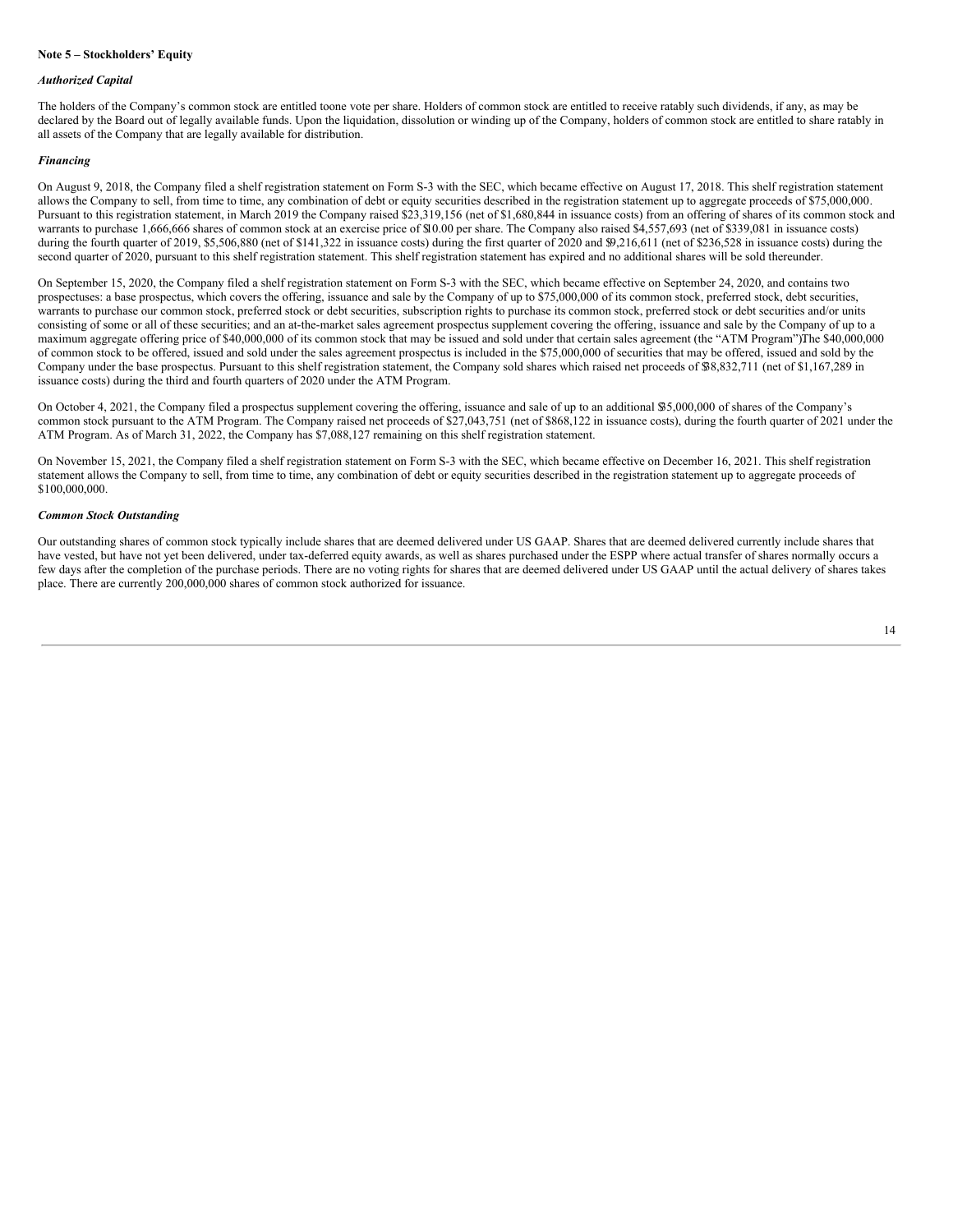#### **Note 6 – Stock-Based Compensation**

#### *Equity Incentive Plans*

#### 2013 Equity Incentive Plan

Effective on June 16, 2021, the Company's stockholders approved the amendment and restatement of the 2013 Equity Incentive Plan to increase the number of shares reserved for issuance thereunder by 1,500,000 shares, bringing to 8,785,967 the total number of shares approved for issuance under that plan.

As of March 31, 2022,1,362,773 shares of common stock remain eligible to be issued through equity-based instruments under the 2013 Equity Incentive Plan.

#### 2014 Non-Employee Equity Compensation Plan

Effective on May 26, 2020, the Company's stockholders approved the amendment and restatement of the 2014 Non-employee Equity Compensation Plan to increase the number of shares reserved for issuance through equity-based instruments thereunder by 800,000 shares, bringing to 1,650,000 the total number of shares approved for issuance under that plan.

As of March 31, 2022,741,326 shares of common stock remain eligible to be issued through equity-based instruments under the 2014 Non-Employee Equity Compensation Plan.

# 2015 Performance Share Unit Plan

Effective on June 16, 2021, the Company's stockholders approved the amendment and restatement of the 2015 Performance Share Unit Plan to increase the number of shares reserved for issuance through equity-based instruments thereunder by 1,700,000 shares, bringing to 5,110,104 the total number of shares approved for issuance under that plan.

As of March 31, 2022,2,411,013 shares of common stock remain eligible to be issued through equity-based instruments under the 2015 Performance Share Unit Plan.

#### 2017 Equity Inducement Plan

On December 28, 2017, the Board approved the 2017 Equity Inducement Plan. Under the plan, the Board reserved600,000 shares for the grant of RSUs. These grants will be administered by the Board or a committee of the Board. These awards will be granted to individuals who (a) are being hired as an employee by the Company or any subsidiary and such award is a material inducement to such person being hired; (b) are being rehired as an employee following a bona fide period of interruption of employment with the Company or any subsidiary; or (c) will become an employee of the Company or any subsidiary in connection with a merger or acquisition.

As of March 31, 2022,130,426 shares of common stock remain available to be issued through equity-based instruments under the 2017 Equity Inducement Plan.

#### Employee Stock Purchase Plan

In April 2015, the Company's Board approved the ESPP, under which600,000 shares of common stock have been reserved for purchase by the Company's employees, subject to the approval by the stockholders. On May 21, 2015, the Company's stockholders approved the ESPP. Effective on June 16, 2021, the Company's stockholders approved the amendment and restatement of the ESPP to increase the number of shares reserved for issuance through equity-based instruments thereunder by 700,000 shares, bring to 1,550,000 the total number of shares approved for issuance under that plan. Under the ESPP, employees may designate an amount not less than1% but not more than 10% of their annual compensation for the purchase of Company shares. No more than 7,500 shares may be purchased by an employee under the ESPP during an offering period. An offering period shall be six months in duration commencing on or about January 1 and July 1 of each year. The exercise price of the option will be the lesser of85% of the fair market of the common stock on the first business day of the offering period and 85% of the fair market value of the common stock on the applicable exercise date.

As of March 31, 2022, 547,548 shares of common stock remain eligible to be issued under the ESPP. Employees contributed \$04,217 through payroll withholdings to the ESPP as of March 31, 2022 for the current offering period that will end on June 30, 2022 and shares will be deemed delivered on that date.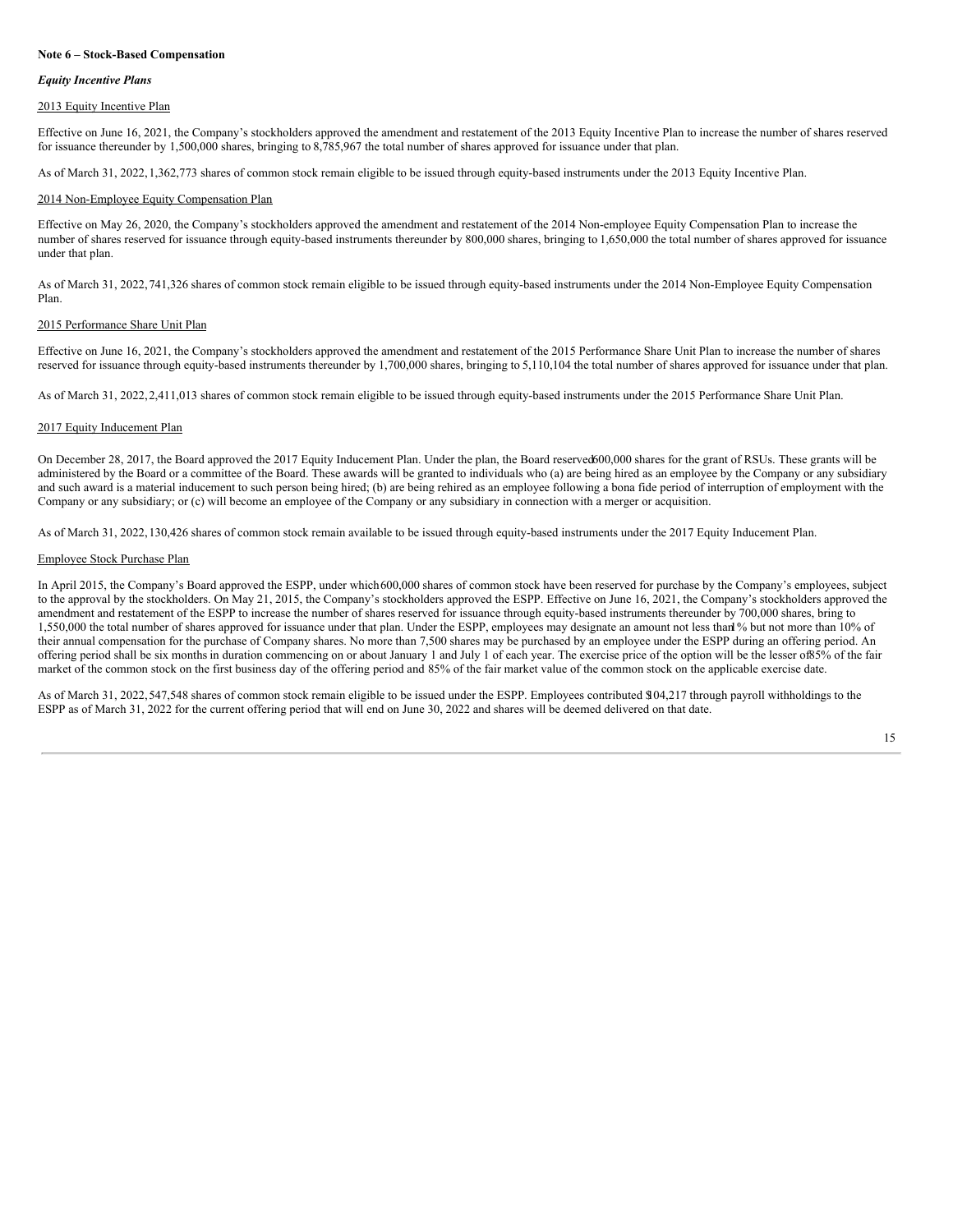# **Note 6 – Stock-Based Compensation, continued**

# *Stock Option Activity*

During the three months ended March 31, 2022, the Board granted our Chief Executive Officer300,000 stock options under the 2013 Equity Incentive Plan at an exercise price of \$1.27 per share with half of the options vesting on the second anniversary of the vesting start date and a quarter of the options vesting on each of the two following anniversaries.

The Company estimated the fair value of stock options granted during the three months ended March 31, 2022 using the Black-Scholes option pricing model.The fair values of stock options granted were estimated using the following assumptions: **Three Months Ended**

|                            | Three Months Ended<br>March 31, 2022 |
|----------------------------|--------------------------------------|
| Stock price                | 1.27                                 |
| Dividend yield             | $0\%$                                |
| <b>Expected volatility</b> | 108 %                                |
| Risk-free interest rate    | $1.92\%$                             |
| Expected life              | 5.6 years                            |

#### The following is a summary of the Company's stock option activity during the three months ended March 31, 2022:

|                                | Number of<br><b>Options</b> |               | Weighted<br>Average<br><b>Exercise</b><br>Price                           | Weighted<br>Average<br>Remaining<br>Life In<br>Years | Intrinsic<br>Value |
|--------------------------------|-----------------------------|---------------|---------------------------------------------------------------------------|------------------------------------------------------|--------------------|
| Outstanding at January 1, 2022 | 525,006                     | <sup>\$</sup> | 5.77                                                                      | 0.7                                                  |                    |
| Granted                        | 300,000                     |               | 1.27                                                                      | $\hspace{0.05cm}$                                    |                    |
| Exercised                      | $\qquad \qquad -$           |               | $\hspace{1.0cm} \rule{1.5cm}{0.15cm} \hspace{1.0cm} \rule{1.5cm}{0.15cm}$ | $\qquad \qquad -$                                    |                    |
| Forfeited                      |                             |               |                                                                           |                                                      |                    |
| Outstanding at March 31, 2022  | 825,006                     |               | 4.13                                                                      | 3.8                                                  |                    |
| Exercisable at January 1, 2022 | 525,006                     |               | 5.77                                                                      | 0.7                                                  |                    |
| Vested                         | $\overline{\phantom{a}}$    |               |                                                                           | $\overline{\phantom{a}}$                             | -                  |
| Exercised                      |                             |               | $\overline{\phantom{0}}$                                                  | $\overline{\phantom{0}}$                             |                    |
| Forfeited                      |                             |               |                                                                           |                                                      |                    |
| Exercisable at March 31, 2022  | 525,006                     |               | 5.77                                                                      | 0.4                                                  |                    |

As of March 31, 2022, the unamortized fair value of options was \$298,147. The unamortized amount will be expensed over a weighted average period of3.2 years.

#### *Restricted Stock Units ("RSUs")*

During the three months ended March 31, 2022, the Board granted various employees RSUs covering152,500 shares of common stock under the 2013 Equity Incentive Plan. The awards vest over terms ranging from three to four years.

During the three months ended March 31, 2022, the Compensation Committee and the Board granted various non-employees RSUs covering131,096 shares of common stock under the 2014 Non-employee Equity Compensation Plan. The awards vest on the one year anniversary of the grant date.

During the three months ended March 31, 2022, the Board granted an employee RSUs covering10,000 shares of common stock under the 2017 Equity Inducement Plan. The award vests over a term of four years.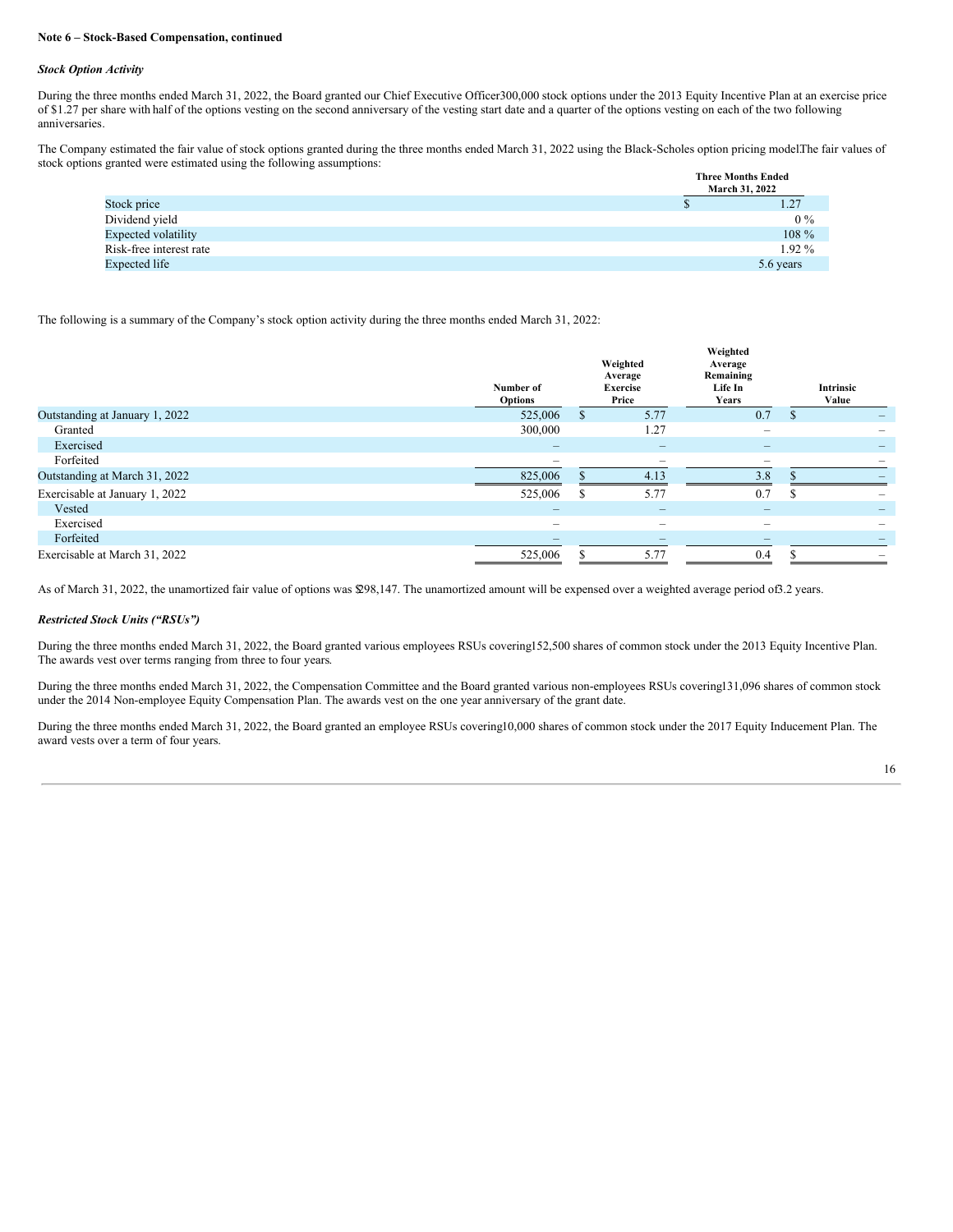#### **Note 6 – Stock-Based Compensation, continued**

As of March 31, 2022, the unamortized fair value of the RSUs was \$3,155,703. The unamortized amount will be expensed over a weighted average period of 1.7 years. A summary of the activity related to RSUs for the three months ended March 31, 2022 is presented below:

|                                | Total      | Weighted<br>Average<br>Grant<br>Date Fair<br>Value |      |
|--------------------------------|------------|----------------------------------------------------|------|
| Outstanding at January 1, 2022 | 1,709,273  |                                                    | 3.72 |
| RSUs granted                   | 293,596    |                                                    | 1.29 |
| RSUs forfeited                 | (42, 342)  |                                                    | 2.45 |
| RSUs vested                    | (387, 823) |                                                    | 5.97 |
| Outstanding at March 31, 2022  | 1,572,704  |                                                    | 2.75 |

# *Employee Stock Purchase Plan ("ESPP")*

The current offering period under the ESPP started on January 1, 2022 and will conclude on June 30, 2022. During the year ended December 31, 2021, there were two offering periods. The first offering period began on January 1, 2021 and concluded on June 30, 2021. The second offering period began on July 1, 2021 and concluded on December 31, 2021.

The weighted-average grant-date fair value of the purchase option for each designated share purchased under this plan was approximately \$0.40 and \$0.75 for the three months ended March 31, 2022 and 2021, respectively, which represents the fair value of the option, consisting of three main components: (i) the value of the discount on the enrollment date, (ii) the proportionate value of the call option for 85% of the stock and (iii) the proportionate value of the put option for 15% of the stock. The Company recognized compensation expense for the ESPP of \$40,973 and \$57,316 for the three months ended March 31, 2022 and 2021, respectively.

The Company estimated the fair value of ESPP purchase options granted during the three months ended March 31, 2022 and 2021 using the Black-Scholes option pricing model. The fair values of ESPP purchase options granted were estimated using the following assumptions:

|                            | <b>Three Months Ended</b><br><b>March 31, 2022</b> | <b>Three Months Ended</b><br>March 31, 2021 |
|----------------------------|----------------------------------------------------|---------------------------------------------|
| Stock price                | 1.25                                               | 1.80                                        |
| Dividend yield             | $0\%$                                              | $0\%$                                       |
| <b>Expected volatility</b> | $61\%$                                             | 95 %                                        |
| Risk-free interest rate    | $0.19\%$                                           | $0.09\%$                                    |
| Expected life              | 6 months                                           | 6 months                                    |

# *Stock-Based Compensation Expense*

The following tables summarize total stock-based compensation costs recognized for the three months ended March 31, 2022 and 2021:

|               | Three Months Ended March 31, |  |                          |
|---------------|------------------------------|--|--------------------------|
|               | 2022                         |  | 2021                     |
| Stock options | 10,313                       |  | $\overline{\phantom{a}}$ |
| <b>RSUs</b>   | 745,620                      |  | 2,088,910                |
| <b>ESPP</b>   | 40,973                       |  | 57,316                   |
| Total         | 796,906                      |  | 2,146,226                |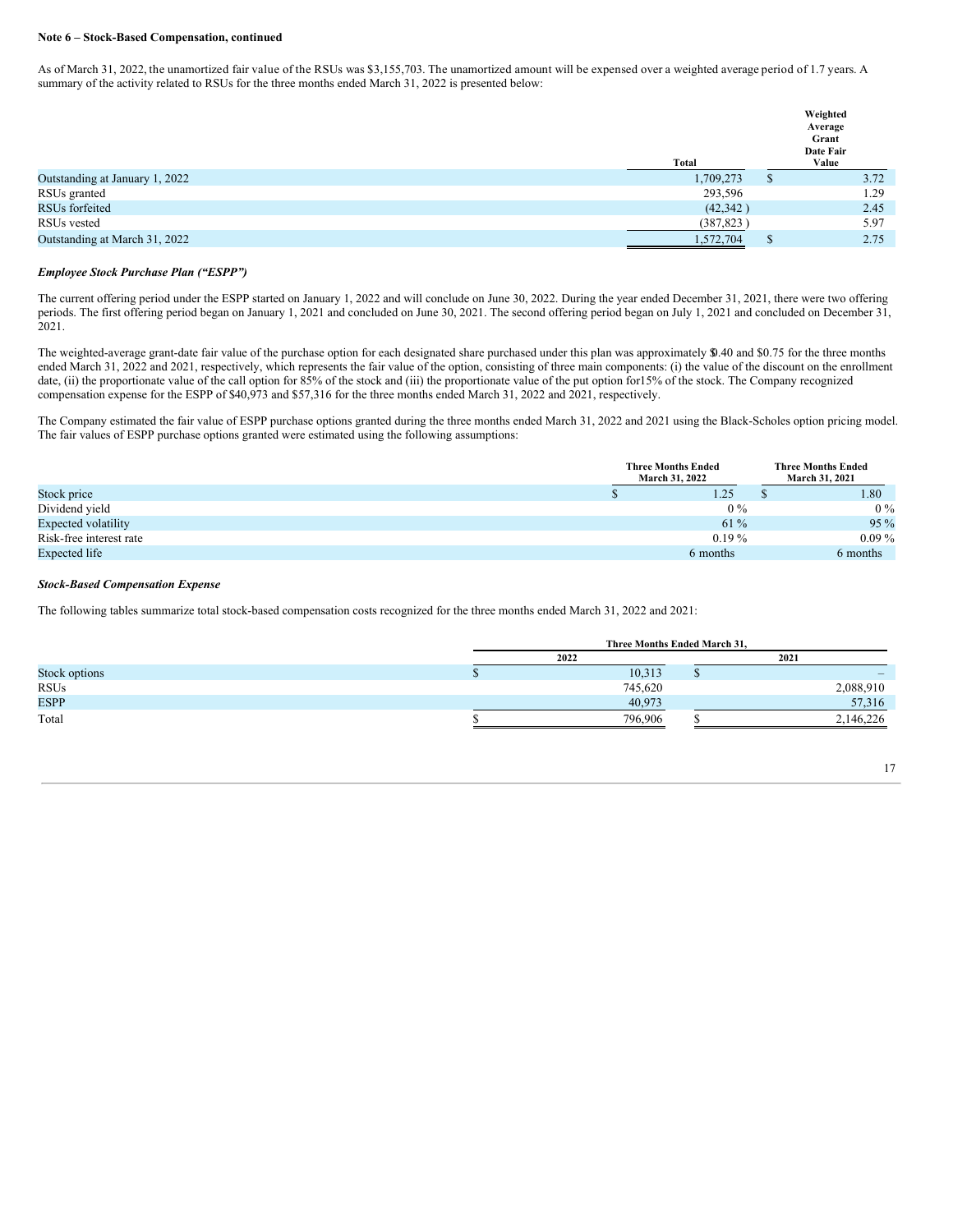# **Note 6 – Stock-Based Compensation, continued**

The total amount of stock-based compensation was reflected within the statements of operations as:

|                            | Three Months Ended March 31. |  |           |
|----------------------------|------------------------------|--|-----------|
|                            | 2022                         |  | 2021      |
| Research and development   | 353,043                      |  | 1,149,277 |
| Sales and marketing        | 180,377                      |  | 448.947   |
| General and administrative | 263,486                      |  | 548,002   |
| Total                      | 796.906                      |  | 2,146,226 |

#### **Note 7 – Related Party Transactions**

In November 2016, the Company and Dialog entered into the Alliance Agreement for the manufacture, distribution and commercialization of products incorporating the Company's wire-free charging technology (See Note 4 – Commitments and Contingencies, *Strategic Alliance Agreement*). On November 7, 2016 and June 28, 2017, the Company and Dialog entered into securities purchase agreements under which Dialog acquired a total of 1,739,691 shares and received warrants to purchase up to1,417,565 shares. As of March 31, 2022, none of the warrants remain outstanding. As of March 31, 2022, Dialog owns approximately2.3% of the Company's outstanding common shares. The Company did not record any revenue or expense related to Dialog during the three months ended March 31, 2022 and 2021.

On September 20, 2021, the Company was notified by Dialog, recently acquired by Renesas Electronics Corporation, that it was terminating the Alliance Agreement between the Company and Dialog.

#### **Note 8 – Customer Concentrations**

Two customers accounted for approximately 53% of the Company's revenue for the three months ended March 31, 2022, andone customer accounted for approximately 69% of the Company's revenue for the three months ended March 31, 2021. Two customers accounted for approximately 63% of the accounts receivable balance as of March 31, 2022. Four customers accounted for approximately 68% of the accounts receivable balance as of December 31, 2021.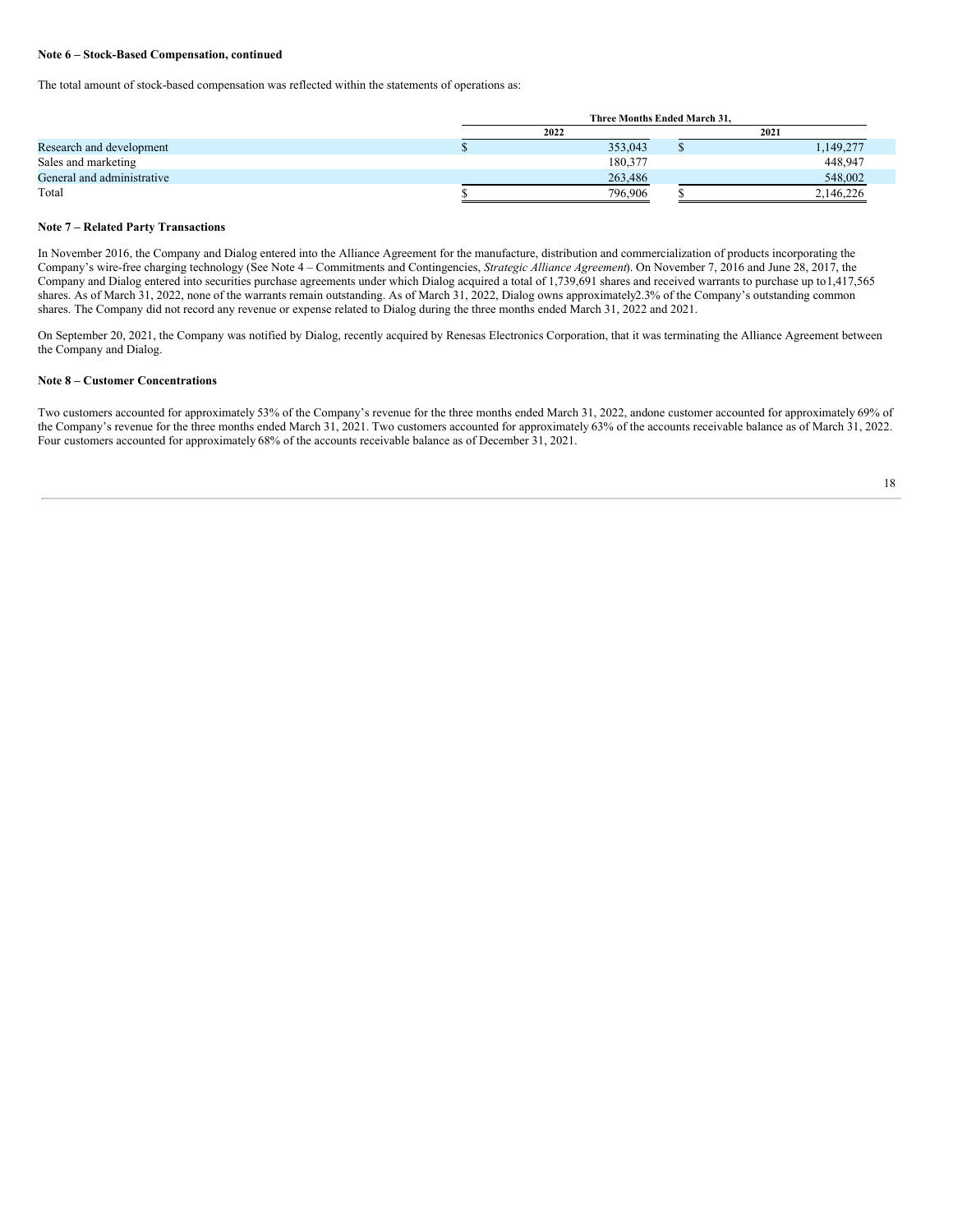#### <span id="page-18-0"></span>**Item 2. Management's Discussion and Analysis of Financial Condition and Results of Operations**

#### **Forward-Looking Statements**

As used in this Quarterly Report on Form 10-Q, unless the context otherwise requires the terms "we," "us," "our," and "Energous" refer to Energous Corporation, a Delaware corporation. This report contains forward-looking statements within the meaning of Section 27A of the Securities Act of 1933, as amended (the "Securities Act"), and Section 21E of the Securities Exchange Act of 1934, as amended (the "Exchange Act"), that are intended to be covered by the "safe harbor" created by those sections. Forward-looking statements, which are based on certain assumptions and describe our future plans, strategies and expectations, can generally be identified by the use of forward-looking terms such as "believe," "expect," "may," "will," "would," "should," "could," "seek," "intend," "plan," "continue," "estimate," "anticipate" or other comparable terms. All statements other than statements of historical facts included in this report regarding our strategies, prospects, financial condition, operations, costs, plans and objectives are forwardlooking statements. Examples of forward-looking statements include, among others, statements we make regarding proposed business strategy; market opportunities; regulatory approval; expectations for current and potential business relationships; the impact of COVID-19 and our response thereto on our business; and expectations for revenues, liquidity cash flows and financial performance, the anticipated results of our research and development efforts, the timing for receipt of required regulatory approvals and product launches. Forward-looking statements are neither historical facts nor assurances of future performance. Instead, they are based only on our current beliefs, expectations and assumptions regarding the future of our business, future plans and strategies, projections, anticipated events and trends, the economy and other future conditions. Forwardlooking statements relate to the future and are subject to inherent uncertainties, risks and changes in circumstances that are difficult to predict and generally outside of our control, so actual results and financial condition may differ materially from those indicated in the forward-looking statements. Important factors that could cause our actual results and financial condition to differ materially from those indicated in the forward-looking statements include, among others: our ability to develop commercially feasible technology; timing of customer implementations of our technology in consumer products; timing and receipt of regulatory approvals in the United States and internationally; our ability to find and maintain development partners; market acceptance of our technology; competition in our industry; our ability to protect our intellectual property; competition; and other risks and uncertainties described in the Risk Factors and in Management's Discussion and Analysis sections of our most recently filed Annual Report on Form 10-K and subsequently filed Quarterly Reports on Form 10-Q, including this Quarterly Report on Form 10-Q. We undertake no obligation to publicly update any of our forward-looking statements, whether as a result of new information, future developments or otherwise.

#### **Overview**

We have developed our WattUp® wireless power technology, consisting of semiconductor chipsets, software controls, hardware designs and antennas, that enables RF based charging for electronic devices. The WattUp technology has a broad spectrum of capabilities to enable the next generation of wireless power networks, delivering power and data in a seamless device portfolio. This includes near field and at-a-distance wireless charging with multiple power levels at various distances. We believe our WattUp technologies will help facilitate the deployment of the growing IoT applications. According to the recent report of the International Data Corporation, or the IDC, titled "Worldwide Global DataSphere IoT Device and Data Forecast, 2021–2025," the IoT market is forecasted to grow to 39.3 billion devices by 2025. The initial IoT applications that we are targeting are in the area of RF tags and electronic shelf labeling ("ESL") for the retail, industrial and healthcare markets.

We believe our technology is innovative in its approach, in that we are developing solutions that charge electronic devices using RF.To-date, we have developed multiple transmitters and receivers, including prototypes as well as partner production designs. The transmitters vary based on form factor, power specifications and frequencies, while the receivers support a myriad of wireless charging applications including Bluetooth tracking tags, IoT sensors, ESLs, beacons, stock management devices, security cameras, handheld devices, smart automation, wearables and hearables.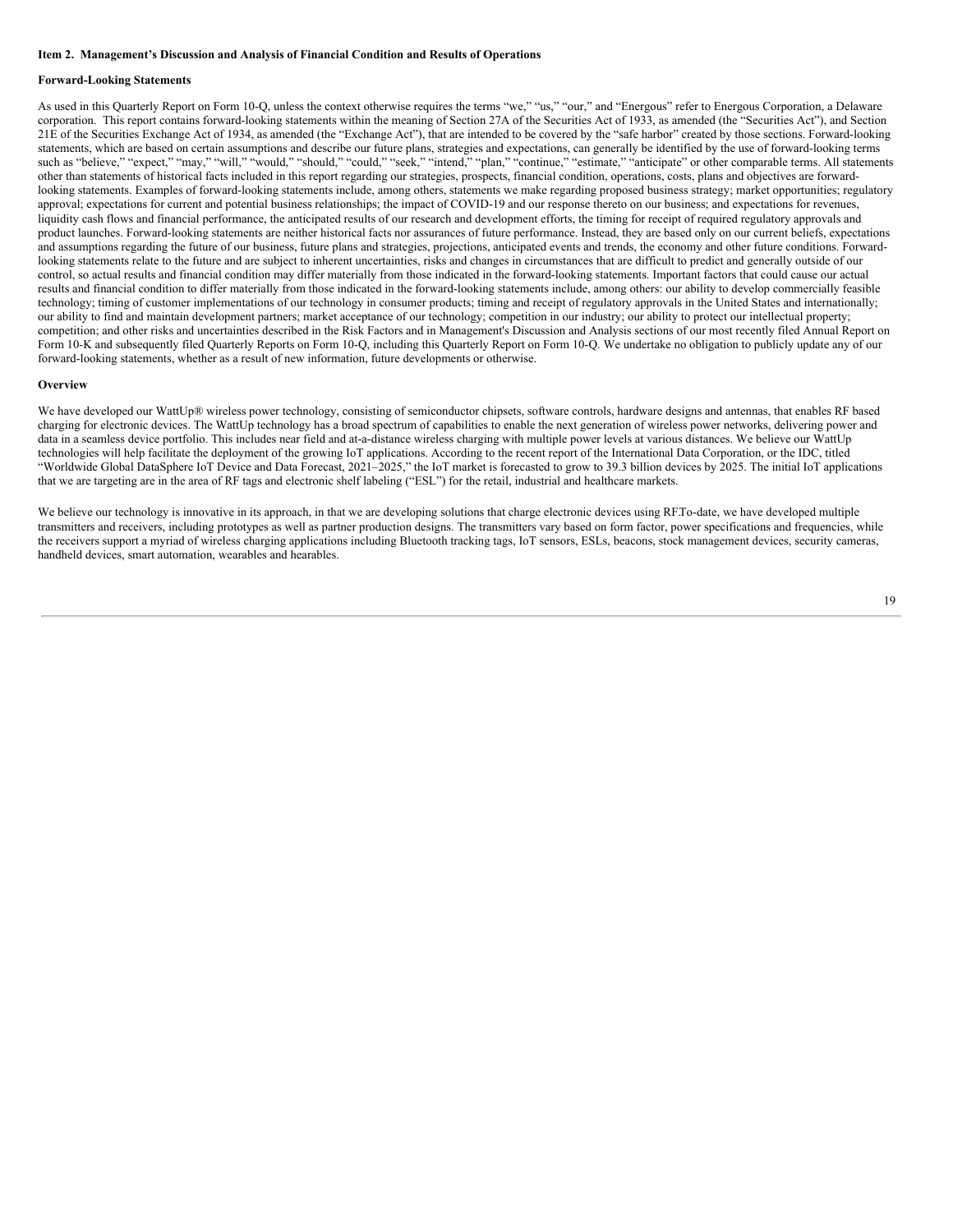The first end product featuring our technology entered the market in 2019.We started shipping our first at-a-distance WattUp PowerBridge enabled transmitters for commercial IoT applications in the fourth quarter of 2021, and we expect additional WattUp-enabled products to be announced as we move our business forward.

# *Impact of COVID-19 on Our Business*

We continue to monitor the ongoing effects of COVID-19 (including continued outbreaks) and the related business and travel restrictions and changes to behavior intended to reduce its spread, and its impact on our operations, financial position, cash flows, inventory, supply chains, global regulatory approvals, purchasing trends, customer payments, and the industry in general, in addition to the impact on our employees.

The COVID-19 pandemic has delayed adoption of our technology by potential customers who have experienced workforce and supply chain disruptions, and who continue to evaluate their future prospects and business models, including partnerships with us. Further delays in the adoption of our current or future products could result from the ongoing pandemic. At times, certain of our outsourcing partners, component suppliers and logistical service providers have experienced disruptions, resulting in supply shortages that have affected and may continue to affect our sales. Similar disruptions could occur in the future.

#### *Critical Accounting Policies and Estimates*

#### *Revenue Recognition*

We follow Accounting Standards Codification ("ASC") 606, "Revenue from Contracts with Customers" (Topic 606).

In accordance with Topic 606, we recognize revenue using the following five-step approach:

- 1. Identify the contract with a customer.
- 2. Identify the performance obligations in the contract.
- 3. Determine the transaction price of the contract.
- 4. Allocate the transaction price to the performance obligations in the contract.
- 5. Recognize revenue when or as performance obligations are satisfied.

We record revenue associated with product development projects that we enter into with certain customers. In general, these product development projects are complex, and we do not have certainty about our ability to achieve the project milestones. The achievement of a milestone is dependent on our performance obligation and requires acceptance by the customer. We recognize this revenue at a point in time based on when the performance obligation is met. The payment associated with achieving the performance obligation is generally commensurate with our effort or the value of the deliverable and is nonrefundable. We record the expenses related to these product development projects in research and development expense, in the periods such expenses were incurred.

We record revenue associated with the sale of production-level systems once control over the product is transferred to the customer. We record the expense related to the sales of these systems as cost of revenue during the period delivered.

# *Results of Operations*

#### *Costs and Expenses*

Cost of revenue consists of direct materials, direct labor and overhead for our production-level wireless charging systems. Research and development expenses include costs associated with our efforts to develop our technology, including personnel compensation, consulting, engineering supplies and components, intellectual property costs, regulatory expense and general office expenses specifically related to the research and development department. Sales and marketing expenses include costs associated with selling and marketing our technology to our customers, including personnel compensation, public relations, graphic design, tradeshow, engineering supplies utilized by the sales team and general office expenses specifically related to the sale and marketing department. General and administrative expenses include costs for general and corporate functions, including personnel compensation, facility fees, travel, telecommunications, insurance, professional fees, consulting fees, general office expenses, and other overhead.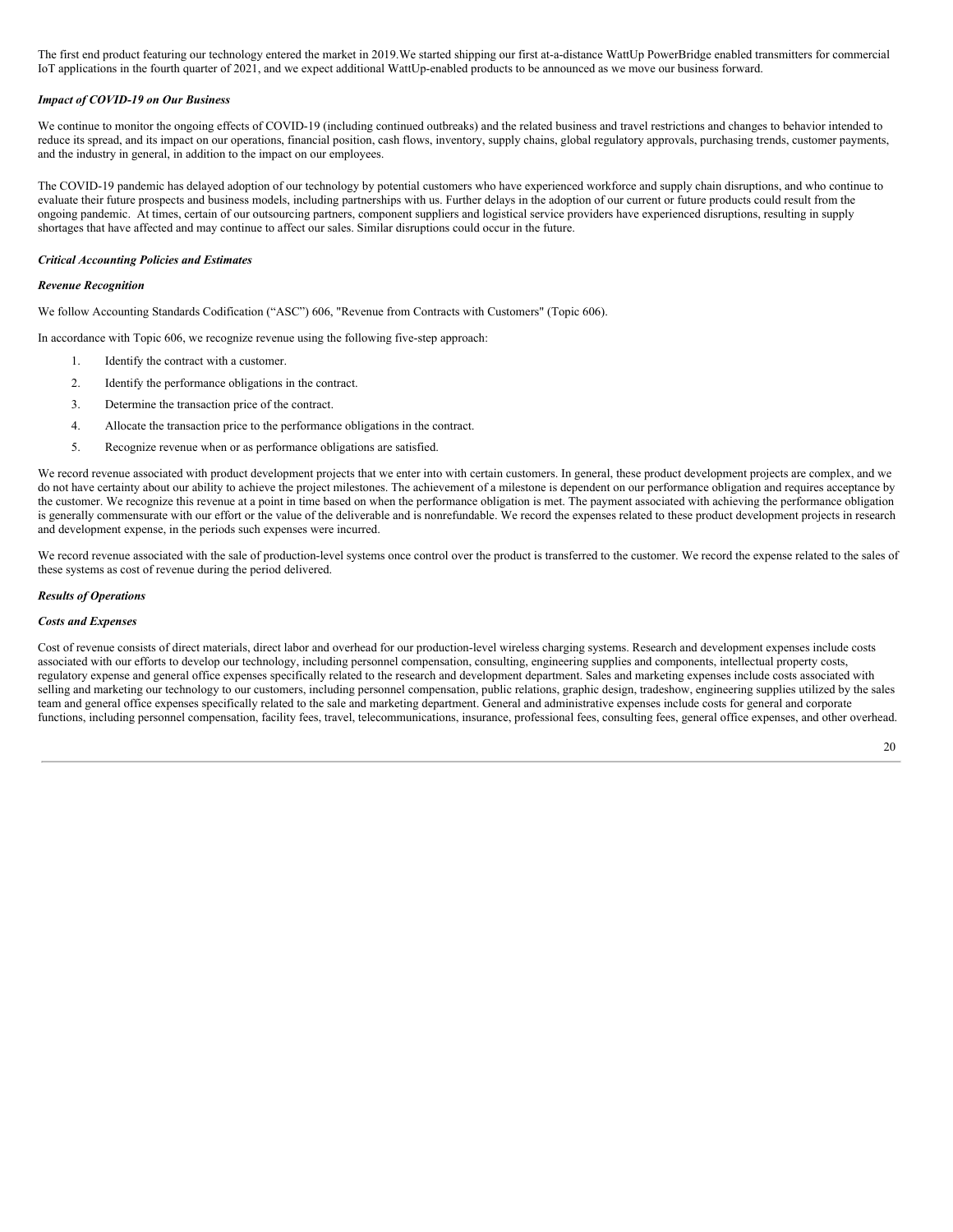#### *Three Months Ended March 31, 2022 and 2021*

*Revenue.* During the three months ended March 31, 2022 and 2021, we recorded revenue of \$215,961 and \$145,065, respectively. The increase of \$70,896 is primarily due to an increase in production-level systems revenue.

*Costs and Expenses and Loss from Operations.* Costs and expenses are made up of cost of revenue, research and development, sales and marketing and general and administrative expenses. Losses from operations for the three months ended March 31, 2022 and 2021 were \$7,155,544 and \$8,527,787, respectively.

*Cost of Revenue.* Cost of revenue was \$203,249 and \$0, respectively, for the three months ended March 31, 2022 and 2021. For the three months ended March 31, 2022, cost of revenue is for our production-level systems that are sold to customers. We did not incur any cost of revenue during the three months ended March 31, 2021.

*Research and Development Costs.* Research and development costs were \$3,527,146 and \$4,591,244, respectively, for the three months ended March 31, 2022 and 2021. The decrease of \$1,064,098 is primarily due to a \$1,110,774 decrease in compensation, consisting of a \$796,234 decrease in stock-based compensation, primarily due to equity awards becoming fully vested during the previous year and a lower headcount within the department, a \$314,540 decrease in payroll costs due to a lower headcount within the department and a \$66,880 decrease in legal fees associated with patents and intellectual property, partially offset by a \$77,120 increase in chip design and engineering supplies and components.

*Sales and Marketing Costs.* Sales and marketing costs for the three months ended March 31, 2022 and 2021 were \$1,613,590 and \$1,794,212, respectively. The decrease of \$180,622 is primarily due to a \$331,133 decrease in compensation, consisting of a \$268,570 decrease in stock-based compensation, primarily due to equity awards becoming fully vested during the previous year and a lower headcount within the department, a \$62,563 decrease in payroll costs due to a lower headcount within the department and an \$84,544 decrease in public relations, consulting and third party services expenses, partially offset by a \$213,873 increase in tradeshow costs and a \$30,126 increase in engineering components used by the sales and marketing staff.

*General and Administrative Expenses.* General and administrative costs for the three months ended March 31, 2022 and 2021 were \$2,027,520 and \$2,287,396, respectively. The decrease of \$259,876 is primarily due to a \$441,302 decrease in compensation, consisting of a \$284,516 decrease in stock-based compensation from forfeited equity awards and a lower headcount within the department, a \$156,786 decrease in payroll costs due to a lower headcount within the department and an \$87,781 decrease in legal and accounting fees, partially offset by a \$109,994 increase in recruiting expense, a \$61,717 increase in investor relations, consulting and third party services expenses, a \$57,169 increase in insurance premiums and a \$47,698 increase in annual stockholder meeting costs and stockholder transfer fees.

*Interest Income.* Interest income for the three months ended March 31, 2022 was \$2,826 as compared to interest income of \$2,024 for the three months ended March 31, 2021. The increase of \$802 is primarily due to higher savings interest rates.

*Net Loss.* As a result of the above, net loss for the three months ended March 31, 2022 was \$7,152,718 as compared to \$8,525,763 for the three months ended March 31, 2021.

# *Liquidity and Capital Resources*

During the three months ended March 31, 2022 and 2021, we recorded revenue of \$215,961 and \$145,065, respectively. We incurred net losses of \$7,152,718 and \$8,525,763 for the three months ended March 31, 2022 and 2021, respectively. Net cash used in operating activities was \$6,356,971 and \$5,976,550 for the three months ended March 31, 2022 and 2021, respectively. We are currently meeting our liquidity requirements through the proceeds of securities offerings that raised net proceeds of \$53,556,202 during 2020 and \$27,043,751 during the fourth quarter of 2021, proceeds from contributions to the ESPP and payments received from customers.

We believe our cash on hand as of March 31, 2022, together with anticipated revenues, will be sufficient to fund our operations through May 2023. Although we intend to continue our research and development activities, there can be no assurance that our available resources will be sufficient to enable us to generate revenues sufficient to sustain operations. Accordingly, we will likely pursue additional financing, which could include offerings of equity or debt securities, bank financings, commercial agreements with customers or strategic partners, and other alternatives, depending upon market conditions. There is no assurance that such financing will be available on terms that we would find acceptable, or at all.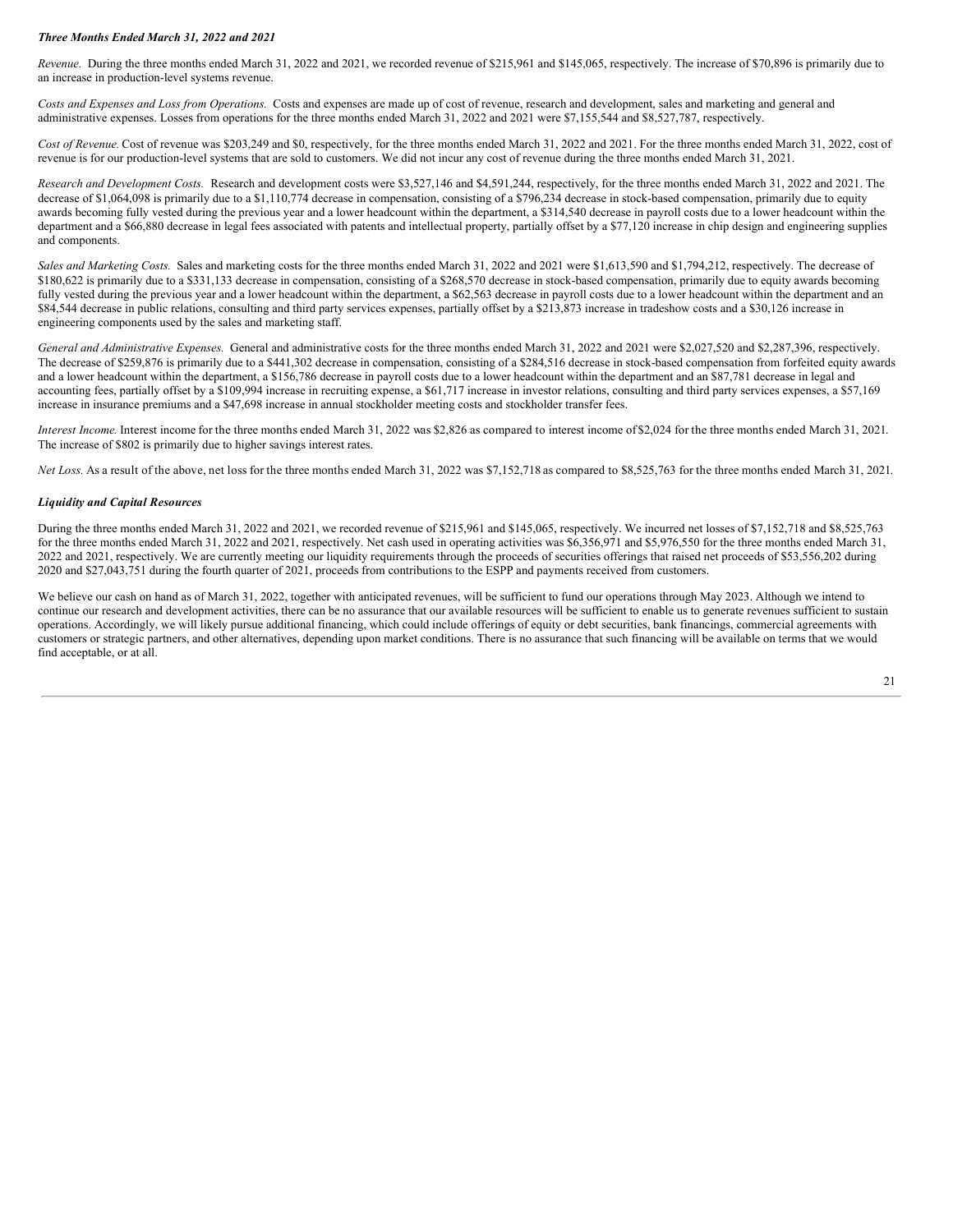During the three months ended March 31, 2022, cash flows used in operating activities were \$6,356,971, consisting of a net loss of \$7,152,718, less non-cash expenses aggregating \$1,053,761 (principally stock-based compensation of \$796,906, decrease in amortization of operating lease right-of-use assets of \$186,736 and depreciation and amortization expense of \$70,119), a \$271,044 decrease in accounts payable, a \$203,010 decrease in operating lease liabilities and a \$180,535 decrease in accrued expenses, partially offset by a \$443,216 decrease in prepaid expenses and other current assets.

During the three months ended March 31, 2021, cash flows used in operating activities were \$5,976,550, consisting of a net loss of \$8,525,763, less non-cash expenses aggregating \$2,406,914 (principally stock-based compensation of \$2,146,226, decrease in amortization of operating lease right-of-use assets of \$195,914 and depreciation and amortization expense of \$64,774), a \$210,212 decrease in operating lease liabilities, a \$105,491 increase in prepaid expenses and other current assets and an \$80,925 increase in accounts receivable, partially offset by a \$353,928 increase in accounts payable and a \$179,999 increase in accrued expenses.

During the three months ended March 31, 2022 and 2021, cash flows used in investing activities were \$44,489 and \$111,727, respectively. The cash used in investing activities for the three months ended March 31, 2022 consisted of the purchase of new engineering software licenses. The cash used in investing activities for the three months ended March 31, 2021 consisted of the purchase of new testing equipment and engineering software.

During the three months ended March 31, 2022, cash flows provided by financing activities were \$104,217, which consisted of entirely of proceeds from contributions to the ESPP. During the three months ended March 31, 2021, cash flows provided by financing activities were \$117,013, which consisted entirely of proceeds from contributions to the ESPP.

Research and development of new technologies is, by its nature, unpredictable. Although we intend to continue our research and undertake development activities, there can be no assurance that our available resources will be sufficient to enable us to generate revenues sufficient to sustain operations.

Furthermore, since we have no committed source of financing, there can be no assurance that we will be able to raise capital as and when we need it to continue our operations.

#### <span id="page-21-0"></span>**Item 3. Quantitative and Qualitative Disclosure About Market Risk**

There has been no material change in our exposure to market risk during the three months ended March 31, 2022. See "Quantitative and Qualitative Disclosures about Market Risk" in Part II, Item 7A of our Form 10-K for the year ended December 31, 2021 for a discussion of our exposure to market risk.

#### <span id="page-21-1"></span>**Item 4. Controls and Procedures**

#### *Evaluation of Disclosure Controls and Procedures*

We have established disclosure controls and procedures to ensure that material information relating to us is made known to the officers who certify our financial reports and the Board.

Based on their evaluation as of March 31, 2022, our principal executive and principal financial officers have concluded that these disclosure controls and procedures (as defined in Rules 13a-15(e) and 15d-15(e) under the Exchange Act) were effective as of March 31, 2022 to provide reasonable assurance that information required to be disclosed by us in reports that we file under the Exchange Act is recorded, processed, summarized, and reported, within the time periods specified in the SEC's rules and forms and that information required to be disclosed by us in our reports filed or submitted under the Exchange Act is accumulated and communicated to management, including our principal executive officer and our principal financial officer, as appropriate to allow timely decisions regarding required disclosures.

#### *Changes in Internal Control over Financial Reporting*

For the quarter ended March 31, 2022, there were no changes in our internal control over financial reporting that have materially affected, or are reasonably likely to materially affect, our internal control over financial reporting.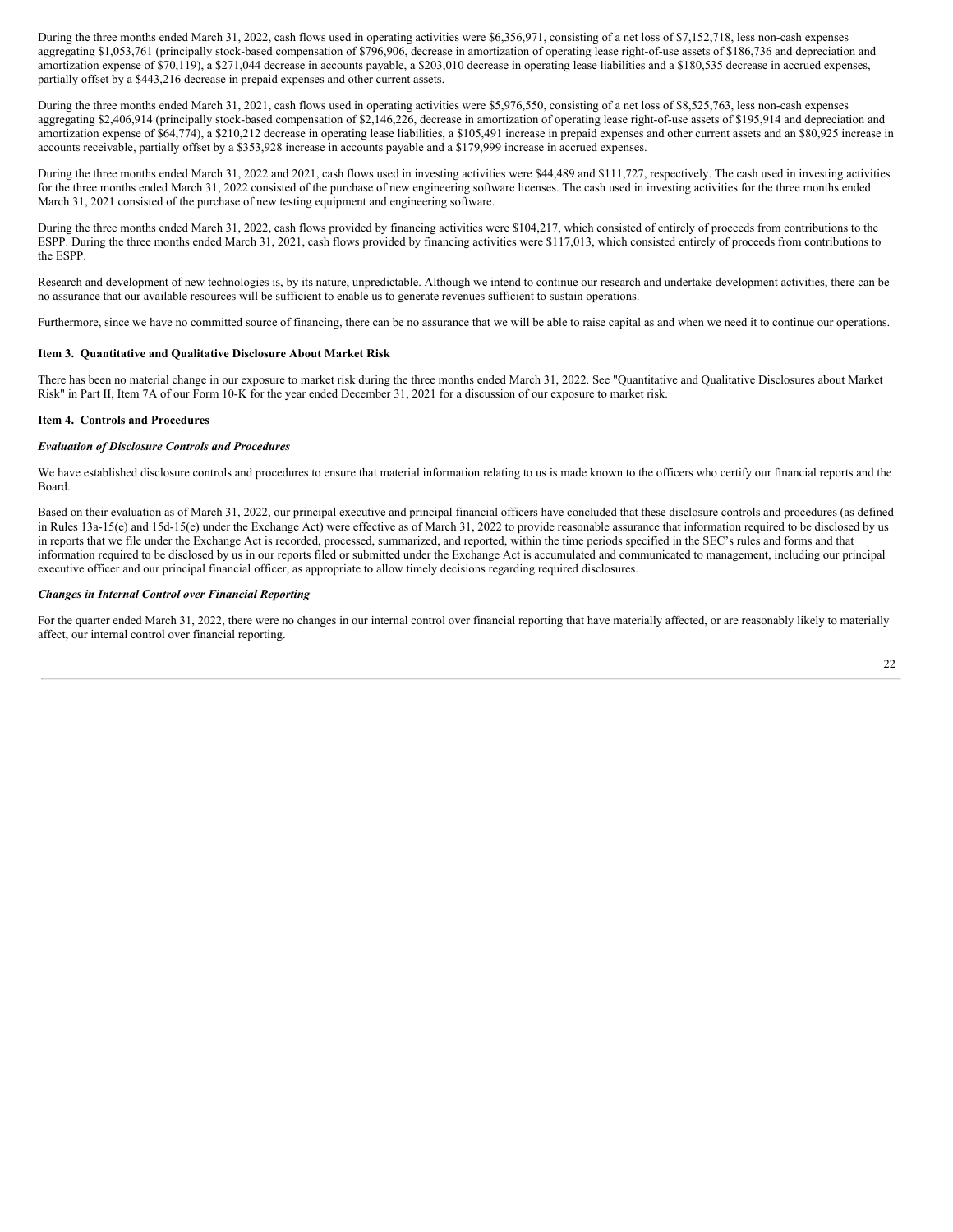# **PART II – OTHER INFORMATION**

#### <span id="page-22-1"></span><span id="page-22-0"></span>**Item 1. Legal Proceedings**

We are not currently a party to any pending legal proceedings that we believe will have a material adverse effect on our business or financial condition. We may, however, be subject to various claims and legal actions arising in the ordinary course of business from time to time.

#### <span id="page-22-2"></span>**Item 1A. Risk Factors**

We are subject to many risks that may harm our business, prospects, results of operations and financial condition. This discussion highlights some of the risks that might adversely affect our future operating results in material ways. We believe these are the risks and uncertainties that are the most important ones we face. We cannot be certain that we will successfully address these risks, and if we are unable to address them, our business may not grow, our stock price may suffer and you could lose the value of your investment in the Company. Other risks and uncertainties that we do not currently recognize as material risks, or that are similar to risks faced by other companies in our industry, may also impair our business, prospects, results of operations and financial condition. The risks discussed below include forward-looking statements, and our actual results may differ substantially from what is in these forward-looking statements.

#### **Risks Related to Our Financial Condition**

#### We have no history of generating meaningful product revenue, and we may never achieve or maintain profitability.

We have a limited operating history upon which investors may rely in evaluating our business and prospects. We have generated limited revenues to date, and as of March 31, 2022, we had an accumulated deficit of approximately \$344 million. Our ability to generate revenues and achieve profitability will depend on our ability to execute our business plan, complete the development and approval of our technology, incorporate the technology into products that customers wish to buy, and, if necessary, secure additional financing. There can be no assurance that our technology will be adopted widely, that we will ever earn revenues sufficient to support our operations, or that we will ever be profitable. Furthermore, there can be no assurance that we will be able to raise capital as and when we need it to continue our operations. If we are unable to raise sufficient additional capital, we may be required to delay, reduce or severely curtail our research and development or other operations, which could have a material adverse effect on our business, operating results, financial condition, long-term prospects and ability to continue as a viable business. If we are unable to generate revenues of sufficient scale to cover our costs of doing business, our losses will continue and we may not achieve profitability, which could negatively impact the value of your investment in our securities.

#### We will likely need additional financings to achieve our long-term business plans, and there is no guarantee that it will be available on acceptable terms, or at all.

We may not have sufficient funds to fully implement our long-term business plans. It is likely that we will need to raise additional capital through new financings, even if we begin to generate meaningful commercial revenue. For example, new product development for business partners may require considerable expense in advance of any substantial revenue being earned for such products. Such financings could include equity financing, which may be dilutive to our current stockholders, and debt financing, which could restrict our ability to borrow from other sources. In addition, such securities may contain rights, preferences or privileges senior to those of current stockholders. As a result of potential worsening global economic conditions and general global economic uncertainty (including as a result of actual or perceived disruption caused by COVID-19, including the "delta", "omicron" or any other variants, or other infectious diseases, the ongoing conflict between Russia and the Ukraine and the global sanctions imposed in response thereto, increases in inflation, fluctuating interest rates and disruptions to global supply chains), political change, and other factors, we do not know whether additional capital will be available when needed, or that, if available, we will be able to obtain additional capital on reasonable terms. If we are unable to raise additional capital due to the volatile global financial markets, general economic uncertainty or other factors, we may be required to curtail development of our technology or reduce operations as a result, or to sell or dispose of assets. Any inability to raise adequate funds on commercially reasonable terms could have a material adverse effect on our business, results of operations and financial condition, including the possibility that a lack of funds could cause our business to fail and liquidate with little or no return to investors.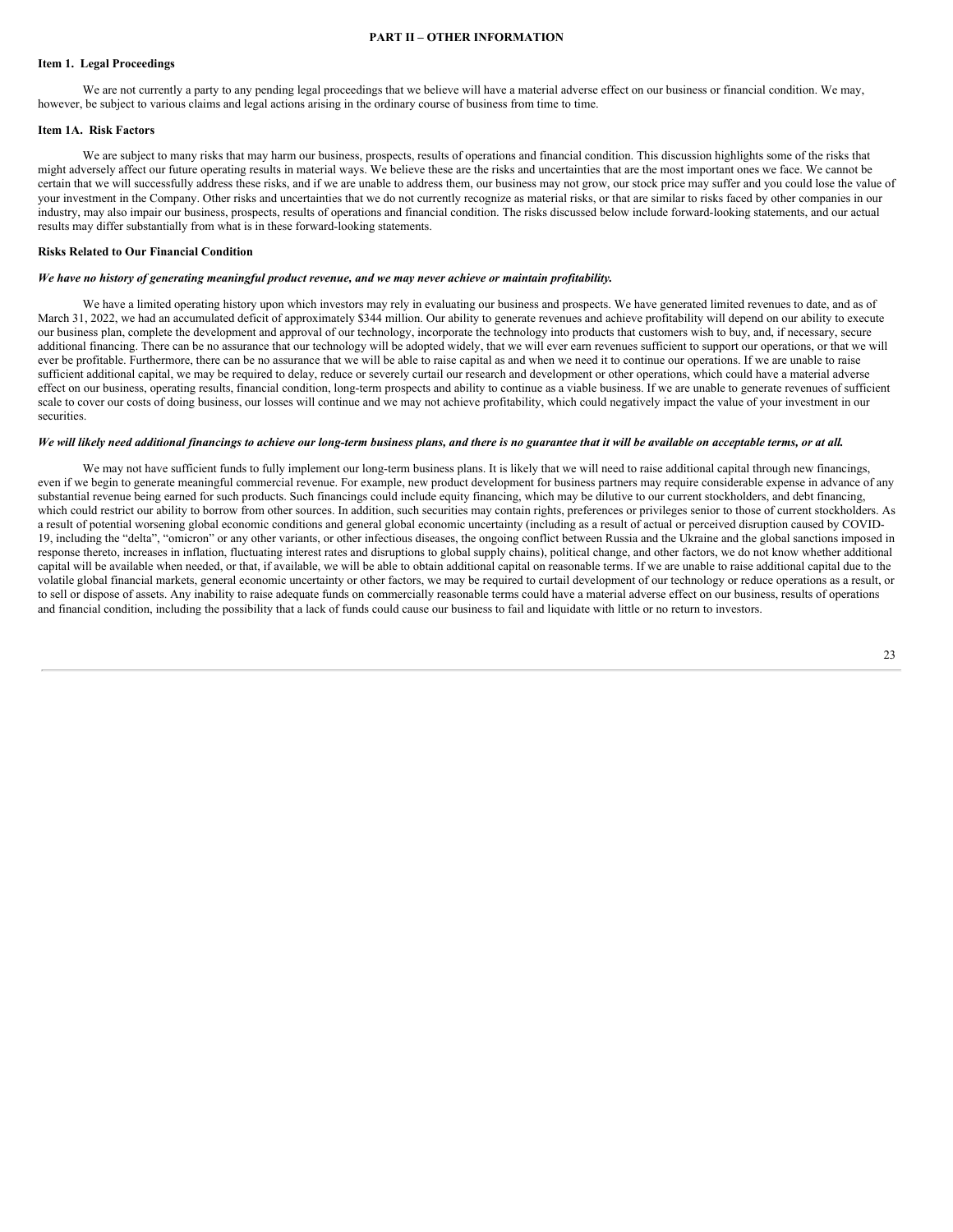# *We* may be adversely affected by the effects of inflation.

Inflation has the potential to adversely affect our liquidity, business, financial condition and results of operations by increasing our overall cost structure. The existence of inflation in the economy has resulted in, and may continue to result in, higher interest rates and capital costs, shipping costs, supply shortages, increased costs of labor, weakening exchange rates and other similar effects. As a result of inflation, we have and may continue to experience cost increases, including increases in our supply chain costs. Additionally, because we purchase component parts from our suppliers, we may be adversely impacted by their inability to adequately mitigate inflationary, industry, or economic pressures. Although we may take measures to mitigate the impact of this inflation, if these measures are not effective, our business, financial condition, results of operations and liquidity could be materially adversely affected. Even if such measures are effective, there could be a difference between the timing of when these beneficial actions impact our results of operations and when the cost of inflation is incurred.

#### **Risks Related to Our Technology and Products**

#### *We may not be able to develop all the features we seek to include in our technology.*

We have developed commercial products, as well as working prototypes, that utilize our technology. Additional features and performance specifications we seek to include in our technology have not yet been developed. For example, some customer applications may require specific combinations of cost, footprint, efficiencies and capabilities at various frequencies, charging power levels and distances. We believe our research and development efforts will yield additional functionality and capabilities over time. However, there can be no assurance that we will be successful in achieving all the features we are targeting, and our inability to do so may limit the appeal of our technology to consumers.

#### *We may be unable to demonstrate the commercial feasibility of the full capability of our technology.*

We have developed both commercial products and working prototypes that use our technology at differing power levels and charging distances, but additional research and development is required to realize the potential of our technology for applications at increasing power levels and distances that can be successfully integrated into commercial products. Research and development of new technologies is, by its nature, unpredictable. We could encounter unanticipated technical problems, the inability to identify products utilizing our technology that will be in demand with customers, getting our technology designed into those products, designing new products for manufacturability, regulatory hurdles and achieving acceptable price points for final products. Although we intend to undertake development efforts with commercially reasonable diligence, there can be no assurance that our available resources will be sufficient to enable us to develop our technology to the extent needed to create future revenues to sustain our operations.

Our technology must satisfy customer expectations and be suitable for use in consumer applications. Any delays in developing our technology that arise from factors of this sort would aggravate our exposure to the risk of having inadequate capital to fund the research and development needed to complete development of these products. Technical problems leading to delays would cause us to incur additional expenses that would increase our operating losses. If we experience significant delays in developing our technology and products based on it for use in potential commercial applications, particularly after incurring significant expenditures, our business may fail, and you could lose all or part of the value of your investment in the Company. If we fail to develop practical and economical commercial products based on our technology, our business may fail and you could lose all or part of the value of your investment in our stock.

# The outbreak of health epidemics, such as COVID-19, has and may further adversely affect our business, results of operations and financial condition.

Any outbreaks of contagious diseases and other adverse public health developments in countries where we, our customers and suppliers operate could have a material and adverse effect on our business, results of operations and financial condition. For example, the COVID-19 pandemic has resulted in significant governmental measures being implemented to control the spread of the virus, including quarantines, travel restrictions, manufacturing restrictions, declarations of states of emergency, business shutdown and restrictions on the movement of employees in China, the United States and many other countries. A majority of our potential customers have a significant dependence on the Chinese manufacturing and supply chain infrastructure. We believe the COVID-19 pandemic has delayed adoption of our technology by potential customers who temporarily shut down their workforces and supply chains based in China and elsewhere around the world. At times, certain of our outsourcing partners, component suppliers and logistical service providers have experienced disruptions, resulting in supply shortages that have affected and may continue to affect our sales. Similar disruptions could occur in the future.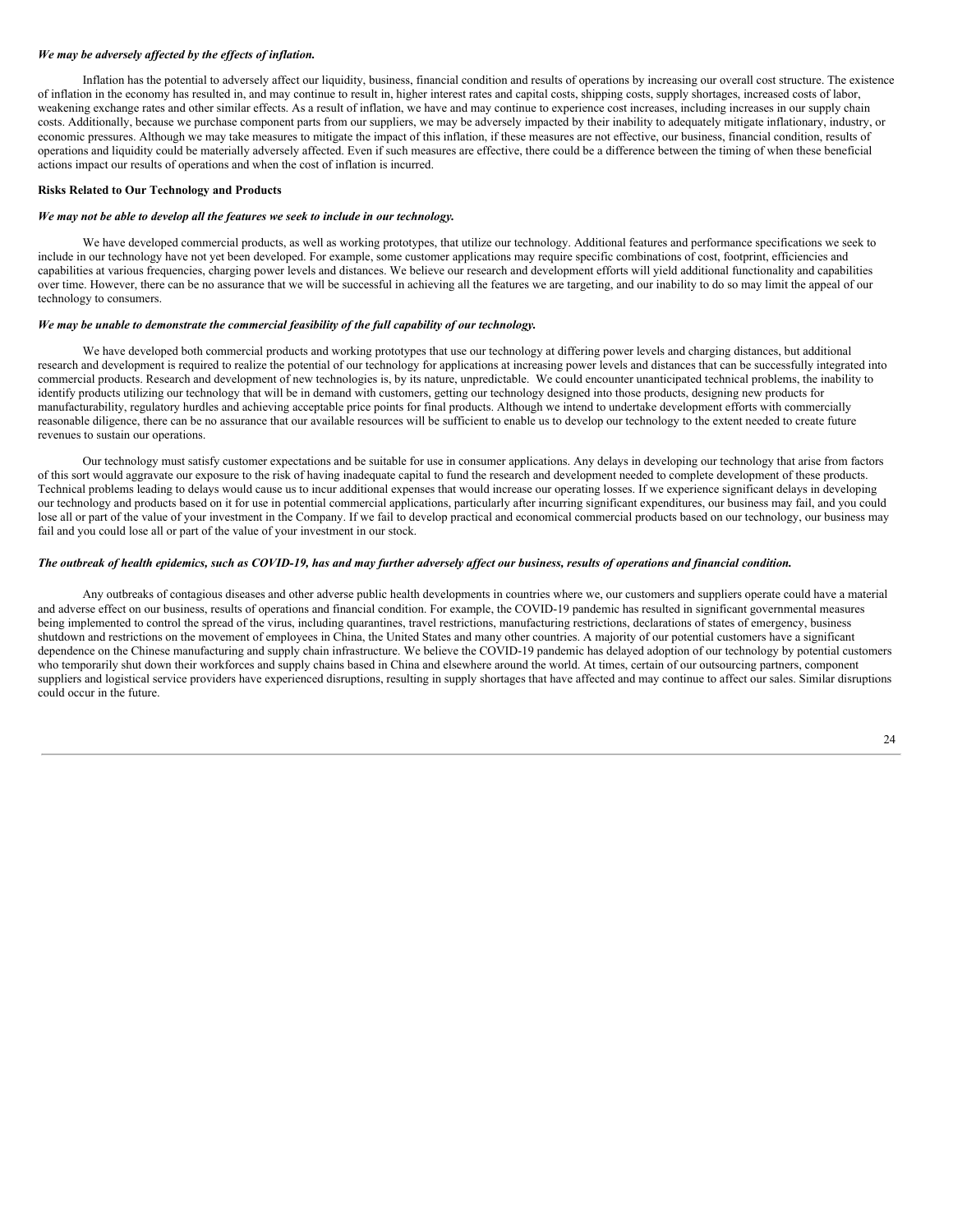In the United States, COVID-19 has resulted in travel and other restrictions in order to reduce the spread of the disease, including executive orders in California and several other state and local orders across the country, which, among other things, direct individuals to shelter at their places of residence, direct businesses and governmental agencies to cease non-essential operations at physical locations, prohibit certain non-essential gatherings, and order cessation of non-essential travel. As a result of these developments, we have implemented work-from-home policies for our employees that will likely remain in effect in some form through the end of 2022 and possibly longer. The effects of state executive orders, local shelter-in-place orders, government-imposed quarantines and our work-from-home policies could negatively impact productivity, disrupt our research and development or other operations and delay the planned launch of our customers' new products that incorporate our technology, the magnitude of which will depend, in part, on the length and severity of the continuing restrictions and other limitations on our ability to conduct our business in the ordinary course. Several vaccines have been approved for use since the fourth quarter of 2020, with vaccination rates increasing through the first quarter of 2022. Several new variants of COVID-19 have emerged and may be more transmissible than other variants. Vaccines approved to date have lower efficacy in combating the transmission of some of these new variants, though vaccines appear to protect against severe illness. Due to the continuing developments and fluidity of this situation, the magnitude and duration of the pandemic and its impact on our operations and liquidity are still uncertain as of the date of this report.

In addition, COVID-19 has resulted and may continue to result in a widespread health crisis that could contribute to increased market volatility and adversely affect the economies and financial markets of many countries, resulting in a global economic downturn that could affect interest in our products or demand by potential customers. Any of these events could materially and adversely affect our business, results of operations and financial condition. The extent of the impact will depend on future developments, which are highly uncertain and cannot be predicted.

#### Expanding our business operations as we intend will impose new demands on our financial, technical, operational and management resources.

To date we have operated primarily in the research and development phase of our business. If we are successful, we will need to expand our business operations, which will impose new demands on our financial, technical, operational and management resources. If we do not upgrade our technical, administrative, operating and financial control systems, or if unexpected expansion difficulties arise, including issues relating to our research and development activities, then retention of experienced scientists, managers and engineers could become more challenging and have a material adverse effect on our business, results of operations and financial condition.

# If products incorporating our technology are launched commercially but do not achieve widespread market acceptance, we will not be able to generate the revenue *necessary to support our business.*

Market acceptance of a RF-based charging system as a preferred method for charging electronic devices will be crucial to our success. The following factors, among others, may affect the level of market acceptance of products in our industry:

- the price of products incorporating our technology relative to other products or competing technologies;
- user perceptions of the convenience, safety, efficiency and benefits of our technology;
- the effectiveness of sales and marketing efforts of our commercialization partners;
- the support and rate of acceptance of our technology and solutions with our development partners;
- press and blog coverage, social media coverage, and other publicity factors that are not within our control; and
- regulatory developments.

If we are unable to achieve or maintain market acceptance of our technology, and if related products do not win widespread market acceptance, our business will be significantly harmed.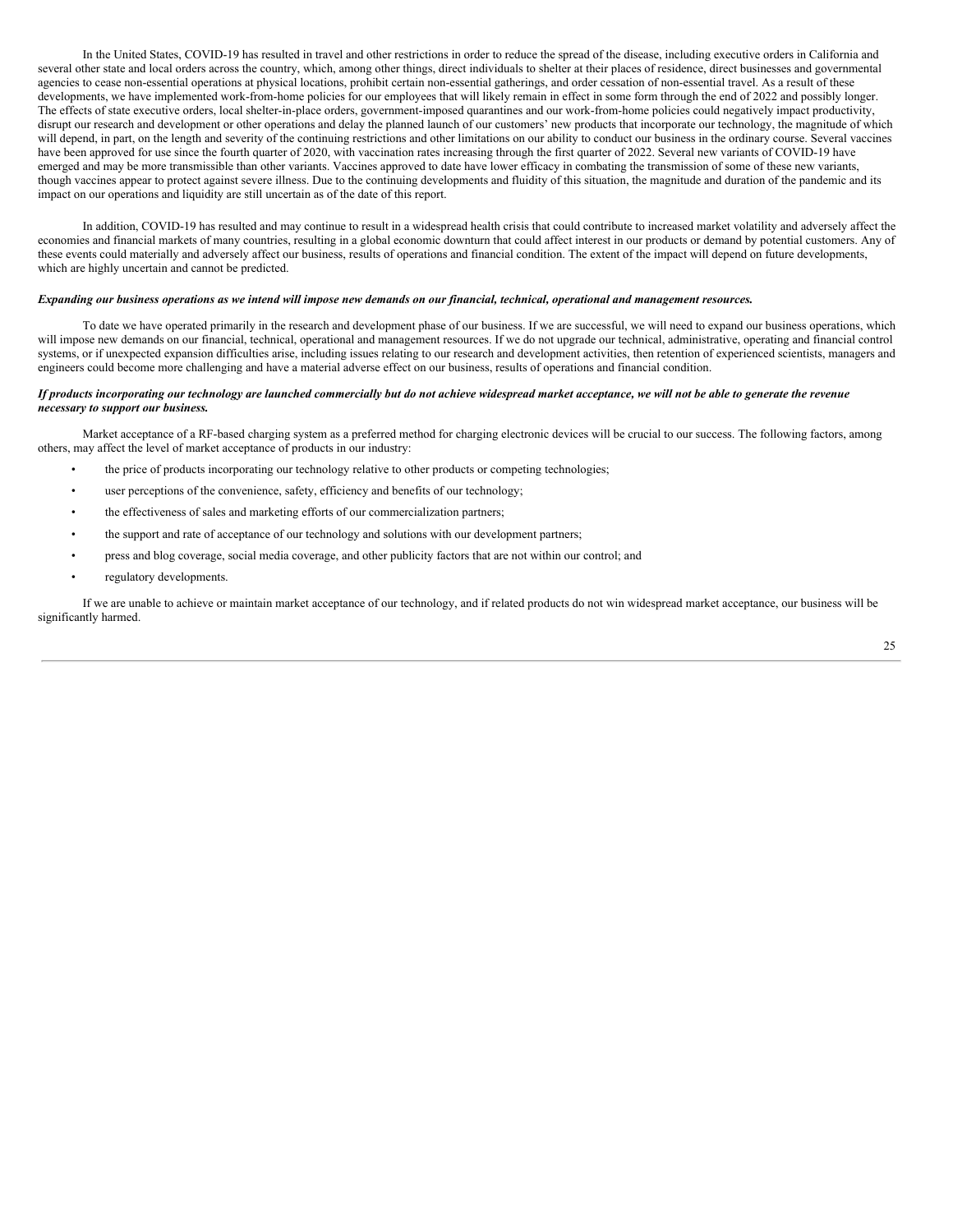#### As products incorporating our technology are launched commercially, we may experience seasonality or other unevenness in our financial results in consumer markets or *a long and variable sales cycle in enterprise markets.*

Our strategy depends on our customers developing successful commercial products using our technology and selling them into the consumer, enterprise and commercial markets. We need to understand procurement and buying cycles to be successful in licensing our technology. We anticipate it is possible that demand for our technology may vary in different segments of the consumer electronics market, such as hearing aids, wearables, toys, watches, accessories, laptops, tablet, mobile phones and gaming systems. Such consumer markets are often seasonal, with peaks in and around the December holiday season and the August-September back-to-school season. Enterprises and commercial customers may have annual or other budgeting and buying cycles that could affect us, and, particularly if we are designated as a capital improvement project, we may have a long or unpredictable sales cycle.

# Future products based on our technology may require the user to purchase additional products to use with existing devices. To the extent these additional purchases are inconvenient, the adoption of our technology under development or other future products could be slowed, which would harm our business.

For rechargeable devices that utilize our receiver technology, the technology may be embedded in a sleeve, case or other enclosure. For example, products such as remote controls or toys equipped with replaceable AA size or other batteries would need to be outfitted with enhanced batteries and other hardware enabling the devices to be rechargeable by our system. In each case, an end user would be required to retrofit the device with a receiver and may be required to upgrade the battery technology used with the device (unless, for example, compatible battery technology and a receiver are built into the device). These additional steps and expenses may offset the convenience of our products for users and discourage customers from licensing our technology. Such factors may inhibit adoption of our technology, which could harm our business. We have not developed an enhanced battery for use in devices with our technology, and our ability to enable use of our technology with devices that require an enhanced battery will depend on our ability to develop a commercial version of such a battery that could be manufactured at a reasonable cost. If a commercially practicable enhanced battery of this nature is not developed, our business could be harmed, and we may need to change our strategy and target markets.

## Laboratory conditions differ from field conditions, which could reduce the effectiveness of our technology under development or other future products. Failures to move *from laboratory to the field ef ectively would harm our business.*

When used in the field, our technology may not perform as expected based on performance under controlled laboratory conditions. For example, in the case of distance charging, a laboratory configuration of transmission obstructions will be arranged for testing, but in consumer use receivers may be obstructed in many different and unpredictable ways. These conditions may significantly diminish the power received at the receiver or the effective range of the transmitter. The failure of products using our technology to meet the expectations of users in the field could harm our business.

# *Safety concerns and legal action by private parties may af ect our business.*

We believe that our technology is safe. However, it is possible that we could discover safety issues with our technology or that third-parties may raise concerns relating to RF-based charging in a similar manner as has occurred with some other wireless technologies as they were put into residential and commercial use, such as the safety concerns that were raised by some regarding the use of cellular telephones and other devices to transmit data wirelessly in close proximity to the human body. In addition, while we believe our technology is safe, users of our technology under development or other future products who suffer from medical ailments may blame the use of products incorporating our technology for the triggering or worsening of those ailments, as occurred with a small number of users of cellular telephones. A discovery of safety issues relating to our technology could have a material adverse effect on our business and any legal action against us claiming that our technology caused harm could be expensive, divert management attention and adversely affect us or cause our business to fail, whether or not such legal actions were ultimately successful.

#### Our industry is subject to intense competition and rapid technological change, which may result in technology that is superior to ours. If we do not keep pace with changes in the marketplace and the direction of technological innovation and customer demands, our technology and products may become less useful or obsolete and our  $\omega$ *operating results* will *suffer.*

The consumer electronics industry in general, and the charging segments in particular, are subject to intense competition and rapidly evolving technologies. Because products incorporating our technology are expected to have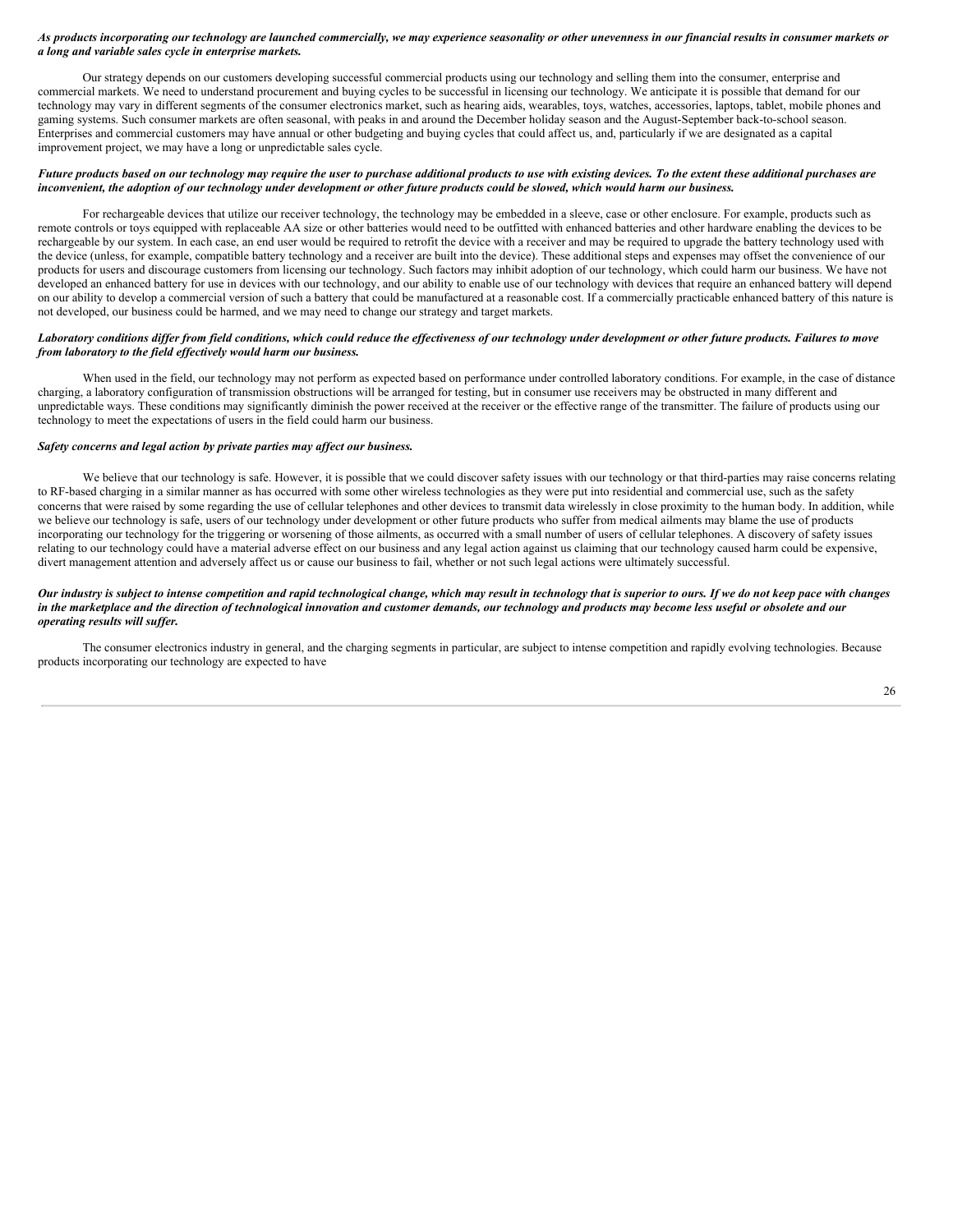long development cycles, we must anticipate changes in the marketplace and the direction of technological innovation and customer demands. To compete successfully, we will need to demonstrate the advantages of our products and technologies over established alternatives and other emerging methods of power delivery. Traditional wall plug-in recharging remains an inexpensive alternative to our technology. Directly competing technologies such as inductive charging, magnetic resonance charging, conductive charging, ultrasound and other yet unidentified solutions may have greater consumer acceptance than the technology we have developed. Furthermore, some competitors may have greater resources than we have and may be better established in the market than we are. We cannot be certain which other companies may have already decided to or may in the future choose to enter our markets. For example, consumer electronics products companies may invest substantial resources in wireless power or other recharging technologies and may decide to enter our target markets. Successful developments of competitors that result in new approaches for recharging could reduce the attractiveness of our products and technologies or render them obsolete.

Our future success will depend in large part on our ability to establish and maintain a competitive position in current and future technologies. Rapid technological development may render our technology or future products based on our technology obsolete. Many of our competitors have more corporate, financial, operational, sales and marketing resources than we have, as well as more experience in research and development. We cannot assure you that our competitors will not develop or market technologies that are more effective or commercially attractive than our products or that would render our technologies and products obsolete. We may not have the financial resources, technical expertise, marketing, distribution or support capabilities to compete successfully in the future. Our success will depend in large part on our ability to maintain a competitive position with our technologies.

Our competitive position also depends on our ability to:

- generate widespread awareness, acceptance and adoption by the consumer and enterprise markets of our technology under development and future products;
- design a product that may be sold at an acceptable price point;
- develop new or enhanced technologies or features that improve the convenience, efficiency, safety or perceived safety, and productivity of our technology under development and future products;
- properly identify customer needs and deliver new products or product enhancements to address those needs;
- limit the time required from proof of feasibility to routine production;
- limit the timing and cost of regulatory approvals;
- attract and retain qualified personnel;
- protect our inventions with patents or otherwise develop proprietary products and processes; and
- secure sufficient capital resources to expand both our continued research and development, and sales and marketing efforts.

If our technology does not compete well based on these or other factors, our business could be harmed.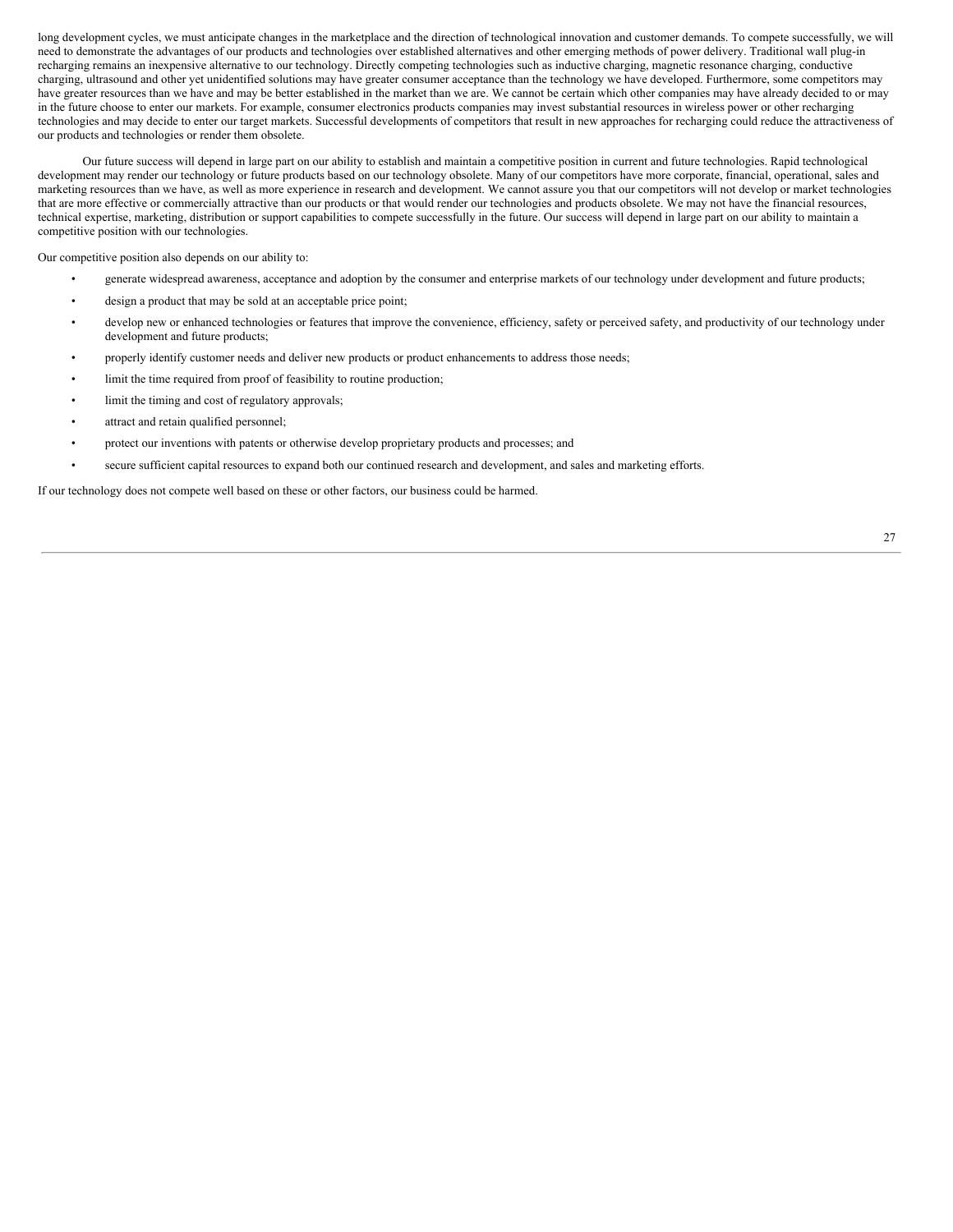#### *Our business is subject to data security risks, including security breaches.*

We collect, process, store and transmit substantial amounts of information, including information about our customers. We take steps to protect the security and integrity of the information we collect, process, store and transmit, but there is no guarantee that inadvertent or unauthorized use or disclosure will not occur or that third parties will not gain unauthorized access to this information despite such efforts. Security breaches, computer malware, computer hacking attacks and other compromises of information security measures have become more prevalent in the business world and may occur on our systems or those of our vendors in the future. Large Internet companies and websites have from time to time disclosed sophisticated and targeted attacks on portions of their websites, and an increasing number have reported such attacks resulting in breaches of their information security. We and our third-party vendors are at risk of suffering from similar attacks and breaches. Although we take steps to maintain confidential and proprietary information on our information systems, these measures and technology may not adequately prevent security breaches and we rely on our third-party vendors to take appropriate measures to protect the security and integrity of the information on those information systems. Because techniques used to obtain unauthorized access to or to sabotage information systems change frequently and may not be known until launched against us, we may be unable to anticipate or prevent these attacks. In addition, a party that is able to illicitly obtain a customer's identification and password credentials may be able to access our customer's accounts and certain account data.

Any actual or suspected security breach or other compromise of our security measures or those of our third-party vendors, whether as a result of hacking efforts, denial-of-service attacks, viruses, malicious software, break-ins, phishing attacks, social engineering or otherwise, could harm our reputation and business, damage our brand and make it harder to retain existing customers or acquire new ones, require us to expend significant capital and other resources to address the breach, and result in a violation of applicable laws, regulations or other legal obligations. Our insurance policies may not be adequate to reimburse us for direct losses caused by any such security breach or indirect losses due to resulting customer attrition.

We rely on email and other electronic means of communication to connect with our existing and potential customers. Our customers may be targeted by parties using fraudulent spoofing and phishing emails to misappropriate passwords, payment information or other personal information or to introduce viruses through Trojan horse programs or otherwise through our customers' computers, smartphones, tablets or other devices. Despite our efforts to mitigate the effectiveness of such malicious email campaigns through product improvements, spoofing and phishing may damage our brand and increase our costs. Any of these events or circumstances could materially adversely affect our business, financial condition and operating results.

#### Our strategic relationship with Dialog, a provider of electronics products, has been terminated, and there can be no assurance that we will find a suitable *replacement or be able to conduct the same activities internally.*

We were historically party to a Alliance Agreement with Dialog, a provider of electronics products, pursuant to which we licensed our WattUp technology to Dialog and it became the exclusive provider of our technology. In November 2021, we were informed that Dialog was acquired by the Japanese chipmaker, Renesas Electronics, and that Dialog, under the control of Renesas Electronics would not be continuing our relationship. As we transfer our supply chains away from Dialog, we have been developing our own internal capabilities and are partnering once again with the foundry partner that supported our manufacturing process before we entered into the Alliance Agreement. While have seen no major impact to-date as a result of the termination of our relationship with Dialog, the process of transferring our supply chains away from Dialog may result in manufacturing delays, increases in manufacturing or sales costs or reduced revenues.

#### **Risks Related to Our Intellectual Property and Other Legal Risks**

#### It is difficult and costly to protect our intellectual property and our proprietary technologies, and we may not be able to ensure their protection.

Our success depends significantly on our ability to obtain, maintain and protect our proprietary rights to the technologies used in products incorporating our technologies. Patents and other proprietary rights provide uncertain protections, and we may be unable to protect our intellectual property. For example, we may be unsuccessful in defending our patents and other proprietary rights against third party challenges. If we do not have the resources to defend our intellectual property, the value of our intellectual property and our licensed technology will decline. In addition, some companies that integrate our technology into their products may acquire rights in the technology that limit our business or increase our costs. If we are not successful in protecting our intellectual property effectively, our financial results may be adversely affected and the price of our common stock could decline.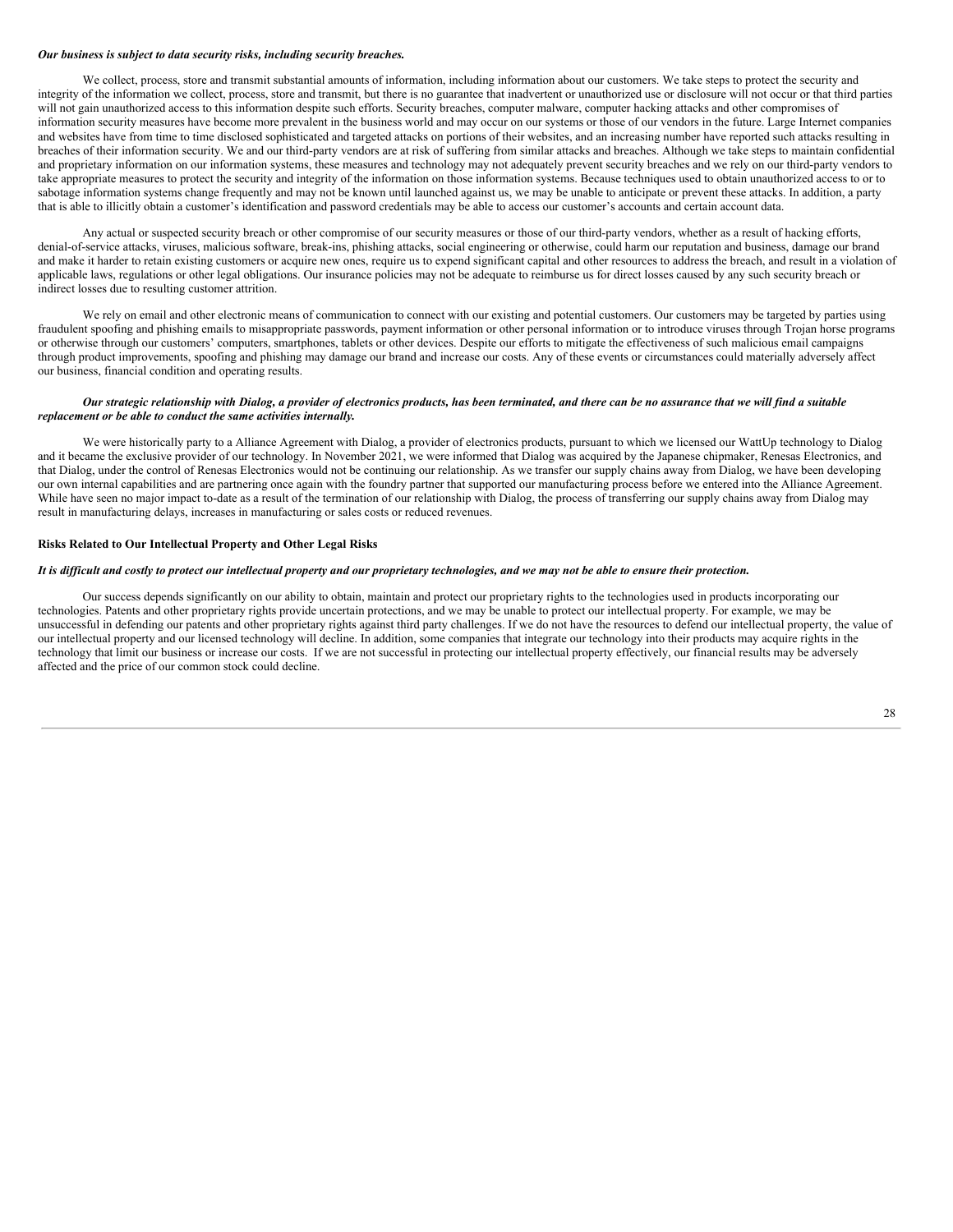# We depend upon a combination of patent, trade secrets, copyright and trademark laws to protect our intellectual property and technology.

We rely on a combination of patents, trade secrets, copyright and trademark laws, nondisclosure agreements and other contractual provisions and technical security measures to protect our intellectual property rights. These measures may not be adequate to safeguard our technology. If they do not protect our rights adequately, third parties could use our technology, and our ability to compete in the market would be reduced. Although we are attempting to obtain patent coverage for our technology where available and where we believe appropriate, there are aspects of the technology for which patent coverage may never be sought or received. We may not possess the resources to or may not choose to pursue patent protection outside the United States or any or every country other than the United States where we may eventually decide to sell our future products. Our ability to prevent others from making or selling duplicate or similar technologies will be impaired in those countries in which we would have no patent protection. Although we have patent applications on file in the United States and elsewhere, the patents might not issue, might issue only with limited coverage, or might issue and be subsequently successfully challenged by others and held invalid or unenforceable.

Similarly, even if patents are issued based on our applications or future applications, any issued patents may not provide us with any competitive advantages. Competitors may be able to design around our patents or develop products that provide outcomes comparable or superior to ours. Our patents may be held invalid or unenforceable as a result of legal challenges or claims of prior art by third parties, and others may challenge the inventorship or ownership of our patents and pending patent applications. In addition, if we secure protection in countries outside the United States, the laws of some foreign countries may not protect our intellectual property rights to the same extent as do the laws of the United States. In the event a competitor infringes upon our patent or other intellectual property rights, enforcing those rights may be difficult and time consuming. Even if successful, litigation to enforce our intellectual property rights or to defend our patents against challenge could be expensive and time consuming and could divert our management's attention. We may not have sufficient resources to enforce our intellectual property rights or to defend our patents against a challenge.

Our strategy is to deploy our technology into the market by licensing patent and other proprietary rights to third parties and customers. Disputes with our licensees may arise regarding the scope and content of these licenses. Further, our ability to expand into additional fields with our technologies may be restricted by existing licenses or licenses we may grant to third parties in the future.

The policies we use to protect our trade secrets might not be effective in preventing misappropriation of our trade secrets by others. In addition, confidentiality agreements executed by our customers, employees, consultants and advisors might not be enforceable or might not provide meaningful protection for our trade secrets or other proprietary information in the event of unauthorized use or disclosure. Litigating a trade secret claim is expensive and time consuming, and the outcome is unpredictable. Moreover, our competitors may independently develop equivalent knowledge methods and know-how. If we are unable to protect our intellectual property rights, we may be unable to prevent competitors from using our own inventions and intellectual property to compete against us, and our business may be harmed.

# We may be subject to patent infringement or other intellectual property lawsuits that could be costly to defend.

Because our industry is characterized by competing intellectual property, we may become involved in litigation based on claims that we have violated the intellectual property rights of others. Determining whether a product infringes a patent involves complex legal and factual issues, and the outcome of patent litigation actions is often uncertain. No assurance can be given that third party patents containing claims covering our products, parts of our products, technology or methods do not exist, have not been filed, or could not be filed or issued. Because of the number of patents issued and patent applications filed in our technical areas or fields (including some pertaining specifically to wireless charging technologies), our competitors or other third parties may assert that our products and technology and the methods we employ in the use of our products and technology are covered by United States or foreign patents held by them. In addition, because patent applications can take many years to issue and because publication schedules for pending applications vary by jurisdiction, there may be applications now pending which may result in issued patents that our technology under development or other future products would infringe. Also, because the claims of published patent applications can change between publication and patent grant, there may be published patent applications that may ultimately issue with claims that we infringe. There could also be existing patents that one or more of our technologies, products or parts may infringe and of which we are unaware. As the number of competitors in the market for wire-free power and alternative recharging solutions increases, and as the number of patents issued in this area grows, the possibility of patent infringement claims against us increases. Some of our competitors may be able to sustain the costs of complex patent litigation more effectively than we can because they have substantially greater resources. In addition, any uncertainties resulting from the initiation and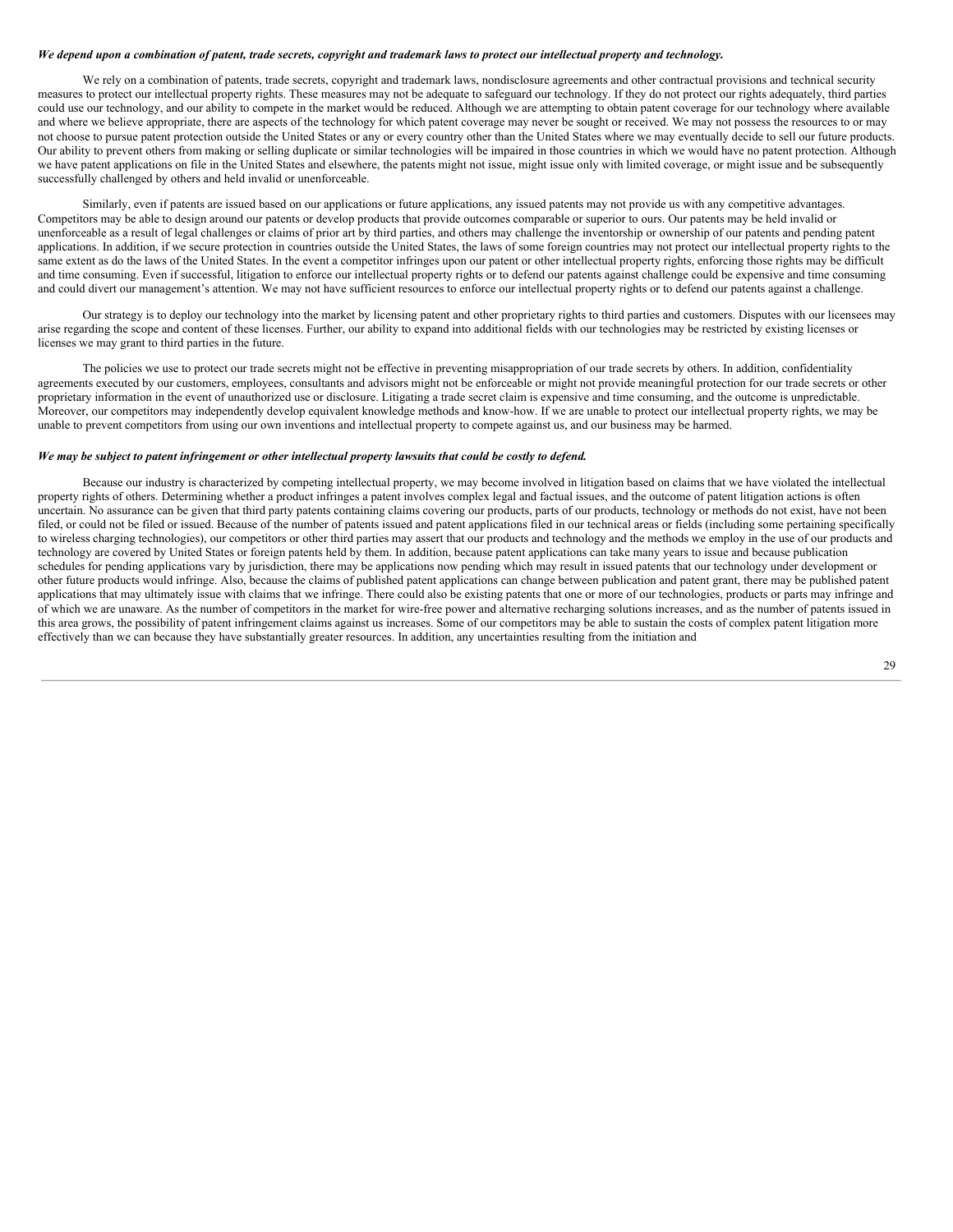continuation of any litigation could have a material adverse effect on our ability to raise the funds necessary to continue our operations.

If we become subject to a patent infringement or other intellectual property lawsuit and if the relevant patents or other intellectual property are upheld as valid and enforceable and we are found to have infringed or violated the terms of a license to which we are a party, we could be prevented from selling any infringing products of ours unless we could obtain a license or were able to redesign the product to avoid infringement. If we are unable to obtain a license or successfully redesign, we might be prevented from selling our technology under development or other future products. If there is a determination that we have infringed the intellectual property rights of a competitor or other person, we may be required to pay damages, pay a settlement, or pay ongoing royalties, or be enjoined. In these circumstances, we may be unable to sell our products or license our technology at competitive prices or at all, and our business and operating results could be harmed.

# We could become subject to product liability claims, product recalls, and warranty claims that could be expensive, divert management's attention and harm our business.

Our business exposes us to potential liability risks that are inherent in the marketing and sale of products used by consumers. We may be held liable if our technology causes injury or death or is found otherwise unsuitable. While we believe our technology is safe, users could allege and possibly prove defects (some of which could be alleged or proved to cause harm to users or others) because we design our technology to perform complex functions involving RF energy in close proximity to users. A product liability claim, regardless of its merit or eventual outcome, could result in significant legal defense costs. The coverage limits of the insurance policies we may choose to purchase to cover related risks may not be adequate to cover future claims. If sales of products incorporating our technology increase or we suffer future product liability claims, we may be unable to maintain product liability insurance in the future at satisfactory rates or with adequate amounts. A product liability claim, any product recalls or excessive warranty claims, whether arising from defects in design or manufacture or otherwise, could negatively affect our sales or require a change in the design or manufacturing process, any of which could harm our reputation, harm our relationship with licensors of our products, result in a decline in revenue and harm our business.

In addition, if a product that we or a strategic partner design is defective, whether due to design or manufacturing defects, improper use of the product or other reasons, we or our strategic partner may be required to notify regulatory authorities and/or to recall the product. A required notification to a regulatory authority or recall could result in an investigation by regulatory authorities into the products incorporating our technology, which could in turn result in required recalls, restrictions on the sale of such products or other penalties. The adverse publicity resulting from any of these actions could adversely affect the perceptions of our customers and potential customers. These investigations or recalls, especially if accompanied by unfavorable publicity, could result in our incurring substantial costs, losing revenues and damaging our reputation, each of which would harm our business.

#### If we are not able to secure advantageous license agreements for our technology, our business and results of operations will be adversely affected.

We pursue the licensing of our technology as a primary means of revenue generation. Creating a licensing business relationship often takes substantial effort, as we expect to have to convince the counterparty of the efficacy of our technology, meet design and manufacturing requirements, satisfy marketing and product needs, and comply with selection, review, and contracting requirements. There can be no assurance that we will be able to gain access to potential licensing partners, or that they will ultimately decide to integrate our technology with their products. We may not be able to secure license agreements with customers on advantageous terms, and the timing and volume of revenue earned from license agreements will be outside of our control. If the license agreements we enter into do not prove to be advantageous to us, our business and results of operations will be adversely affected.

# **Risks Related to Regulation of Our Business**

# Domestic and international regulators may deny approval for our technology, and future legislative or regulatory changes may impair our business.

Our charging technology involves power transmission using RF energy, which is subject to regulation by the Federal Communications Commission in the United States and by comparable regulatory agencies worldwide. It may also be subject to regulation by other agencies. Regulatory concerns include whether human exposure to RF emissions falls below specified thresholds. Higher levels of exposure require separate approval. For example, transmitting more power over a certain distance or transmitting power over a greater distance may require separate regulatory approvals. In addition, we design our technology to operate in a RF band that is also used for Wi-Fi routers and other wireless consumer electronics, and we also design it to operate at different frequencies as demanded for some customer applications. Applications at different frequencies may require separate regulatory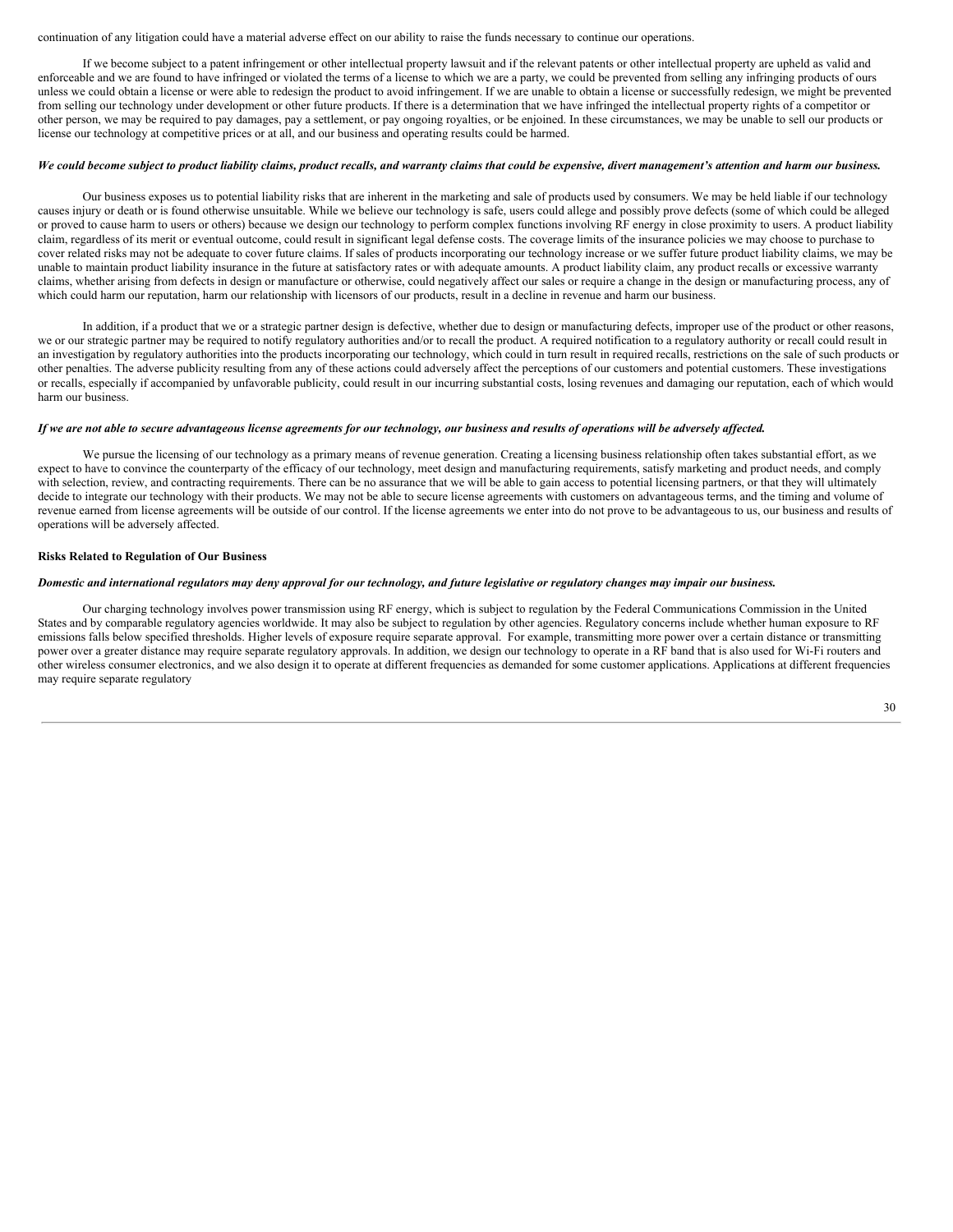approvals. Efforts to obtain regulatory approval for devices using our technology are costly and time consuming, and there can be no assurance that requisite regulatory approvals will be forthcoming. If approvals are not obtained in a timely and cost-efficient manner, our business and operating results could be materially adversely affected. In addition, legal or regulatory developments could impose additional restrictions or costs on us that could require us to redesign our technology or future products, or that are difficult or impracticable to comply with, all of which would adversely affect our revenues and financial results.

# **Risks Related to Personnel**

# We are highly dependent on key members of our executive management team. Our inability to retain these individuals could impede our business plan and growth *strategies, which could have a negative impact on our business and the value of your investment.*

Our ability to implement our business plan depends, to a critical extent, on the continued efforts and services of a very small number of key executives. If we lose the services of any of the key members of our executive management team, we could be required to expend significant time and money in the pursuit of replacements, which may result in a delay in the implementation of our business plan and plan of operations. If necessary, we can give no assurance that we could find satisfactory permanent replacements for these individuals at all or on terms that would not be unduly expensive or burdensome to us. We do not currently carry any key-person life insurance that would help us recoup our costs in the event of the death or disability of any of these executives.

#### *Our success and growth depend on our ability to attract, integrate and retain high-level engineering talent.*

Because of the highly specialized and complex nature of our business, our success depends on our ability to attract, hire, train, integrate and retain high-level engineering talent. Competition for such personnel is intense because we compete for talent against many large profitable companies and our inability to adequately staff our operations with highly qualified and well-trained engineers could render us less efficient and impede our ability to develop and deliver a commercial product. Such a competitive market could put upward pressure on labor costs for engineering talent. We may incur significant costs to attract and retain highly qualified talent, and we may lose new employees to our competitors or other technology companies before we realize the benefit of our investment in recruiting and training them. Volatility or lack of performance in our stock price may also affect our ability to attract and retain qualified personnel.

#### *We are subject to risks associated with our utilization of engineering consultants.*

To improve productivity and accelerate our development efforts while we build out our own engineering team, we may use experienced consultants to assist in selected development projects. We take steps to monitor and regulate the performance of these independent third parties. However, arrangements with third party service providers may make our operations vulnerable if these consultants fail to satisfy their obligations to us as a result of their performance, changes in their own operations, financial condition, or other matters outside of our control. Effective management of our consultants is important to our business and strategy. The failure of our consultants to perform as anticipated could result in substantial costs, divert management's attention from other strategic activities, or create other operational or financial problems for us. Terminating or transitioning arrangements with key consultants could result in additional costs and a risk of operational delays, potential errors and possible control issues as a result of the termination or during the transition.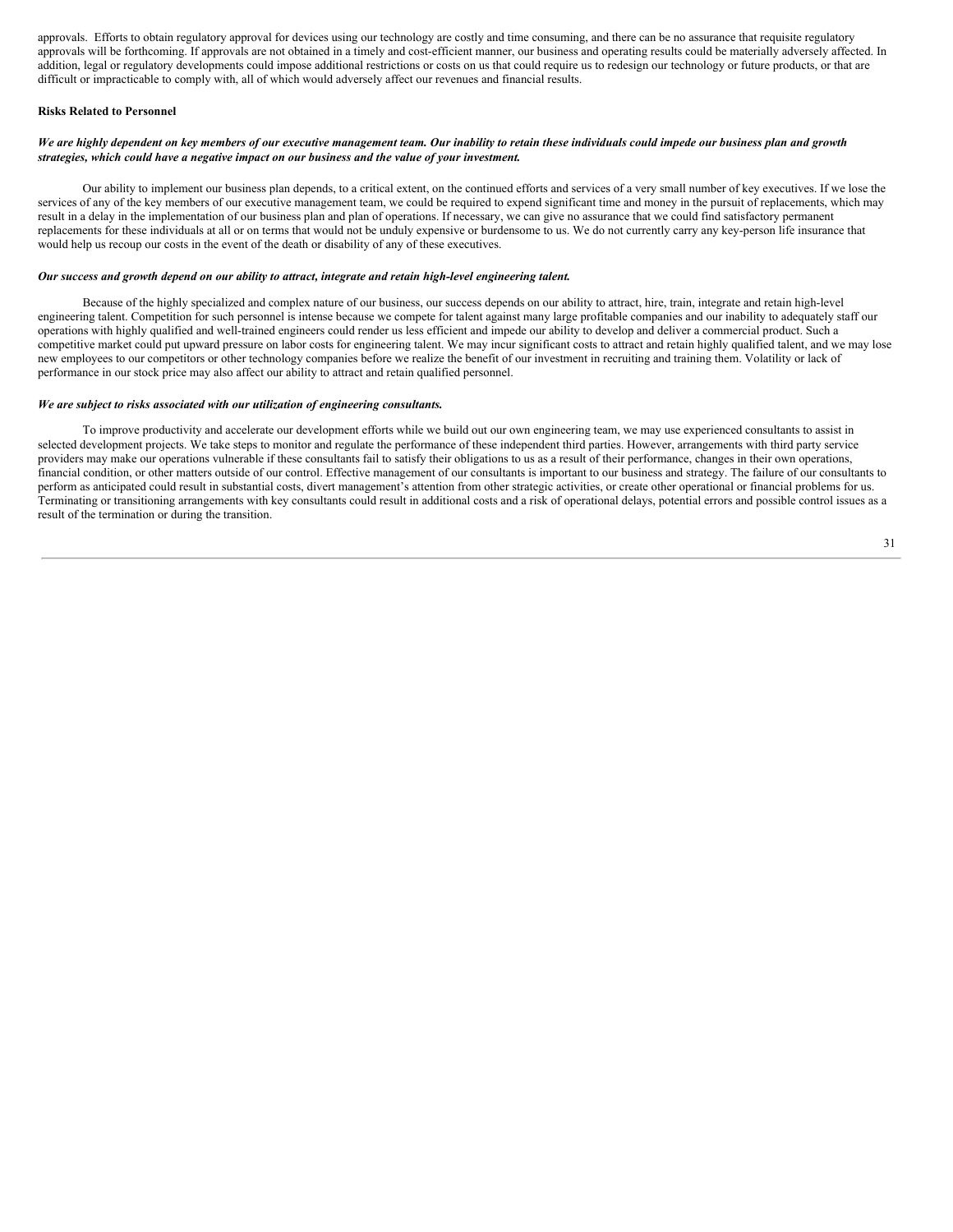#### **Risks Related to Ownership of Our Common Stock**

#### We are a "smaller reporting company," and the reduced disclosure requirements applicable to smaller reporting companies could make our common stock less attractive to *investors.*

We are a "smaller reporting company," meaning that we are not an investment company, an asset-backed issuer, or a majority-owned subsidiary of a parent company that is not a "smaller reporting company," and have either: (i) a public float of less than \$250 million or (ii) annual revenues of less than \$100 million during the most recently completed fiscal year and a public float of less than \$700 million. As a "smaller reporting company," we are subject to reduced disclosure obligations in our SEC filings compared to other issuers, including with respect to disclosure obligations regarding executive compensation in our periodic reports and proxy statements. Until such time as we cease to be a "smaller reporting company," such reduced disclosure in our SEC filings may make it harder for investors to analyze our operating results and financial prospects.

If some investors find our common stock less attractive as a result of any choices to reduce future disclosure we may make, there may be a less active trading market for our common stock and our stock price may be more volatile.

#### If we are unable to maintain effective internal control over financial reporting, investors may lose confidence in the accuracy of our financial reports.

As a public company, we are required to maintain internal control over financial reporting and to report any material weaknesses in such internal controls. Although our management has determined that our internal control over financial reporting was effective as of December 31, 2021, we cannot assure you that we will not identify any material weakness in our internal control in the future.

We qualify as a "smaller reporting company" and are therefore not required to file an auditor attestation report. If we experience a material weakness in our internal controls, we may fail to detect errors in our financial accounting, which may require a financial statement restatement or otherwise harm our operating results, cause us to fail to meet our SEC reporting obligations or listing requirements of The Nasdaq Stock Market, or Nasdaq, adversely affect our reputation, cause our stock price to decline or result in inaccurate financial reporting or material misstatements in our annual or interim financial statements. Further, if there are material weaknesses or failures in our ability to meet any of the requirements related to the maintenance and reporting of our internal controls over financial reporting, investors may lose confidence in the accuracy and completeness of our financial reports and that could cause the price of our common stock to decline. We could become subject to investigations by Nasdaq, the SEC or other regulatory authorities, which could require additional management attention and which could adversely affect our business.

In addition, our internal control over financial reporting will not prevent or detect all errors and fraud. Because of the inherent limitations in all control systems, no evaluation of controls can provide absolute assurance that misstatements due to error or fraud will not occur or that all control issues and instances of fraud will be detected.

### *You might lose all or part of your investment.*

Investing in our common stock involves a high degree of risk. As an investor, you might never recoup all, or even part of, your investment and you may never realize any return on your investment. You must be prepared to lose all your investment.

#### *Our stock price is likely to continue to be volatile.*

The market price of our common stock has fluctuated significantly since our initial public offering in 2014. The price of our common stock is likely to continue to fluctuate significantly in response to many factors that are beyond our control, including:

- regulatory announcements;
- actual or anticipated variations in our operating results;
- general economic, industry and market conditions, including increases in inflation or fluctuating interest rates and disruptions to global supply chains, and perceptions of future economic growth prospects in the economy at large;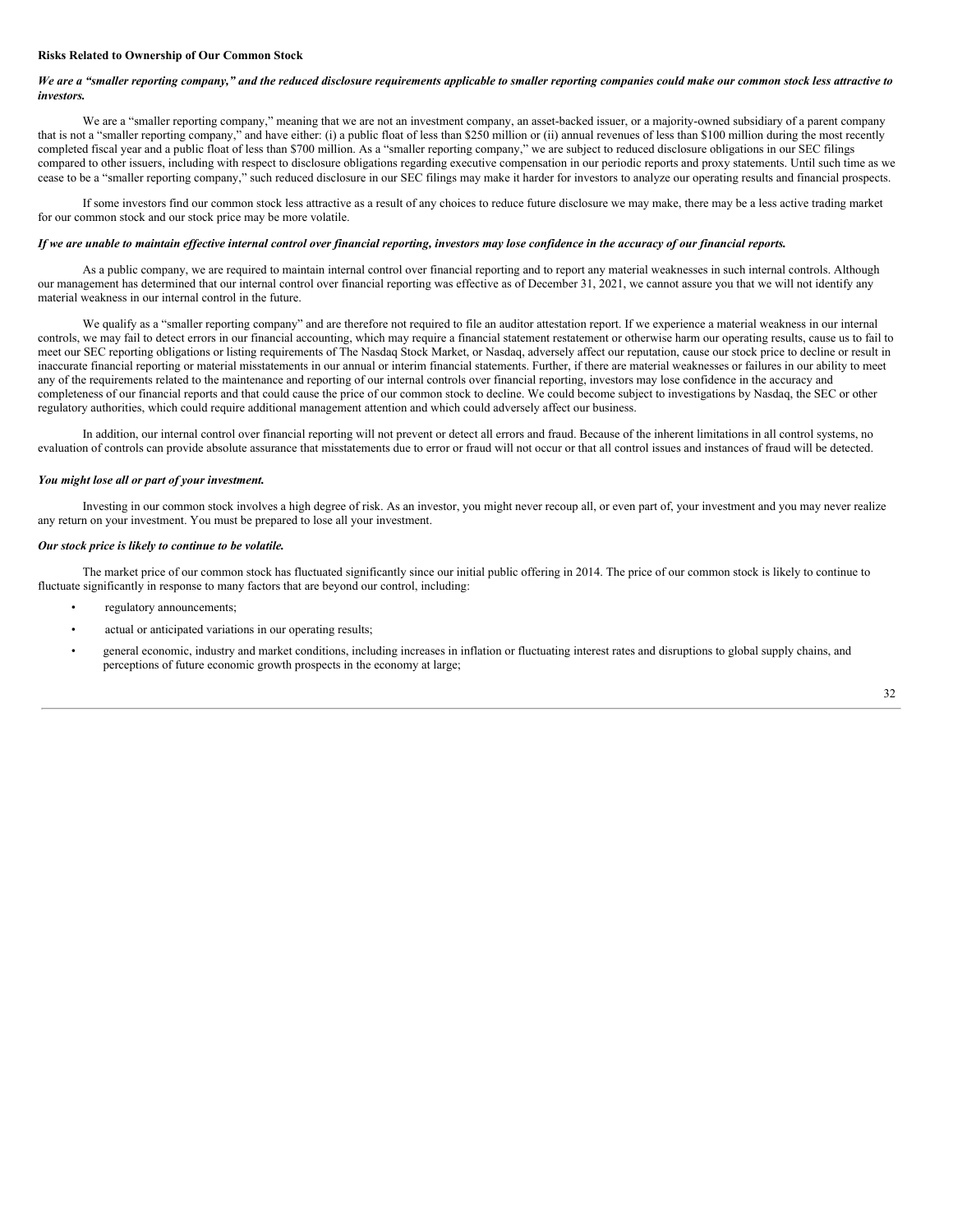- terrorist acts, acts of war or periods of widespread civil unrest, such as the ongoing conflictbetween Russia and the Ukraine and the global sanctions imposed in response thereto;
- natural disasters and other calamities, including global pandemics such as the COVID-19 pandemic, including in particular the "delta" and "omicron" variants;
- the limited number of holders of our common stock;
- changes in the economic performance and/or market valuations of other technology companies;
- our announcements of significant strategic partnerships, regulatory developments and other events;
- announcements by other companies in our industry;
- articles published or rumors circulated by third parties regarding our business, technology or development partners;
- additions or departures of key personnel; and
- sales or other transactions involving our capital stock.

# *We have not paid dividends in the past and have no immediate plans to pay dividends.*

We plan to reinvest all of our earnings, to the extent we have earnings, in order to market our products and technology and to cover operating costs and to otherwise become and remain competitive. We do not plan to pay any cash dividends with respect to our securities in the foreseeable future. We cannot assure you that we would, at any time, generate sufficient surplus cash that would be available for distribution to the holders of our common stock as a dividend.

# We expect to continue to incur significant costs as a result of being a public reporting company and our management will be required to devote substantial time to meet our *compliance obligations.*

As a public reporting company, we incur significant legal, accounting and other expenses. We are subject to reporting requirements of the Exchange Act and rules subsequently implemented by the SEC that require us to establish and maintain effective disclosure controls and internal controls over financial reporting, as well as some specific corporate governance practices. Our management and other personnel are expected to devote a substantial amount of time to compliance initiatives associated with our public reporting company status. Those costs can be expected to increase as we emerged from emerging growth company status and will increase significantly if we no longer qualify as a smaller reporting company.

# *We may be subject to securities litigation, which is expensive and could divert management attention.*

Our stock price has fluctuated in the past, reacting to news such as our past announcements of FCC approvals and it may be volatile in the future. In the past, companies that have experienced volatility in the market price of their securities have been subject to securities class action litigation, and we may be the target of litigation of this sort in the future. Securities litigation is costly and can divert management attention from other business concerns, which could seriously harm our business and the value of your investment in our company.

# Our ability to use Federal net operating loss carry forwards to reduce future tax payments may be limited if our taxable income does not reach sufficient levels.

As of December 31, 2021, we had a Federal net operating loss ("NOL") carry forwards of approximately \$241,988,000. Under the Internal Revenue Code of 1986, as amended, NOLs arising in tax years ending on or before December 31, 2017 can generally be carried forward to offset future taxable income for a period of 20 years, and NOLs arising in tax years ending after December 31, 2017 can generally be carried forward indefinitely. Our ability to use our NOLs will be dependent on our ability to generate taxable income, and the NOLs that arose in tax years ending on or before December 31, 2017 could expire before we generate sufficient taxable income to take advantage of the NOLs. As of December 31, 2021, based on our history of operating losses it is possible that a portion of our NOLs will not be fully realizable.

#### *Our charter documents and Delaware law may inhibit a takeover that stockholders consider favorable.*

Provisions of our certificate of incorporation and bylaws, and applicable Delaware law, may delay or discourage transactions involving an actual or potential change in control or change in our management, including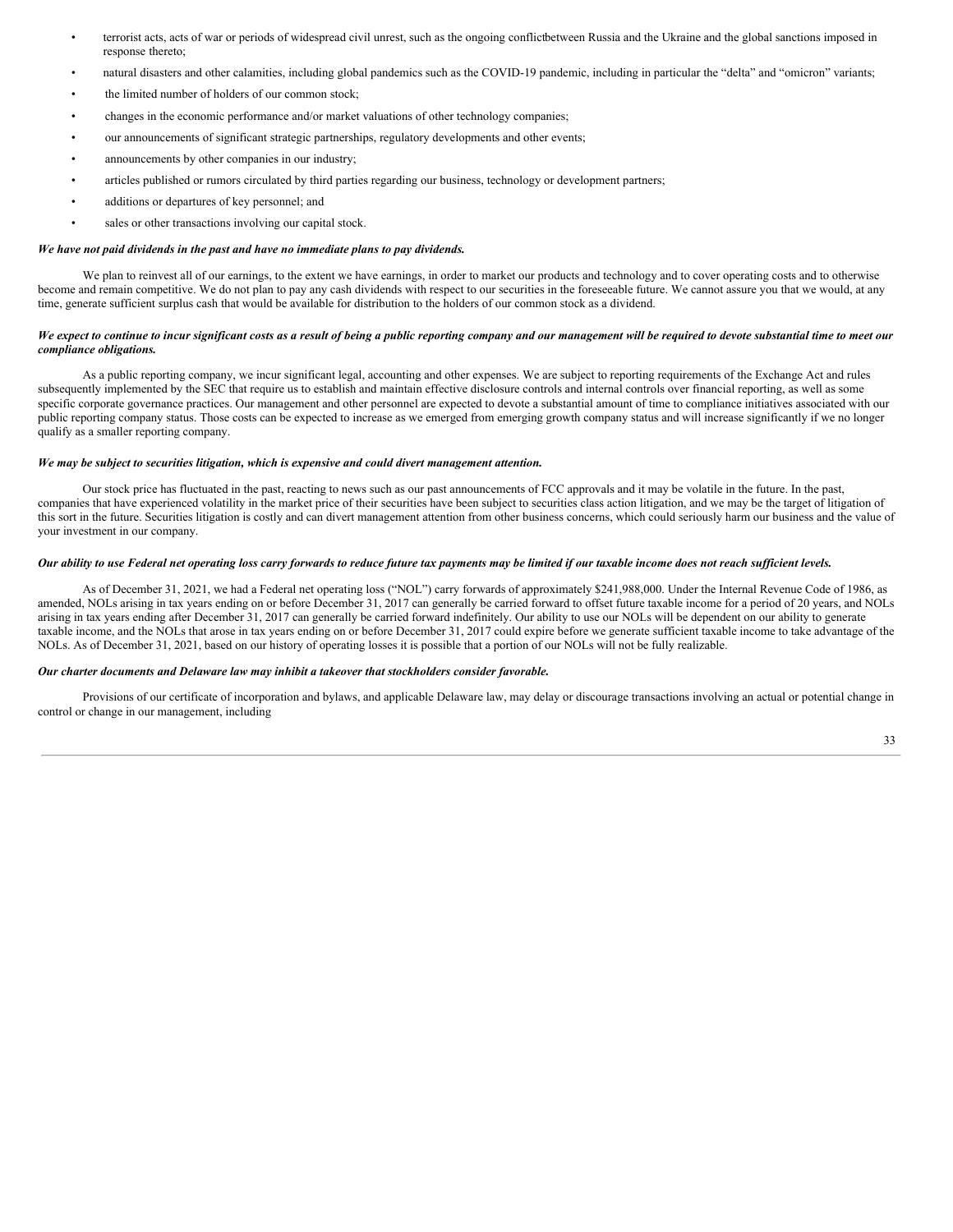transactions in which stockholders might otherwise receive a premium for their shares, or transactions that our stockholders might otherwise deem to be in their best interests. The provisions in our certificate of incorporation and bylaws:

- authorize our Board to issue preferred stock without stockholder approval and to designate the rights, preferences and privileges of each class; if issued, such preferred stock would increase the number of outstanding shares of our capital stock and could include terms that may deter an acquisition of us;
- limit who may call stockholder meetings;
- do not permit stockholders to act by written consent;
- do not provide for cumulative voting rights; and
- provide that all vacancies may be filled by the affirmative vote of a majority of directors then in office, even if less than a quorum.

In addition, Section 203 of the Delaware General Corporation Law may limit our ability to engage in any business combination with a person who beneficially owns 15% or more of our outstanding voting stock unless certain conditions are satisfied. This restriction lasts for a period of three years following the share acquisition. These provisions may have the effect of entrenching our management team and may deprive you of the opportunity to sell your shares to potential acquirers at a premium over prevailing prices. This potential inability to obtain a control premium could reduce the price of our common stock.

# **General Risk Factors**

#### *An active trading market for our common stock may not be maintained.*

Our stock is currently traded on Nasdaq, but we can provide no assurance that we will be able to maintain an active trading market on Nasdaq or any other exchange in the future, including if we no longer meet the applicable listing standards of Nasdaq. If an active market for our common stock is not maintained, or if we no longer qualify to be listed on Nasdaq, it may be difficult for our stockholders to sell or purchase shares on such a national securities exchange, or otherwise. An inactive market may also impair our ability to raise capital to continue to fund operations by selling shares and impair our ability to acquire other companies or technologies by using our shares as consideration.

#### If securities or industry analysts do not publish research or reports about our business, or publish negative reports about our business, our stock price and trading volume *could decline.*

The trading market for our common stock depends in part on the research and reports that securities or industry analysts publish about us or our business. We do not have any control over these analysts. There can be no assurance that analysts will continue to cover us or provide favorable coverage. If one or more of the analysts who cover us downgrade our stock or change their opinion of our stock, our stock price would likely decline. If one or more of these analysts cease coverage of our company or fail to regularly publish reports on us, we could lose visibility in the financial markets, which could cause our stock price or trading volume to decline.

# <span id="page-33-0"></span>**Item 2. Sales of Unregistered Securities; Use of Proceeds**

None.

# <span id="page-33-1"></span>**Item 3. Defaults Upon Senior Securities**

None.

#### <span id="page-33-2"></span>**Item 4. Mine Safety Disclosures**

Not applicable.

#### <span id="page-33-3"></span>**Item 5. Other Information**

None.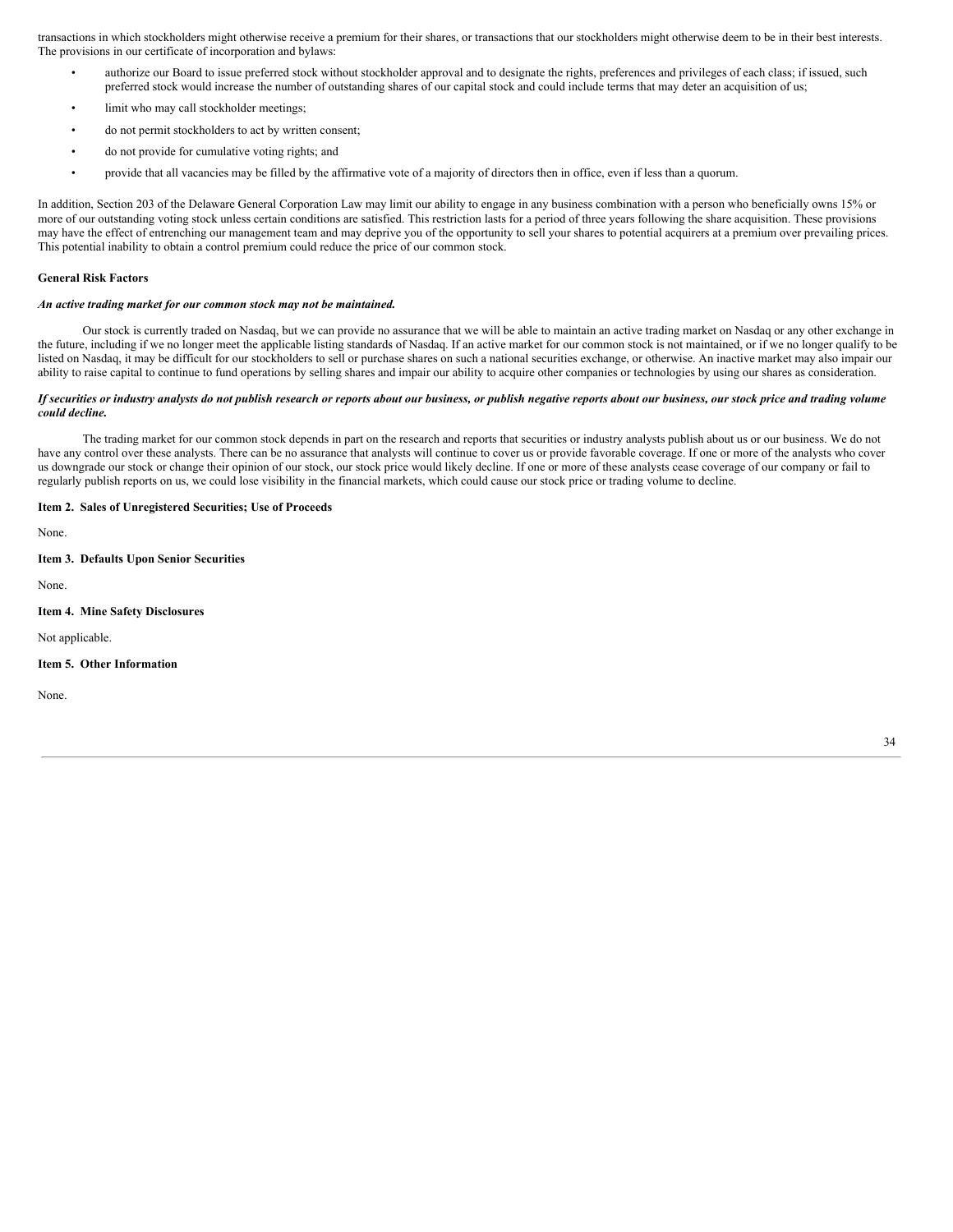#### <span id="page-34-0"></span>Item 6. Exhibits

The exhibits required to be filed as a part of this report are listed in the Exhibit Index.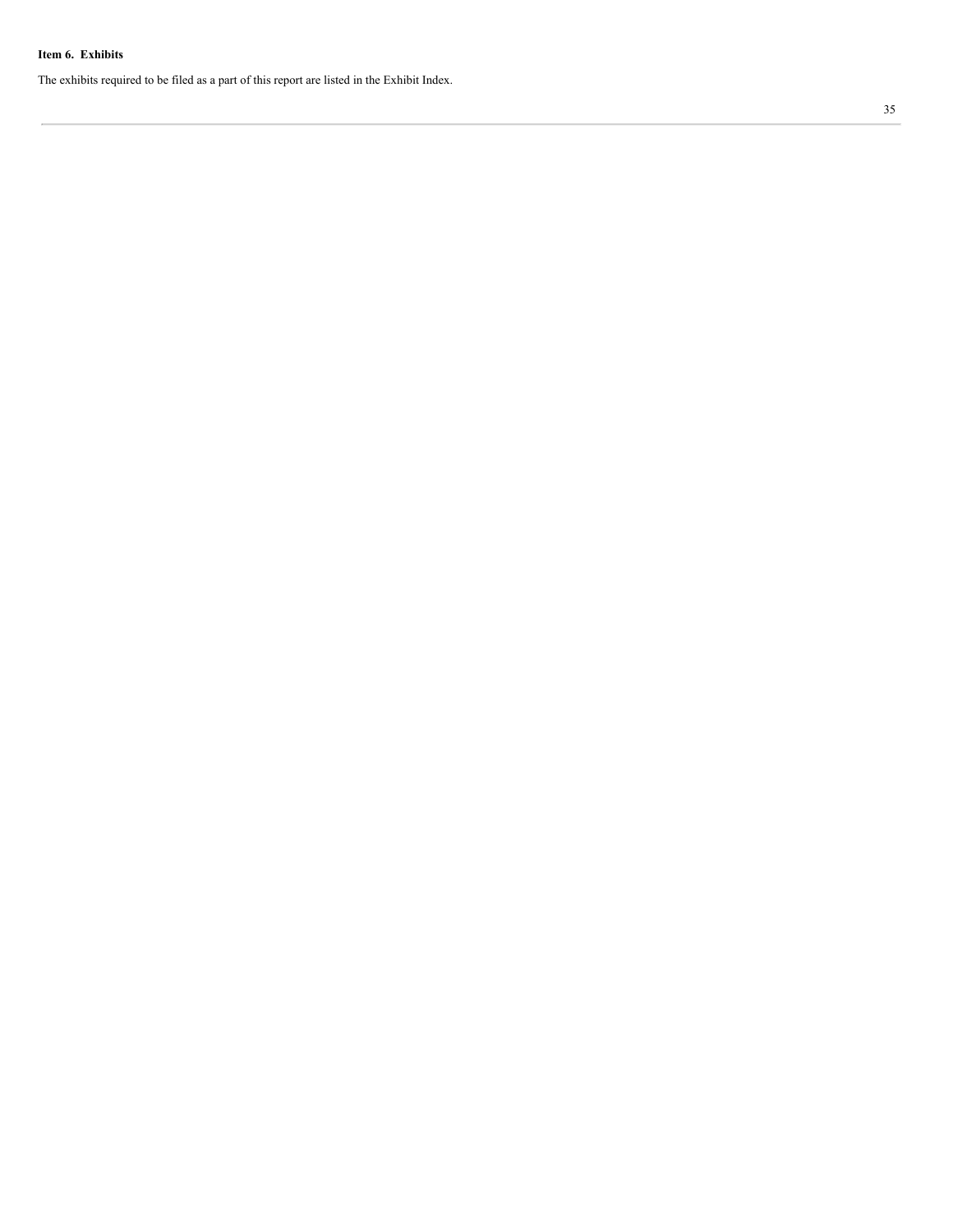# **EXHIBIT INDEX**

| Exhibit<br>Number | <b>Description</b>                                                                                                                                                                                |
|-------------------|---------------------------------------------------------------------------------------------------------------------------------------------------------------------------------------------------|
| 31.1              | Certification of Periodic Report by Chief Executive Officer (principal executive officer) pursuant to Rule 13a-14(a)/15d-14a                                                                      |
| 31.2              | Certification of Periodic Report by the Acting Chief Financial Officer (principal financial officer) pursuant to Rule 13a-14(a)/15d-14a                                                           |
| 32.1              | Certification of Periodic Report by Chief Executive Officer (principal executive officer) and the Acting Chief Financial Officer (principal financial officer)<br>pursuant to U.S.C. Section 1350 |
| 101.INS           | Inline XBRL Instance Document (filed herewith)                                                                                                                                                    |
| 101.SCH           | Inline XBRL Taxonomy Extension Schema Document (filed herewith)                                                                                                                                   |
| 101.CAL           | Inline XBRL Taxonomy Extension Calculation Linkbase Document (filed herewith)                                                                                                                     |
| 101.DEF           | Inline XBRL Taxonomy Extension Definition Linkbase Document (filed herewith)                                                                                                                      |
| $101$ .LAB        | Inline XBRL Taxonomy Extension Label Linkbase Document (filed herewith)                                                                                                                           |
| 101.PRE           | Inline XBRL Taxonomy Extension Presentation Linkbase Document (filed herewith)                                                                                                                    |
| 104               | Cover Page Interactive Data File (formatted as inline XBRL with applicable taxonomy extension information contained in Exhibits 101)                                                              |

+ This certification shall not be deemed "filed" for purposes of Section 18 of the Exchange Act or otherwise subject to the liability of that Section, nor shall it be deemed incorporated by reference into any filing under the Securities Act or the Exchange Act.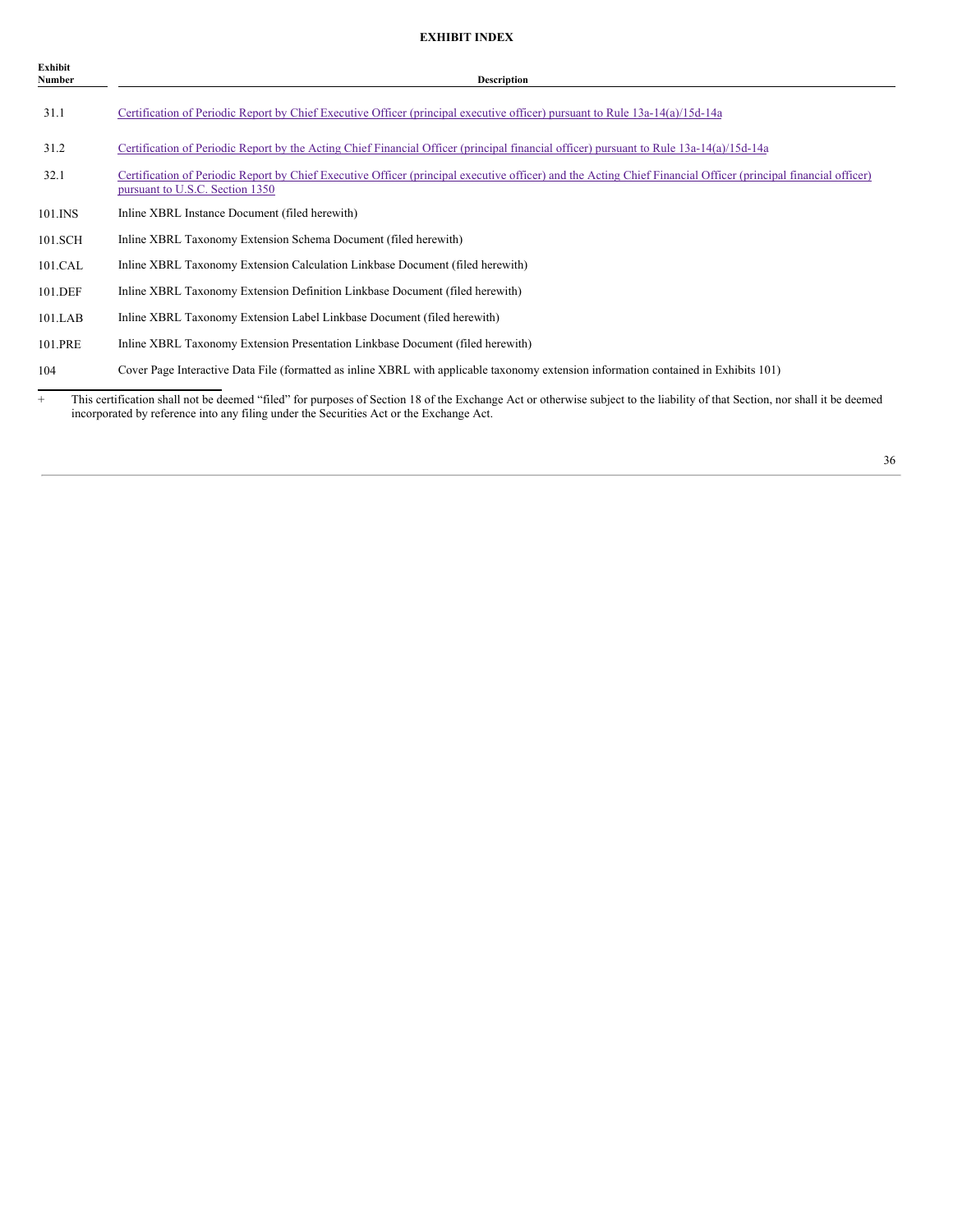# **SIGNATURE**

Pursuant to the requirements of Section 13 or 15(d) of the Securities Exchange Act of 1934, the registrant has duly caused this report to be signed on its behalf by the undersigned, thereunto duly authorized.

# **ENERGOUS CORPORATION**

(Registrant)

| Date: May 16, 2022 | Bv: |
|--------------------|-----|
|                    |     |

Date: May 16, 2022 By:

# /s/ Cesar Johnston

Name: Cesar Johnston Title: Chief Executive Officer (Principal Executive Officer)

/s/ William Mannina

Name: William Mannina

Title: Acting Chief Financial Officer (Principal Financial and Accounting Officer)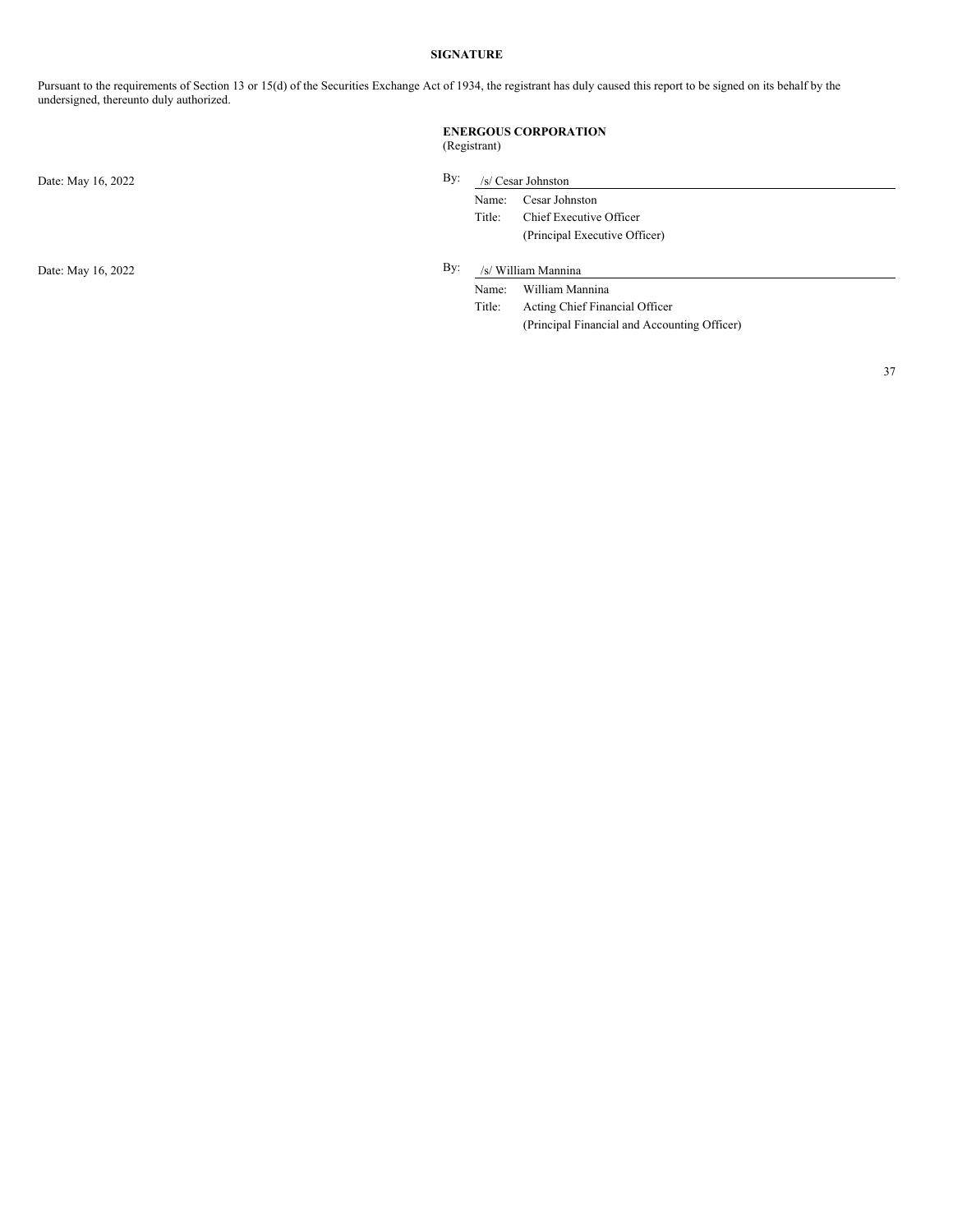# **CERTIFICATION OF THE PRINCIPAL EXECUTIVE OFFICER PURSUANT TO SECTION 302 OF THE SARBANES-OXLEY ACT OF 2002**

<span id="page-37-0"></span>I, Cesar Johnston, certify that:

- 1. I have reviewed this Quarterly Report on Form 10-Q of Energous Corporation;
- 2. Based on my knowledge, this report does not contain any untrue statement of a material fact or omit to state a material fact necessary to make the statements made, in light of the circumstances under which such statements were made, not misleading with respect to the period covered by this report;
- 3. Based on my knowledge, the financial statements, and other financial information included in this report, fairly present in all material respects the financial condition, results of operations and cash flows of the registrant as of, and for, the periods presented in this report;
- 4. The registrant's other certifying officer(s) and I are responsible for establishing and maintaining disclosure controls and procedures (as defined in Exchange Act Rules  $13a-15(e)$  and  $15d-15(e)$  and internal control over financial reporting (as defined in Exchange Act Rules  $13a-15(f)$  and  $15d-15(f)$ ) for the registrant and have:
	- a) Designed such disclosure controls and procedures, or caused such disclosure controls and procedures to be designed under our supervision, to ensure that material information relating to the registrant, including its consolidated subsidiaries, is made known to us by others within those entities, particularly during the period in which this report is being prepared;
	- b) Designed such internal control over financial reporting, or caused such internal control over financial reporting to be designed under our supervision, to provide reasonable assurance regarding the reliability of financial reporting and the preparation of financial statements for external purposes in accordance with generally accepted accounting principles;
	- c) Evaluated the effectiveness of the registrant's disclosure controls and procedures and presented in this report our conclusions about the effectiveness of the disclosure controls and procedures, as of the end of the period covered by this report based on such evaluation; and
	- d) Disclosed in this report any change in the registrant's internal control over financial reporting that occurred during the registrant's most recent fiscal quarter (the registrant's fourth fiscal quarter in the case of an annual report) that has materially affected, or is reasonably likely to materially affect, the registrant's internal control over financial reporting; and
- 5. The registrant's other certifying officer(s) and I have disclosed, based on our most recent evaluation of internal control over financial reporting, to the registrant's auditors and the audit committee of the registrant's board of directors (or persons performing the equivalent functions):
	- a) All significant deficiencies and material weaknesses in the design or operation of internal control over financial reporting which are reasonably likely to adversely affect the registrant's ability to record, process, summarize and report financial information; and
	- b) Any fraud, whether or not material, that involves management or other employees who have a significant role in the registrant's internal control over financial reporting.

Date: May 16, 2022

/s/ Cesar Johnston Name: Cesar Johnston

Title: Chief Executive Officer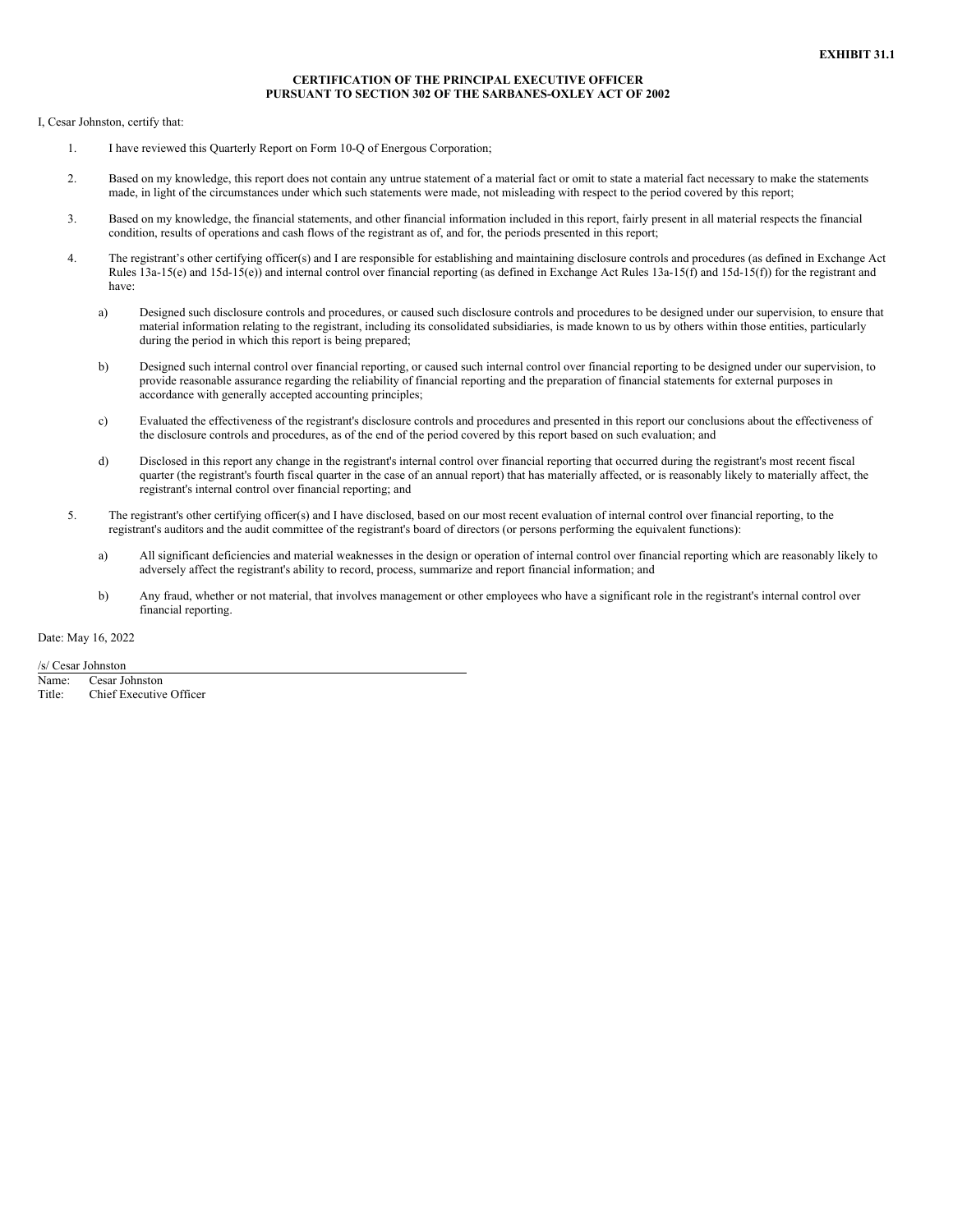# **CERTIFICATION OF THE PRINCIPAL EXECUTIVE AND FINANCIAL OFFICER PURSUANT TO SECTION 302 OF THE SARBANES-OXLEY ACT OF 2002**

<span id="page-38-0"></span>I, William Mannina, certify that:

- 1. I have reviewed this Quarterly Report on Form 10-Q of Energous Corporation;
- 2. Based on my knowledge, this report does not contain any untrue statement of a material fact or omit to state a material fact necessary to make the statements made, in light of the circumstances under which such statements were made, not misleading with respect to the period covered by this report;
- 3. Based on my knowledge, the financial statements, and other financial information included in this report, fairly present in all material respects the financial condition, results of operations and cash flows of the registrant as of, and for, the periods presented in this report;
- 4. The registrant's other certifying officer(s) and I are responsible for establishing and maintaining disclosure controls and procedures (as defined in Exchange Act Rules  $13a-15(e)$  and  $15d-15(e)$  and internal control over financial reporting (as defined in Exchange Act Rules  $13a-15(f)$  and  $15d-15(f)$ ) for the registrant and have:
	- a) Designed such disclosure controls and procedures, or caused such disclosure controls and procedures to be designed under our supervision, to ensure that material information relating to the registrant, including its consolidated subsidiaries, is made known to us by others within those entities, particularly during the period in which this report is being prepared;
	- b) Designed such internal control over financial reporting, or caused such internal control over financial reporting to be designed under our supervision, to provide reasonable assurance regarding the reliability of financial reporting and the preparation of financial statements for external purposes in accordance with generally accepted accounting principles;
	- c) Evaluated the effectiveness of the registrant's disclosure controls and procedures and presented in this report our conclusions about the effectiveness of the disclosure controls and procedures, as of the end of the period covered by this report based on such evaluation; and
	- d) Disclosed in this report any change in the registrant's internal control over financial reporting that occurred during the registrant's most recent fiscal quarter (the registrant's fourth fiscal quarter in the case of an annual report) that has materially affected, or is reasonably likely to materially affect, the registrant's internal control over financial reporting; and
- 5. The registrant's other certifying officer(s) and I have disclosed, based on our most recent evaluation of internal control over financial reporting, to the registrant's auditors and the audit committee of the registrant's board of directors (or persons performing the equivalent functions):
	- a) All significant deficiencies and material weaknesses in the design or operation of internal control over financial reporting which are reasonably likely to adversely affect the registrant's ability to record, process, summarize and report financial information; and
	- b) Any fraud, whether or not material, that involves management or other employees who have a significant role in the registrant's internal control over financial reporting.

Date: May 16, 2022

/s/ William Mannina Name: William Mannina

Title: Acting Chief Financial Officer